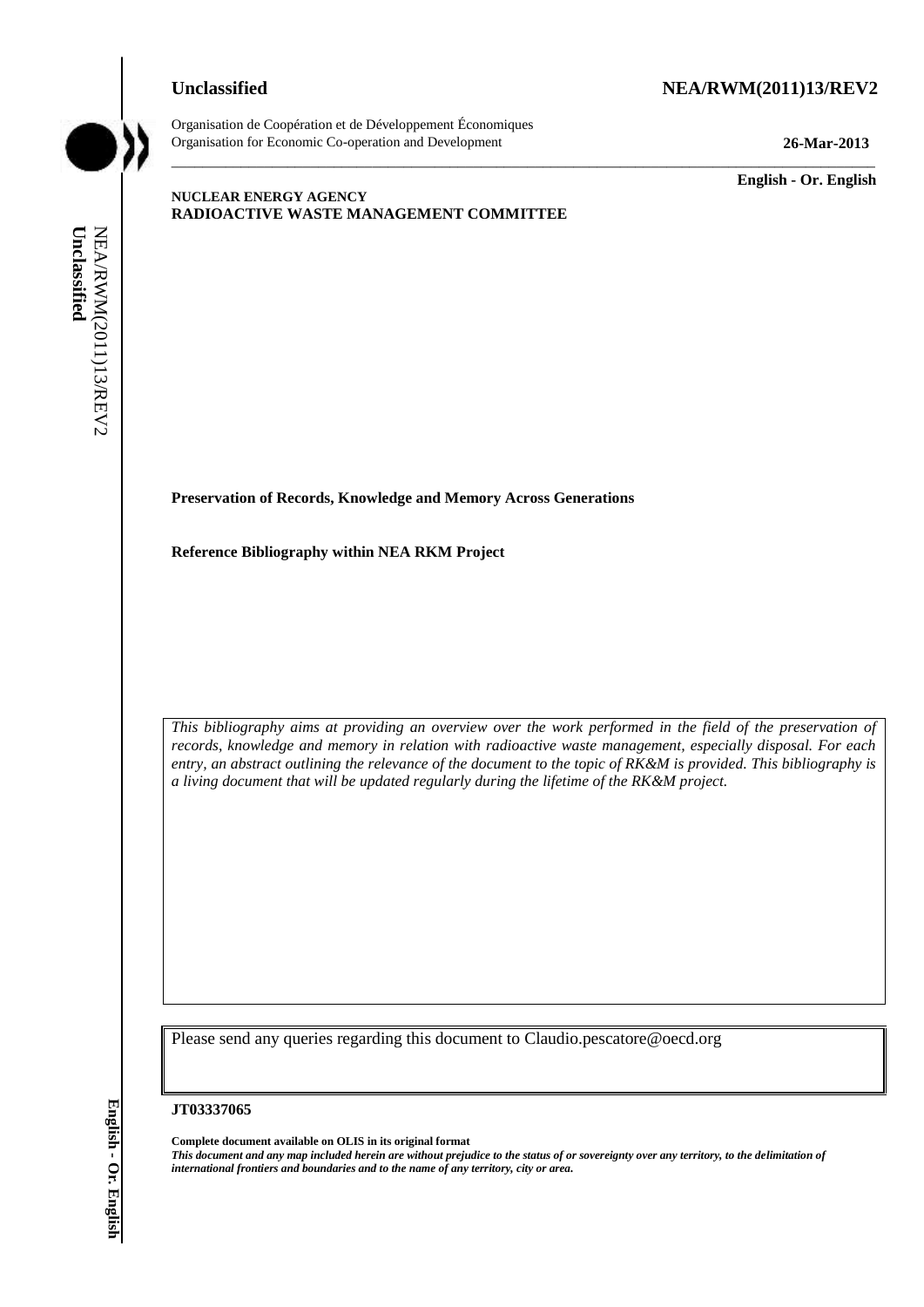# **NEA RK&M Project Preservation of records, knowledge and memory across generations Reference bibliography**

Last updated: 28 February, 2013

New additions since 2012 Workshop are proceeded by [\*]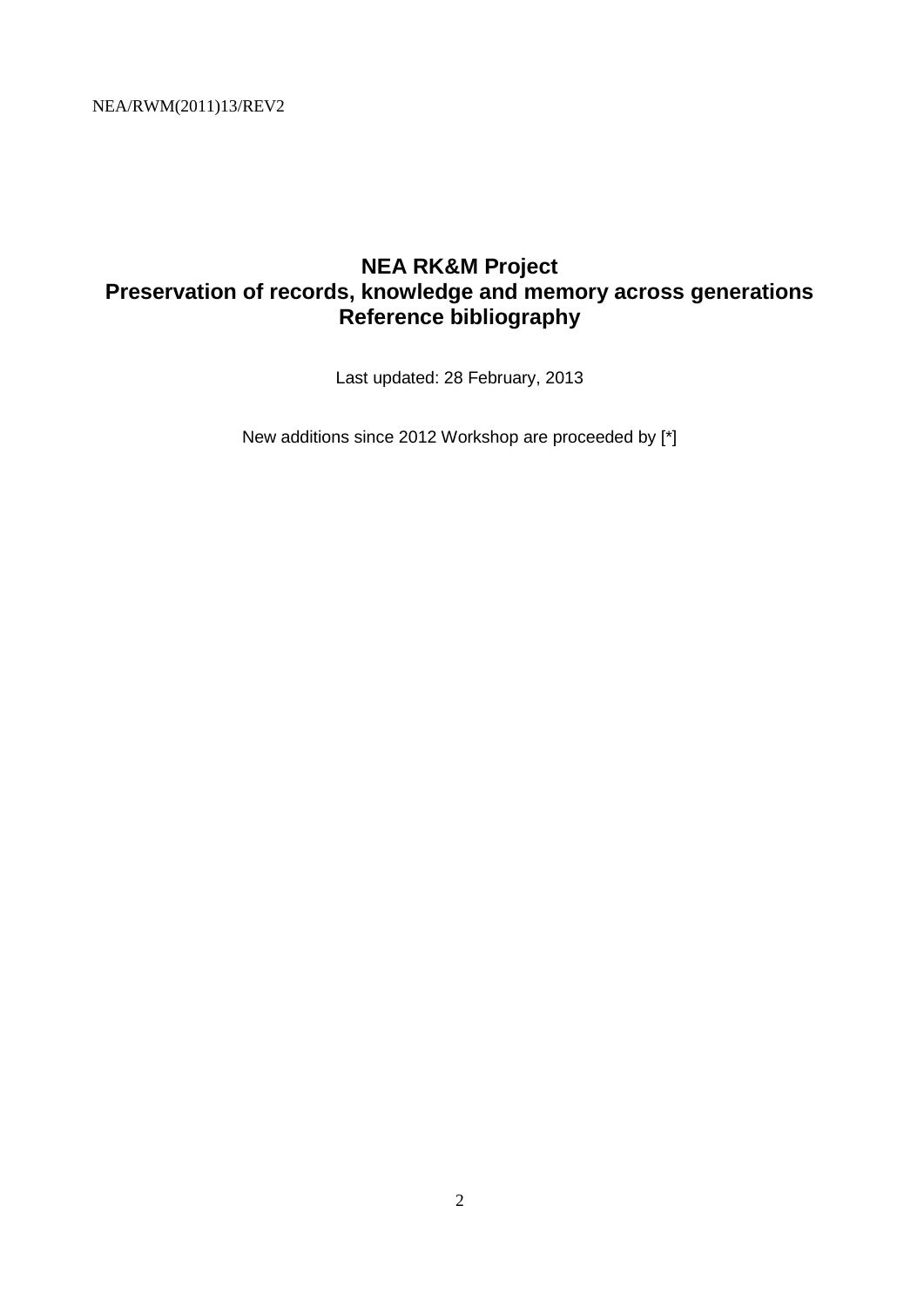# **INTRODUCTION**

This bibliography aims at providing an overview over the work performed in the field of the preservation of records, knowledge and memory in relation with radioactive waste management, especially disposal. For each entry, an abstract outlining the relevance of the document to the topic of RKM is provided.

The following criteria are currently used to select the references:

- The document (or at least part of it) addresses the preservation of RKM in connection with the management of radioactive waste
- The document is publicly available or can be made available upon request
- One synthesis document (such as a report) is preferable to a list of papers with a similar content.
- Original documents (scientific reports and papers) are preferred to reviews or press coverage.

The bibliography should help the participants in the project to identify the topics of concern in the field of RKM and, eventually, the issues that have not yet been addressed.

The current bibliography is not meant to be an all-encompassing list that includes any generic reference that might be useful in the study of those topics. Therefore it does **not** include:

- general studies outside RWM , e.g. on memory loss, communication, or the history of institutions
- studies belonging to the field of RWM but that are only indirectly related to RKM preservation $^{1}$ .

Unless stated otherwise, all documents are available from the Nagra Library, either on paper or in electronic form.

 $1$  For instance, the bibliography would not include studies of climatic changes at a specific site. Clearly, they would be relevant for the development of a marking system at that site, but they could be used for many other uses as well.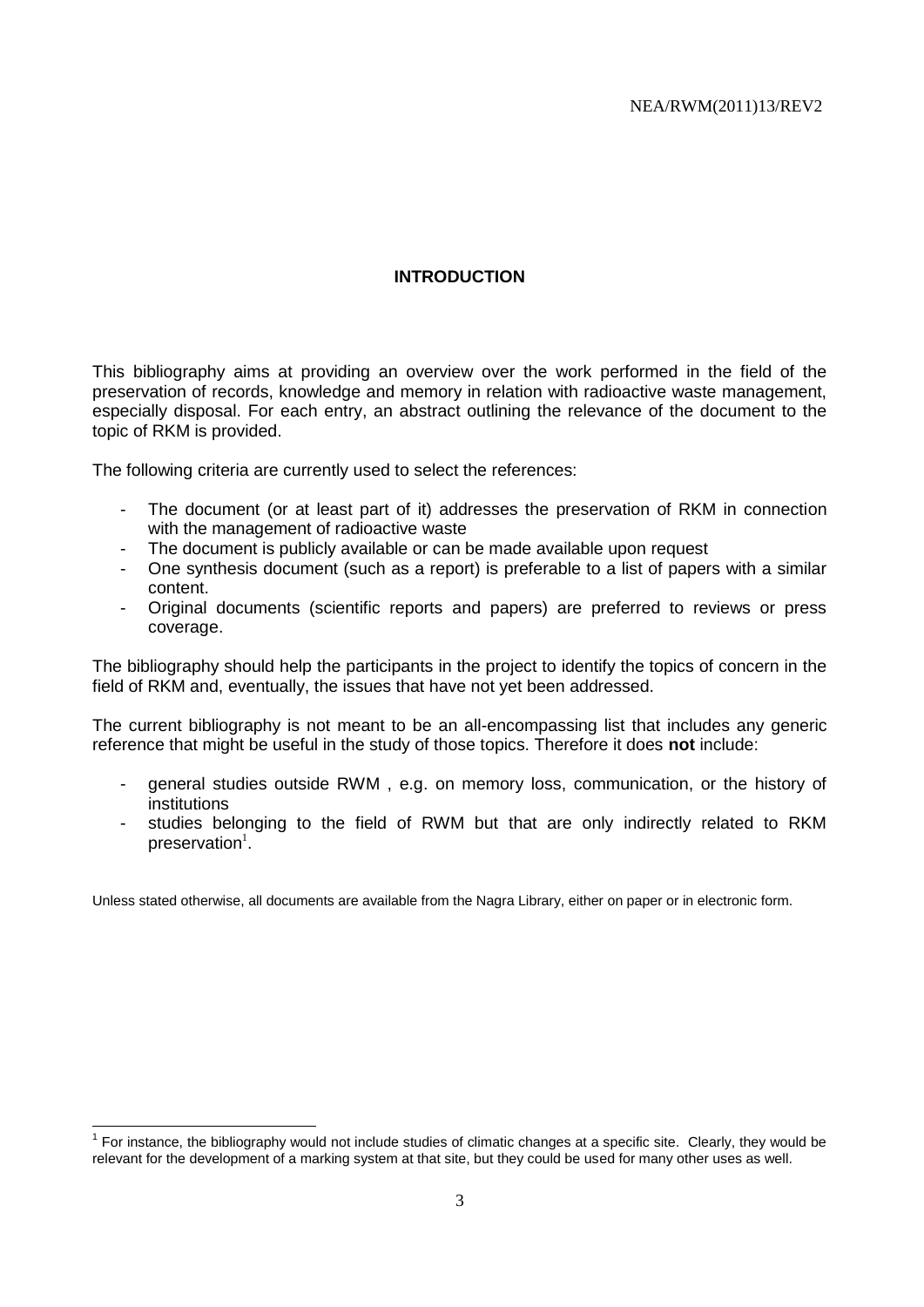### **BIBLIOGRAPHY**

 Adams M.R., Kaplan M.F. (1986): *Marker development for Hanford Waste Site disposal.* – Waste Management '86: Waste isolation in the U.S. technical programs and public education: proceedings of the symposium on Waste Management at Tucson, March 2-6, 1986; 1: General interest, p. 425-432. <http://www.wmsym.org/archives/1986/V1/72.pdf>

Certain radioactive wastes, including stored wastes in single-shell tanks and pre-1970 solid waste burial grounds and contaminated soil sites, are currently located at the Hanford Site. The Hanford Defence Waste-Environmental Impact Statement is being prepared to assess options for the disposal of these wastes. In particular, barrier and marker systems are being designed and developed for placement over the wastes following site preparation. Archaeological analogues have been examined to provide guidance for the design of markers intended to communicate for up to 10,000 years. Materials, dimensions, and messages have been specified for both surface and sub-surface prototype markers. A prototype surface marker has been designed, and its procurement is pending. The integration of the barrier design and markers into a system has also been planned. Plans for placement of both surface and sub-surface markers have been completed.

 Advisory Committee on Nuclear Safety, Canada (2001): *Research in Support of Operational Safety at Nuclear Power Plants*. INFO-0724. ACNS, Ottawa. [http://nuclearsafety.gc.ca/pubs\\_catalogue/uploads/ACNS27\\_E.pdf](http://nuclearsafety.gc.ca/pubs_catalogue/uploads/ACNS27_E.pdf)

The ACNS has studied the potential safety-related consequences of a significant reduction in funding for nuclear power research and development (R&D) in Canada. The issues that were identified include in particular the need for a cooperative training program and for the retention of the corporate memory.

 Agence nationale pour la gestion des déchets radioactifs (ANDRA) (2009) : Documents available on ANDRA's website : Se souvenir [To remember]:

<http://www.andra.fr/pages/fr/menu1/les-solutions-de-gestion/se-souvenir-19.html> Le papier permanent [Permanent paper]: <http://www.andra.fr/pages/fr/menu1/les-solutions-de-gestion/se-souvenir/le-papier-permanent-82.html> L'expérience du passé [The experience of the past] : [http://www.andra.fr/pages/fr/menu1/les-solutions-de-gestion/se-souvenir/l-experience-du-passe-](http://www.andra.fr/pages/fr/menu1/les-solutions-de-gestion/se-souvenir/l-experience-du-passe-83.html)[83.html](http://www.andra.fr/pages/fr/menu1/les-solutions-de-gestion/se-souvenir/l-experience-du-passe-83.html)

 Agence nationale pour la gestion des déchets radioactifs (ANDRA) (2009): *Centre de stockage de la Manche : Rapport définitif de sûreté - Année 2009. Phase de surveillance*. *["Centre de stockage de la Manche" facility (radioactive waste disposal facility, acronym CSM, located in the Manche district): Final Safety Report - 2009. Monitoring Phase]*. SUR.RP.ACSM.08.0017.A. ANDRA, Chatenay-Malabry. [not available online, available from ANDRA upon request]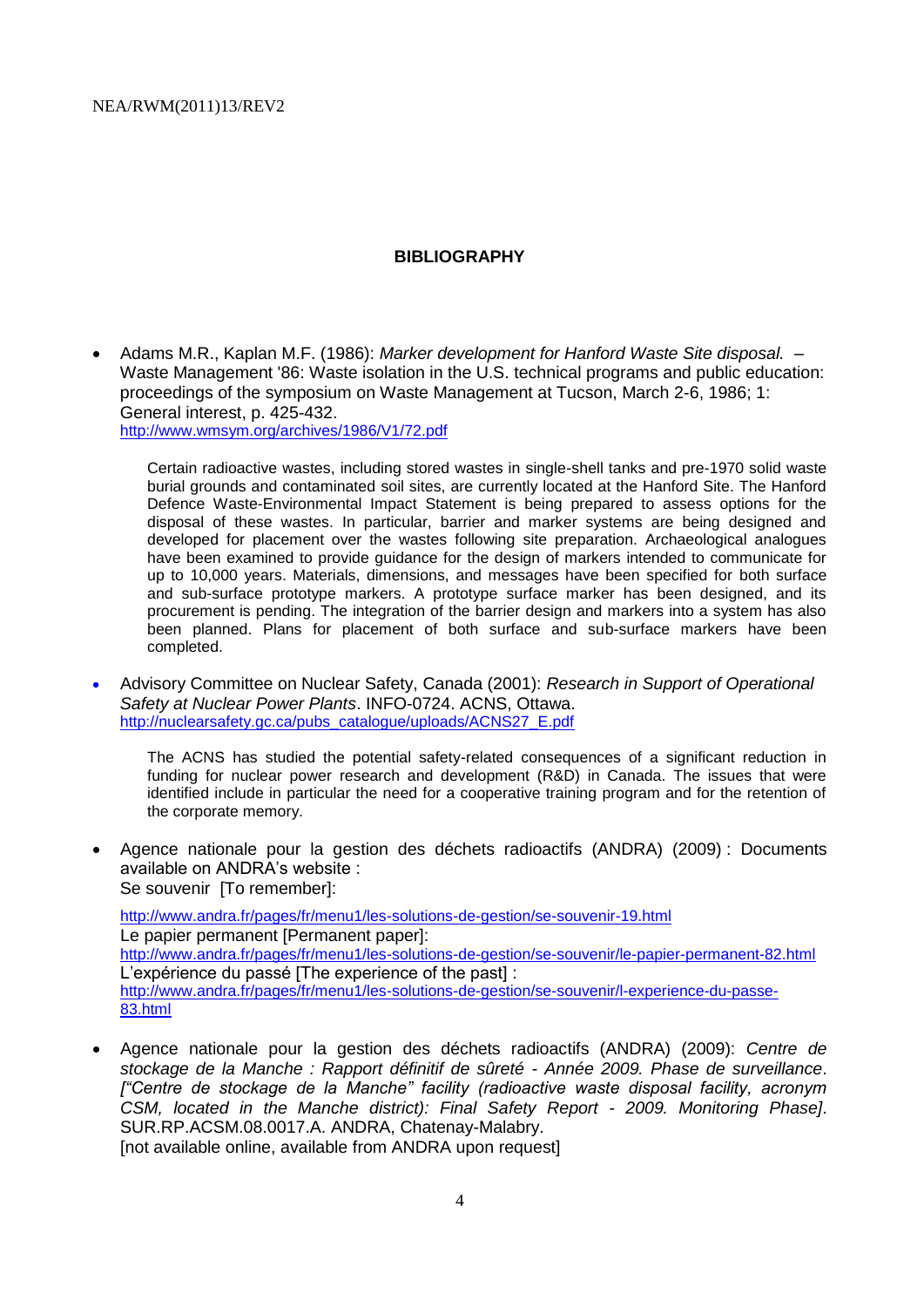The 2009 Safety Report represents the CSM final safety report. It was prepared to support the CSM's safety re-inspection (this installation is classified according to the Nuclear Safety Authority as Basic Nuclear Facility "INB no. 66") in its post-closure monitoring phase configuration. Accordingly, it takes stock of the lessons learnt from the initial years in this monitoring phase. It also takes into account all evolutions that have occurred in the regulations pertaining to nuclear discribed the deceding and conditions that have eccurred in the regulations portaining to hacieal facilities: Act n° 2006-686 dated June 13<sup>th</sup>, 2006 relative to transparency and safety in nuclear issues, and its application decree n° 2007-1557 dated November  $2^{nd}$ , 2007 relative to Basic Nuclear Facilities.

 Agence nationale pour la gestion des déchets radioactifs (ANDRA) (2008): *Centre de stockage de déchets radioactifs de la Manche (50), situé sur la commune de Diguelleville. Mémoire de synthèse pour les générations futures (destinée à maintenir une connaissance minimale aux générations prochaines et à toutes celles qui se succéderont jusqu'en 2500 au moins)*. ["Centre de stockage de la *Manche" facility (radioactive waste disposal facility – acronym CSM), located within the municipality of Diguelleville in the Manche district. Memory synthesis report for future generations (intended to retain minimal knowledge for upcoming and successive generations, at least up to the year 2500)*.] CSM Record DD.NSY.ADSQ.07.0017.A. ANDRA, Chatenay-Malabry. [http://www.andra.fr/download/site](http://www.andra.fr/download/site-principal/document/CSM_memoire_de_synthese_pour_les_generations_futures.pdf)[principal/document/CSM\\_memoire\\_de\\_synthese\\_pour\\_les\\_generations\\_futures.pdf](http://www.andra.fr/download/site-principal/document/CSM_memoire_de_synthese_pour_les_generations_futures.pdf)

A synthesis report intended for future generations and presenting a history of radioactivity, a history of the CSM and of its forecast impact on the environment, as well as the policy conducted by Andra in order to preserve a memory of the site. This synthesis report remains a draft one for now and it is expected that a final version will be completed at a later time. ANDRA, Chatenay-Malabry.

 Agence nationale pour la gestion des déchets radioactifs (ANDRA), Charton P., Ouzounian G. (2008): A Challenge for Radioactive Waste Management: Memory Preservation. – *WM'08 Annual Waste Management Symposium: Proceedings*, February 24 -28, 2008, Phoenix, AZ. <http://www.wmsym.org/archives/2008/pdfs/8014.pdf>

For short-lived waste for which disposal facilities have a life expectancy of a few centuries, ANDRA has set up a system for memory preservation. Based on the historical analysis on a comparable timescale and on an appraisal of information-conservation means, a series of regulatory as well as technical provisions were made in order to ensure that sound information can be transferred to future generations. Requirements associated to the provisions deal mostly with the legibility and formulation of the information that must be decrypted and understood – and therefore preserved – at least during the lifetime of the facilities. The paper describes the achievement at the *Centre de la Manche* Disposal Facility.

In the case of deep geological repositories for long-lived radioactive waste, it is much more difficult to consider how to maintain the richness of the information over the long timescales. Both the nature and the form of the information to be transferred must be revised. It would be risky indeed to base memory preservation over the long term on similar mechanisms beyond 1,000 years. Based on the heritage of a much more ancient history, we must seek to find appropriate means in order to develop surface markers and even more to ensure their conservation over long timescales. It will also be necessary, in the light of the experiments and efforts made in order to decrypt ancient messages, to find suitable expression aimed at populations in a distant future.

 Agence nationale pour la gestion des déchets radioactifs (ANDRA), Afite (2007): *La mémoire industrielle au service des générations futures = Industrial Memory Serving Future*  Generations. Symposium Tuesday December 11<sup>th</sup>, 2007. Reference: DD.TR.ADSQ.07.0032/A ANDRA, Chatenay-Malabry. [not available online, available from ANDRA upon request]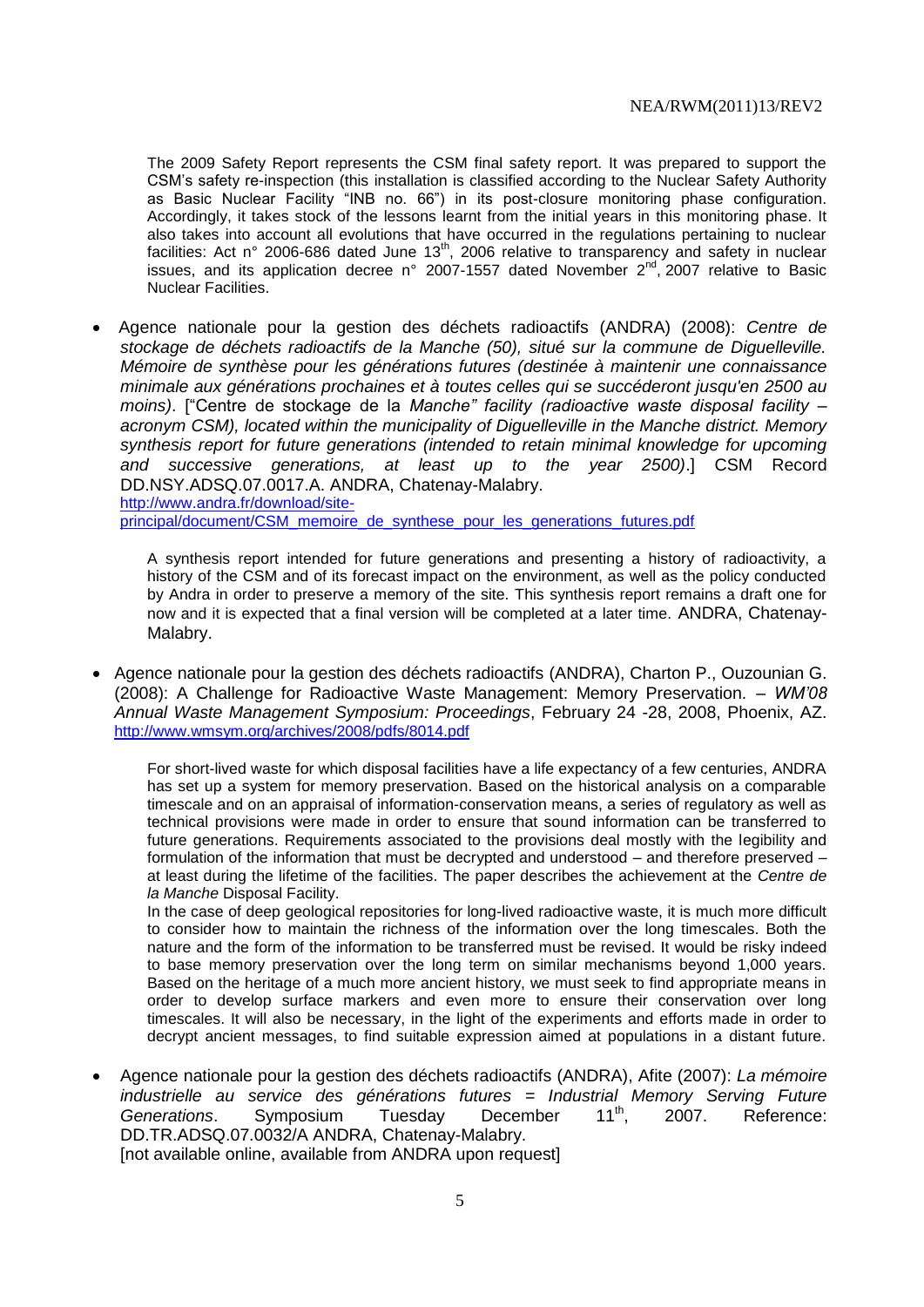Agence nationale pour la gestion des déchets radioactifs (ANDRA) (2006): *Disposal facilities: Preserving a collective memory for future generations.* ANDRA, Chatenay-Malabry. <http://www.andra.fr/download/andra-international-en/document/editions/299.pdf>

Brochure explaining ANDRA's activities regarding memory preservation.

 Agence nationale pour la gestion des déchets radioactifs (ANDRA), Charton P. (2005): *From knowledge management (KM) to memory preservation over several centuries. Experience feedback from long-term archiving at the "Centre de la Manche" (CSM) disposal facility*. Reference: SUR.TR.ADSQ.05.0029/A. ANDRA, Chatenay-Malabry. [not available online, available from ANDRA upon request]

Presentation at the Club of Agencies Meeting, Paris, 22-23 November 2005 (focus on knowledge management and very long term memory, with a visit of the historical archives centre from French National Archives).

- Agence nationale pour la gestion des déchets radioactifs (ANDRA) (2003): *Archivage à long terme du centre de stockage de la Manche : Versement initial : Liste des résumés du contenu de chaque boîte d'archives faits pour les archives nationales de France, centre des archives contemporaines de Fontainebleau*. DOC.LI.ADSQ.03.257. ANDRA, Chatenay-Malabry. [not available online, available from ANDRA upon request]
- Agence nationale pour la gestion des déchets radioactifs (ANDRA) (2003): *Procédure de définition et de mise en oeuvre des critères de sélection des données nécessaires à l'archivage à long terme du centre de stockage des déchets de faible et moyenne activité de l'Aube*. QUA.PR.ADCS.04.5002. ANDRA, Chatenay-Malabry. [not available online, available from ANDRA upon request]
- Agence nationale pour la gestion des déchets radioactifs (ANDRA) (2003): Archivage à long terme du centre de stockage de la Manche: *Présentation générale de l'archivage à long terme du centre de stockage de la Manche*. [Long-term Archiving at the "Centre de stockage de la Manche" radioactive waste disposal facility (CSM): *An overall presentation of long-term archiving at the "Centre de la Manche" waste disposal facility*]. DOC.NSY.ADSQ.03.240/A. ANDRA, Chatenay-Malabry.

[not available online, available from ANDRA upon request]

A presentation of documents introducing the initial filing of the CSM's detailed memory (2004), arranged according to three levels of access to data ("understanding", "researching", "knowing").

- Agence nationale pour la gestion des déchets radioactifs (ANDRA) (2003): Archivage à long terme du centre de stockage de la Manche: *Historique de l'archivage à long terme du centre de stockage de la Manche et de sa constitution*. DOC.NSY.ADSQ.03.243. ANDRA, Chatenay-Malabry. [not available online, available from ANDRA upon request]
- Agence nationale pour la gestion des déchets radioactifs (ANDRA) (2003): Archivage à long terme du centre de stockage de la Manche: *Messages aux générations futures*. DOC.NSY.ADSQ.03.246. ANDRA, Chatenay-Malabry. [not available online, available from ANDRA upon request]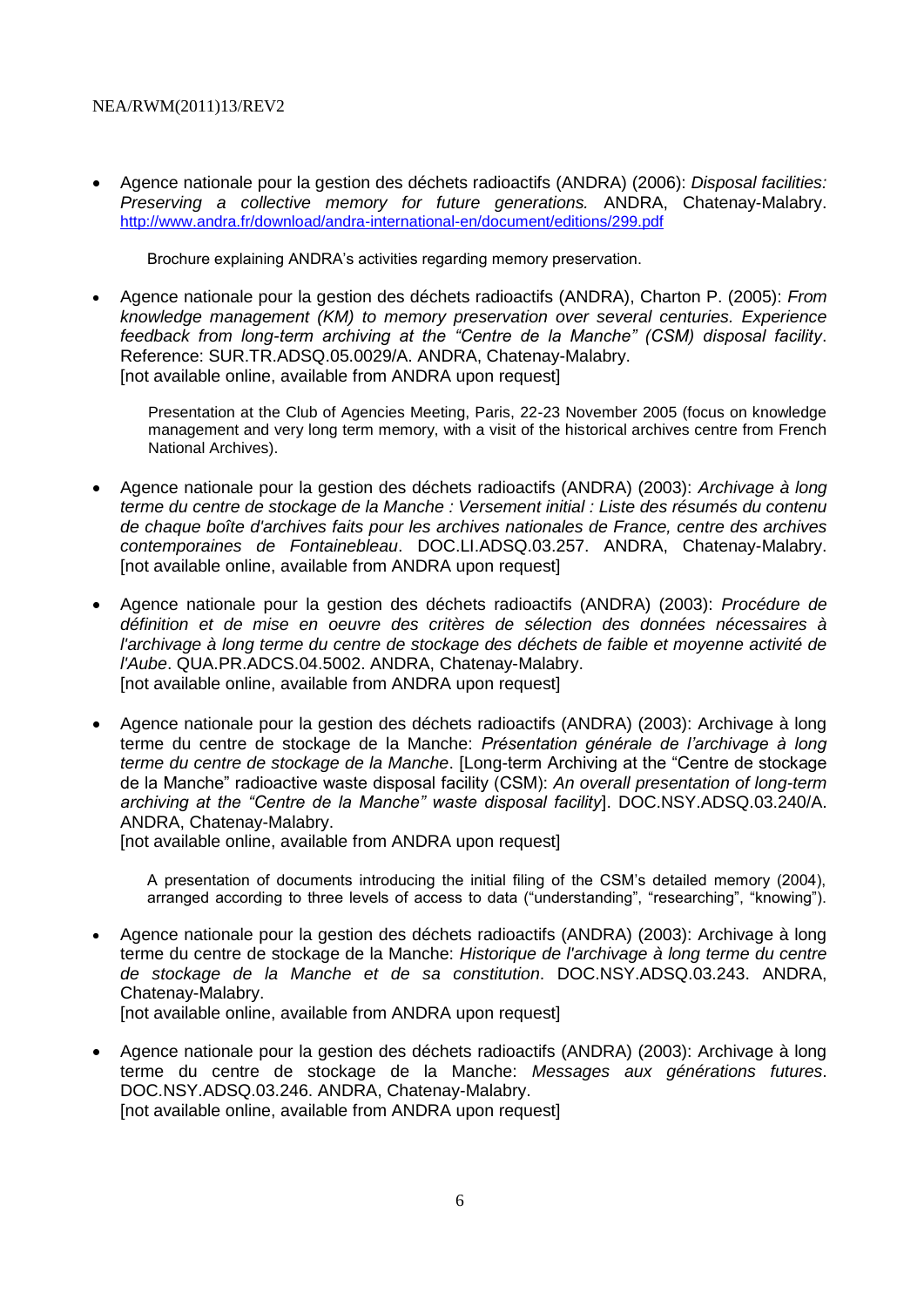- Agence nationale pour la gestion des déchets radioactifs (ANDRA) (2003): Centre de stockage de la Manche: *Conservation de la mémoire du centre.* DOC.NT.ADSQ.03.244. ANDRA, Chatenay-Malabry. [not available online, available from ANDRA upon request]
- Agence nationale pour la gestion des déchets radioactifs, Haas J. (2002): *French experience in long term memory preservation for Nirex seminar on March 5th 2002*. DQ/AQ/JH QUA.TR.ADQ.02.001/A. ANDRA, Chatenay-Malabry.

[not available online, available from ANDRA upon request]

A presentation of memory preservation policy at Andra repositories, implemented at the "Centre de la Manche" disposal facility (CSM) and considered within the framework of the HL-LLW project.

 Agence nationale pour la gestion des déchets radioactifs (ANDRA), Boursier F.O. (2000): Record and Archival System for the Monitoring Period of a Surface Disposal Facility. - American Nuclear Society: *WM '00: HLW, LLW, mixed wastes and environmental restoration - Working towards a cleaner environment*. Proceedings of Waste Management '00, February 27-March 2, 2000, Tucson, Arizona. American Nuclear Society, La Grange Park. Session 66, Paper 4.

<http://www.wmsym.org/archives/2000/pdf/66/66-4.pdf>

The French surface disposal facility *Centre de la Manche*, operated by ANDRA, remained in operation for 25 years. Shipments of waste packages stopped in 1994 and approval is pending for the facility's transition into its monitoring period. ANDRA has set up a structure responsible for identifying all data and documents deemed useful for the knowledge and understanding of the site. This paper presents that structure, its objectives and associated means. It also provides a detailed description of the constitution of the document collection, including sorting and identifying relevant items over the long term. The transfer of documents and data on a perennial support is also addressed, as well as details concerning archival storage. The maintenance of industrial "memory" is essential for safety purposes (in case of intervention during the monitoring period) and contributes to the improvement of public acceptance of the long-term waste management carried out at the disposal facility.

 Agence nationale pour la gestion des déchets radioactifs (ANDRA) (1995): *Selection Criteria for Data Required in Long-Term Archiving for Surface Repositories (Construction, operational and monitoring phases)*. NRPAGDA95007/D. ANDRA, Chatenay-Malabry. [also available in French : Critères de sélection des données nécessaires à l'archivage à long terme des centres de surface (phase de construction, d'exploitation et de surveillance. N RP AGDA 95 007.]

[not available online, available from ANDRA upon request]

A presentation of the selection criteria for the data required in understanding and maintaining the "Centre de stockage de la Manche" waste disposal facility (CSM) during its post-closure monitoring phase, especially any technical documentation relating to the repository cap, the disposal structures, the waste packages and the structures of the separate underground gravity network (RSGE), as well as the documentation concerned with environmental monitoring. It also features plausible scenarios for incidents that could occur on the site and that have determined the selection criteria.

 Agence nationale pour la gestion des déchets radioactifs (ANDRA), Raimbault P., Valentin-Ranc C. (1993): How to mark repositories in geological formation. - *SAFEWASTE 93: International Conference on Safe Management and Disposal of Nuclear Waste*, Avignon, 13- 18 June 1993, vol. 3, p. 212-221.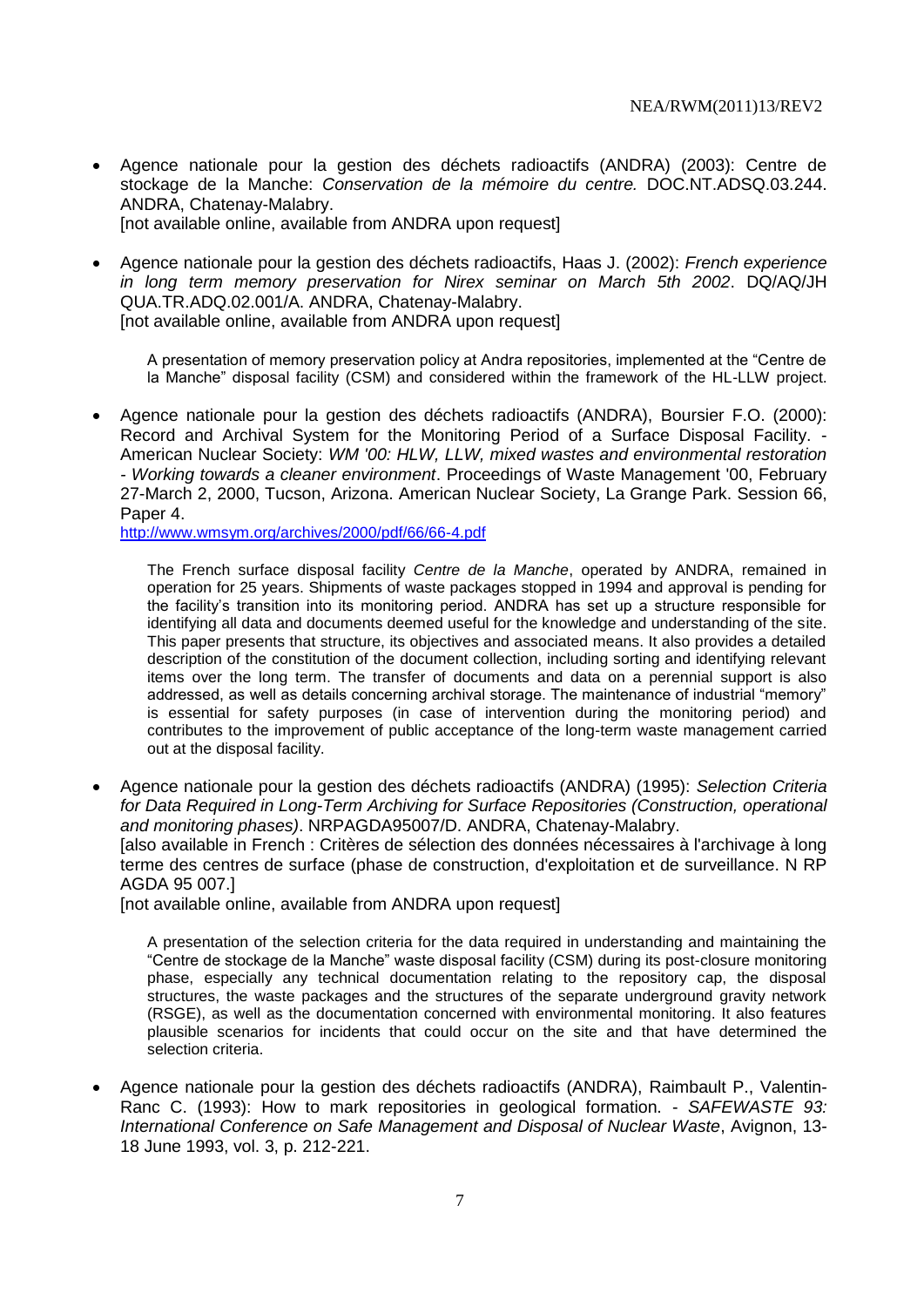[not available online – February 2011]

This paper presents a general reflection on how to reduce the probability of inadvertent human intrusion in the future.

- Ahlen J., Ferguson F., Jackson D., McVay T., Scott L., Sexton J., Wilson D., Lewis P., Brian J., Fowler B. (1995): *Analytical Study of an Inadvertent Intrusion of the WIPP Site.* WIPP Inadvertent Intrusion Advisory Panel and New Mexico Junior College, September 5, 1995. [Not available at Nagra library, quoted in the WIPP CCA 1996]
- Anderson K. (2005): Designing for deep time: how art history is used to mark nuclear waste. A thesis submitted in partial fulfilment of the requirements for the degree of Master of Science in Theory, Criticism and History of Art, Design and Architecture within the joint degree M.S./M.F.A. program School of Art and Design Pratt Institute October 2005. <http://www.kellianderson.com/MSthesis.pdf>

A detailed overview over the history of markers in the USA since the beginnings.

 Aoki K., Fujii N., Kageyama H., Yoshimura K., Ohuchi J., Tsuboya T., RWMC (2008): Durable Media for Long-Term Preservation of Geological Repository Records. – *WM'08 Annual Waste Management Symposium: Proceedings*, Feb. 24 -28, 2008, Phoenix, AZ. <http://www.wmsym.org/archives/2008/pdfs/8320.pdf>

The concept of a record preservation system should be the combination of several methods, the "Relay System" and the "Permanent System", in order to impart redundancy to the communication function. The former would maintain record preservation and communication functions in the framework of social systems whereas the latter would consist of durable storehouse facilities, recording media and markers/monuments and be independent of any social systems and human control.

Several engraving experiments using laser technologies on durable artificial materials, such as silicon carbide, have been performed successfully. These technologies can be applied to not only documentary records – with a 500 page document reduced to a volume of 10 cm x 10 cm x 32 cm – but also to markers and monuments.

 Bandolin G., Sörlin S. (2007): Laddade landskap – värdering och gestaltning av teknologiskt sublima platser. SKB R-07-14. Svensk Kärnbränslehantering AB (in Swedish) <http://www.skb.se/upload/publications/pdf/R-07-14webb.pdf>

This project (November 2004-January 2006) covered the design issues and questions about the values of place and landscape in which risk and danger are important elements. Another theme related to conservation issues, protection of monuments and memories, and in such "dangerous places". An important feature of the project was to visit and describe the locations characterized by high technological experimentation and the presence of risk and danger. Case studies:

- The power of the distance: Woomera, Australia.
- The time breeds new questions: Yucca Mountain and Nevada Test Site, Nevada, USA.
- Revaluations: Rocky mountain arsenal wildlife refuge in Denver, Colorado, USA.
- A mansion in Eurajoki: Posiva, Finland.
- Stories from fracture meager mountain: Forsmark and Oskarshamn, Sweden.
- "They will come back as an idea ...": About time, monuments and landscapes.

In connection to site visits in the USA and Australia, interviews and visits were performed to museums and other institutions and complemented by extensive literature studies.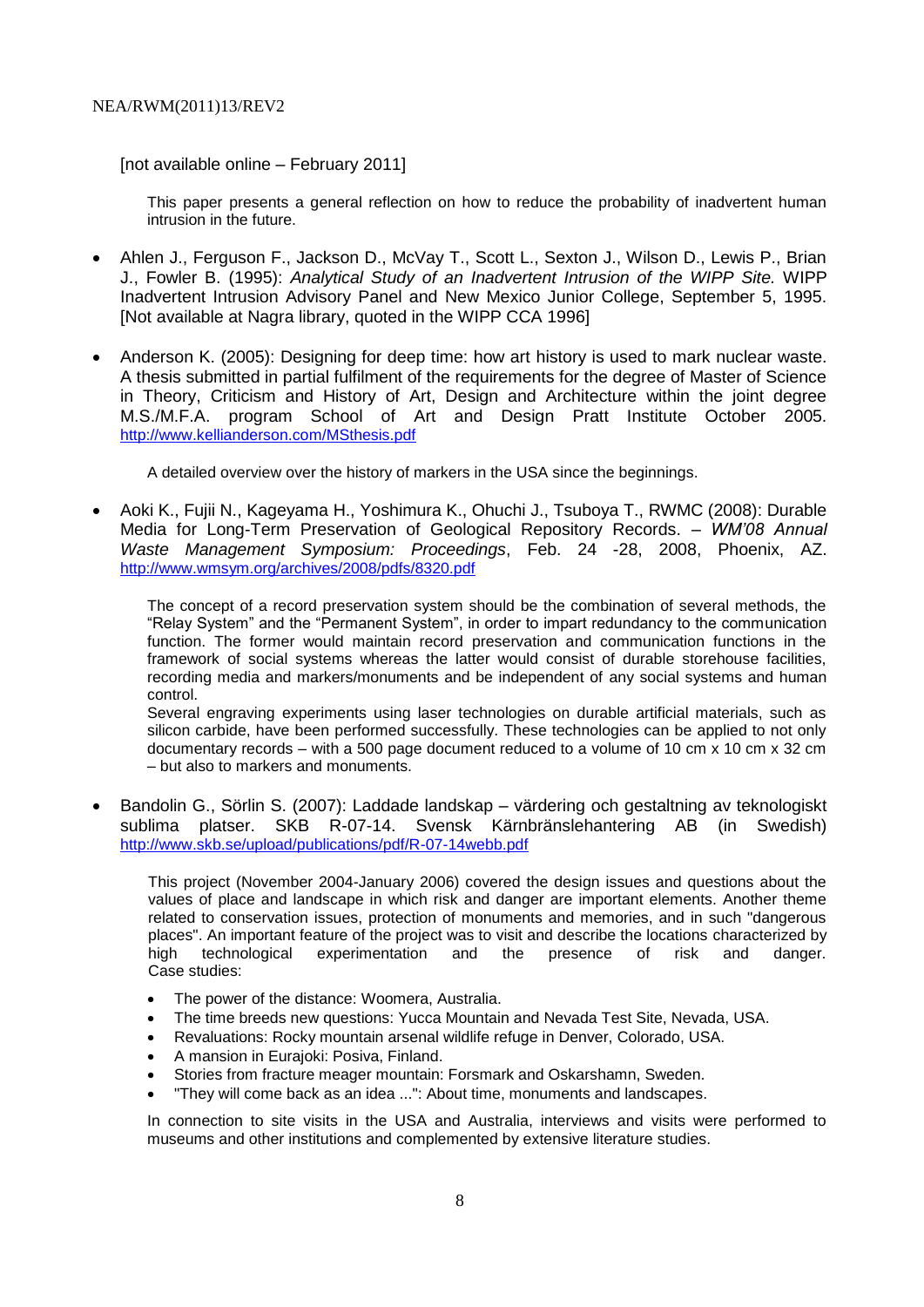Battelle (1978): Institutions in long-term nuclear waste management.- *Nontechnical issues in waste management : Ethical, institutional, and political concerns*, PNL-2400. Battelle, Columbus (Ohio), Chapter IV, 43-64. [not available online – February 2011]

A number of concerns have been raised regarding the role that human institutions may have to play in the long-term management of nuclear wastes. Controversy exists concerning, first of all, the need for any human institutions to be involved in long-term management; secondly, there is substantial uncertainty about whether human institutions could actually carry out any functions that might be required of them over the long term. The major objective of this chapter is to provide a framework for thinking about institutional issues that may be involved in the long-term management of nuclear wastes. An attempt has been made to identify organisational functions that might be needed to insure the integrity of a waste repository over several centuries.

 Benford G. (2000): Deep Time: How Humanity Communicates Across Millennia. HarperCollins (new ed.). [not available online, not at Nagra Library, available through Amazon]

The author first gives a summary of the different ways that humans have intentionally left evidence of their lives long after their death. He continues to chronicle recent and ongoing efforts to leave evidence of our civilization to future humans and in outer space. The second half of the book is about how future generations will interpret the environmental state of the planet as a monument to our current society and how we can take action to change the state of the planet.

- Benford G. (1994): Comporting ourselves to the future: Of time, communication, and nuclear waste. *Journal of Social and Evolutionary Systems* 17(1), 91-113. [not at Nagra, available through Elsevier – ref. suggested by ANDRA] *[Abstract]*
- Benford G., Kiekwood C.W., Otway H., Pasqualetti M.J. (1991): *Ten thousand years of solitude? On inadvertent intrusion into the Waste Isolation Pilot Project Repository*. LA-12048-MS. Los Alamos National Laboratory (also reproduced in SAND 90-3063: Expert judgment on inadvertent human intrusion into the Waste Isolation Pilot Plant, App. D). <http://www.wipp.energy.gov/picsprog/documents/Ten%20Thousand%20years%20of%20Solitude.pdf>

Credible types of potential future accidental intrusion into the WIPP are estimated as a basis for creating warning markers to prevent inadvertent intrusion. A six-step process is used to structure possible scenarios for such intrusion, and it is concluded that the probability of inadvertent intrusion into the WIPP repository over the next ten thousand years lies between one and twentyfive percent.

 Berndes S. (2001): *Wissen für die Zukunft: Ethische Normen der Auswahl und Weitergabe naturwissenschaftlichen und technischen Wissens.* Diss. Univ. Cottbus. LIT, Münster. [available at google.books.com]

This dissertation addresses the issue of knowledge transfer in the field of natural sciences and technology. A case study is devoted to information management systems for the management of high-level waste.

 Berndes S., Korwachs K. (1996): Transferring knowledge about high-level waste repositories: an ethical consideration. – *High level radioactive waste management 1996: Proceedings of*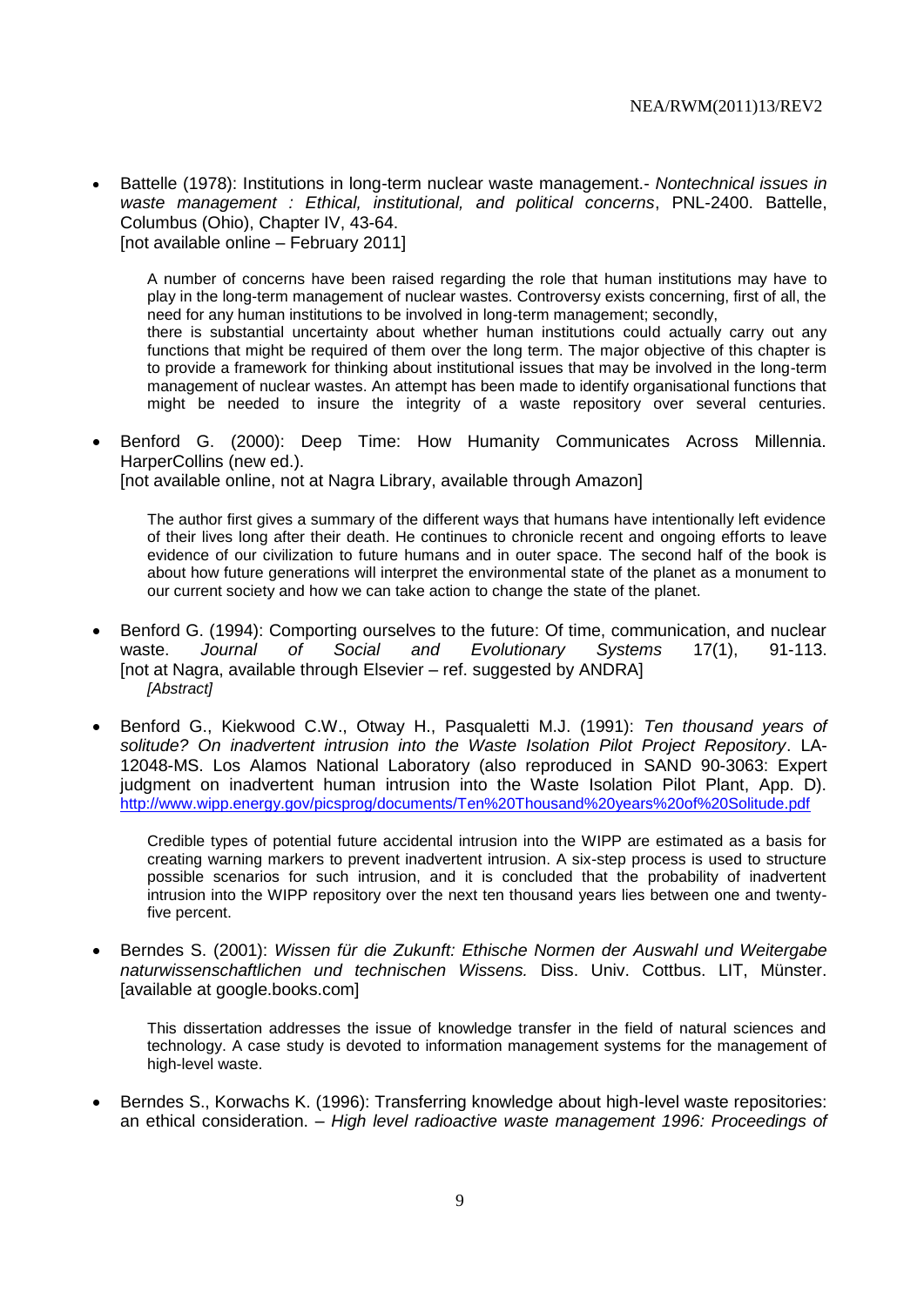*the seventh annual international conference*: Las Vegas, April 29-May 3, 1996, p. 494-498. [not available online]

 Berry W.E. (1983): *Durability of marker materials for Nuclear Waste Isolation Site*. BMI/ONWI-474. Batelle Columbus Laboratory. [not available online – February 2011]

The US DOE's Office of Nuclear Waste Isolation has created the Human Interference Task Force (HITF) to investigate the problems connected to the closure and final marking of a filled repository. The task of the HITF is to devise a method of warning future generations, who may or may not have records of the repository's contents, not to mine or drill at that site unless they are aware of the consequences of their actions. Since the likelihood of human interference should be minimized for up to several thousand years, a durable marker system must be devised. Accordingly, this paper reviews the probable long-term performance of materials that might be used for nuclear waste isolation sites.

 Bloomfield B.P., Vurdubakis T. (2005): The secret of Yucca Mountain: reflections on an object in extremis. - *Environment and Planning D: Society and Space*, 23/5, 2005, 735-756. [not available online – June 2012]

The processes through which boundaries are made and unmade conceptually, socially, and materially have been of enduring interest to a wide range of social scientific disciplines including sociology, anthropology, geography, science studies, etc. The subject matter of this paper, the Yucca Mountain high-level nuclear waste repository in Nye county, Nevada, constitutes a case study of such processes taken to extremes. This, in turn, makes Yucca Mountain an interesting vantage point from which to (re)view the traditional ontological and epistemological preoccupations characteristic of social science, not so much in terms of abstract theory but rather in terms of concrete practical problems of spatial and temporal organisation. *[Abstract by authors]*

 Bowen-Shrire M., Eckerhall D., Jander H., Waniewska K. (2008): Bevarande av information om slutförvar för använt kärnbränsle – förslag till handlingsplan. SKB P-08-76, Svensk Kärnbränslehantering AB (in Swedish).

<http://www.skb.se/upload/publications/pdf/P-08-76webb.pdf>

This report is a proposal for an action plan with the ultimate aim of ensuring that information about the repository for spent nuclear fuel can be preserved and transferred for future generations. Its purpose is to present ideas on tangible measures and guidelines for information preservation and transfer, in the short and long term.

The report deals with a number of aspects relating to information preservation as well as risks that can lead to the loss of important information. The main emphasis is on measures that need to be implemented in the near future to ensure that successive and direct information transfer is handled in a suitable manner, including:

- Designate a person responsible for information preservation.
- Work out guidelines for information preservation and transfer.
- Form a network with other organizations in Sweden.
- Initiate a dialogue with other countries, especially USA and France.
- Participate in seminars, conferences and workgroups on an international level within the IAEA and NEA.

In a longer time perspective the following measures should also be implemented:

- Implement quidelines for information preservation and transfer.
- Document the archiving system.
- Establish a communication plan.
- Archive information about the repository.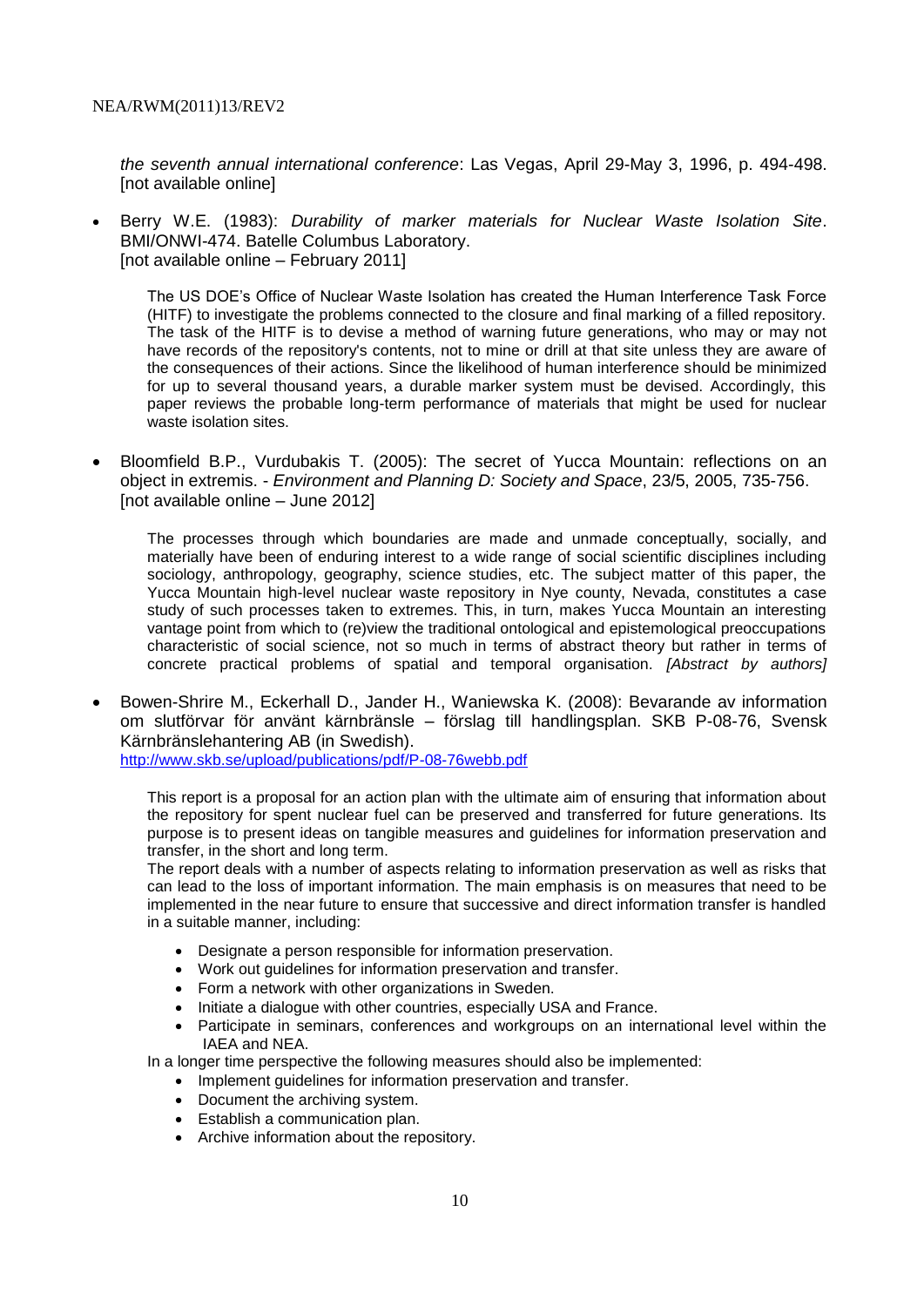Bowen-Shrire M., Jander H., Waniewska K. (2007): Kunskapsbevarande för framtiden – Fas 1. SKB P-07-220, Svensk Kärnbränslehantering AB (in Swedish). <http://www.skb.se/upload/publications/pdf/P-07-220webb.pdf>

This report summarises the work done in the field of knowledge preservation regarding a repository for spent nuclear fuel in Sweden and in other selected countries. The purpose of the report is to provide a basis for a proposal for an action plan for knowledge preservation regarding a repository for spent nuclear fuel. The report is based upon identified key documents, interviews with key persons, and other relevant sources of information identified throughout the working process. The report covers the basic principles and methods for information preservation and transfer, and describes their advantages and disadvantages. The report also covers topics such as the time perspective, target groups, context, and discusses the difference between the concepts information and knowledge. The conclusions of the report include a number of recommendations for further work.

 Brenk Systemplanung GmbH (BS) (2009): *Radioactive Waste and Spent Fuel Data Collection, Reporting, Record Keeping and Knowledge Transfer by EU Member States*. Final Report. European Commission, Brussels, Belgium. [http://ec.europa.eu/energy/nuclear/studies/doc/2009\\_09\\_radiactive\\_waste.pdf](http://ec.europa.eu/energy/nuclear/studies/doc/2009_09_radiactive_waste.pdf)

This study provides an overview of the status of the implementation of national waste data collection systems in the EU Member States and makes recommendations for future waste management systems. Purposes for collecting and maintaining information on radioactive waste and spent fuel in the different countries are discussed. The study also addresses the level of information required at each step of the management process.

 Bryan-Wilson J. (2003): Building a Marker of Nuclear Warning. – In: Nelson R.S. & Olin M. (eds.), *Monuments and memory, made and unmade*. University of Chicago Press. Chicago, pp. 183-204.

[availability: see below under Nelson & Olin] Comments on the WIPP markers programme.

 Bundesamt für Energie, Buser M. (2010): *Forschungsprogramm Radioaktive Abfälle: Literaturstudie zum Stand der Markierung von geologischen Tiefenlagern*. BFE, Bern. <http://www.news.admin.ch/NSBSubscriber/message/attachments/19773.pdf>

A literature study on the current status of science and technology regarding markers and more generally knowledge preservation in the field of radioactive waste management. An updated English version is in preparation under the aegis of the OECD/NEA RK&M project.

 Clegg R., Pinner A., Smith A., Quartermaine J., Thorne M.C. (1997): Consideration of postclosure controls for a near surface low level waste disposal site. – *Proceedings of an international symposium on Experience in the Planning and Operation of Low Level Waste Disposal Facilities*: held in Vienna, 17-21 June 1996. Proceedings Series. IAEA, Vienna. [not available online – July 2010]

The paper discusses potential intrusion scenarios within the framework of the programme of disposal of low level radioactive wastes by British Nuclear Fuels plc (BNFL) at Drigg, Cumbria. Although control of the site is anticipated for a period of about 100 years post-closure, eventually restrictions on access will lapse. Potential modes of intrusion into the Drigg site – leading to exposure to, and/or exhumation of, the wastes – have been studied. Although the most likely site uses, notably those involving agricultural activities, are unlikely to result in intrusion into the wastes, others, such a urban development, do have the potential to result in such intrusion.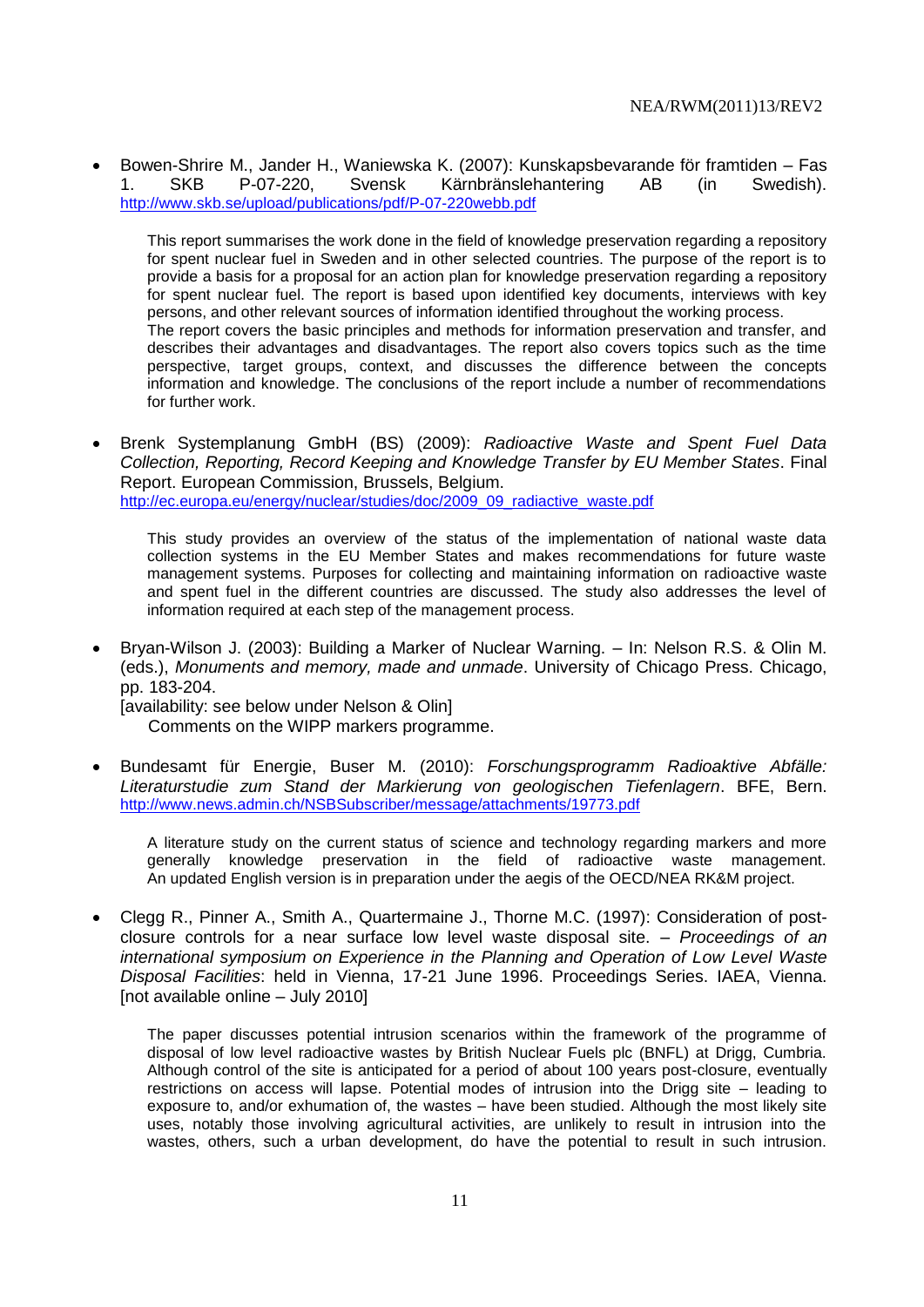Overall, it is concluded that provided that a variety of documentary records are established, ranging from local council archives to mass produced maps, then memory of the site can realistically be assumed whilst civilisation continues to exist. However, if this first line of defence fails, markers constitute a second warning system. Finally, assessment calculations can be used to demonstrate that, even if these two lines of defence fail, risks from intrusion and radiation doses contingent upon intrusive events having occurred would not be unacceptably large.

 Codée H. (2005): Safe is beautiful. - *CNS Waste Management '05*, Ottawa, Canada, May 8- 11, 2005.

[not available online, June 2012]

This paper and the following describe how the HABOG storage facilities have been built into a work of art.

- Codée H. (2003): Give the public something, something more interesting than radioactive waste. - *Proceedings of Waste Management WM '03*, February 23-27, 2003, Tucson, AZ, American Nuclear Society, La Grange Park, Session 17, Paper #37. <http://www.wmsym.org/archives/2003/pdfs/37.pdf>
- Deyo Y.E., Pauling T. (2006): Community Involvement as an Effective Institutional Control at the Weldon Spring Site, a U.S. Department of Energy Office of Legacy Management Site. – *Proceedings of Waste Management Symposium WM '06, February 26 - March 2, 2006*: Global Accomplishments in Environmental and Radioactive Waste Management: Education and opportunity for the next generation of waste management professionals. <http://www.wmsym.org/archives/2006/prof6377.html>

The U.S. Department of Energy (DOE) Weldon Spring Site Remedial Action Project (WSSRAP) was conducted for the purpose of remediating a portion of a former trinitrotoluene and dinitrotoluene production plant that was operational from 1941 to 1945 and a former uranium refinery that was operational from 1957 to 1966. Surface remediation activities concluded in 2001 with the completion of 18 km2 on-site engineered disposal facility. In order to deal with the longterm surveillance and maintenance issues at the site, a plan was established for development of a comprehensive public involvement and education program. In August 2002, the Weldon Spring Site Interpretive Center opened to the public with exhibits about the history of the area, the remediation work that was completed, and a site information repository that is available to visitors. In addition, the Hamburg Trail for hiking and biking was constructed, including a series of historical markers. A ramp and viewing platform with informational plaques were constructed on the disposal cell. Science-oriented educational programs that directly relate to past remediation activities and present long-term surveillance and maintenance issues are presented to St. Louis area school groups and other community-based organizations. Other innovative programs have been developed to address daily maintenance issues at the site and to promote beneficial community reuse of the property.

 Eng T., Norberg E., Torbacke J. (et al.) (1996): *Information, conservation and retrieval*. SKB Technical Report 96-18. Swedish Nuclear Fuel and Waste Management, Stockholm. <http://www.skb.se/upload/publications/pdf/TR-96-18webb.pdf>

The study deals with different aspects of information, conservation and retrieval of information on final repositories for nuclear waste. The role and history of the national and regional archives in Sweden is discussed. It is noted that large portions of the cultural heritage cannot be set aside for long-term preservation due to different reasons. Suggestions to the components to an action plan to stop the trend of decaying of valuable research material are given. Furthermore, some views on the democratic values concerning preservation and dissemination of information are given. The societal function of the historians to describe and explain, in cooperation with the archives, the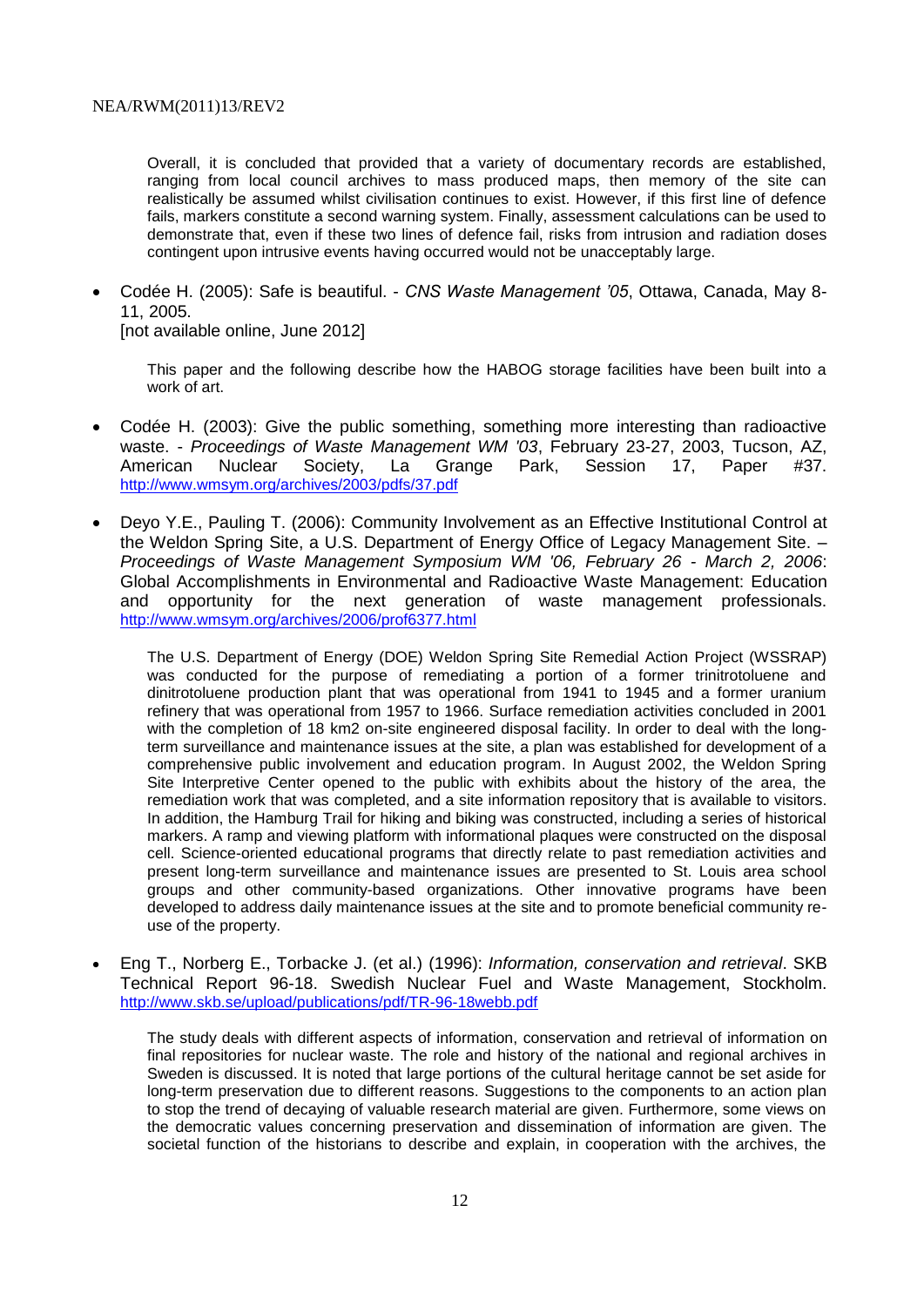country's past is pointed out, i.e. to analyse the chains of political, economic, social and cultural events that have shaped the country's history. In the third part a Nordic view is expressed of how to preserve and retrieve information on nuclear waste repositories. Present day waste management would benefit from an early identification of documents to be part of an archive for radioactive waste repositories. The same reasoning is valid for other toxic wastes. The industry as well as the companies operating the repository and the competent authorities, are I possession of a vast amount of information about the nuclear material and its history. Essential information must be extracted in order to establish independent archives of different sizes.

The report includes the text Jensen (1993) "*Conservation and retrieval of information".*

 Eng T. (1993): *The value and need for long term conservation of information regarding nuclear waste repositories*. - High level radioactive waste and spent fuel management: proceedings of the 1993 International Conference on Nuclear Waste Management and Environmental Remediation: Prague, September 5-11, 1993, vol. 2, p. 711-714. [not available online]

This paper discusses a system for best possible mitigation of human intrusion. With the present knowledge, this comprise the following parts: (a) development of planning procedures for long-term conservation of gathered information (present and future national and international archives, markers etc.); (b) continuous follow up of the state-of-the-art of information media; (c) preparations for national rules and regulations on nuclear waste information; (d) participation in international cooperation on issues concerning nuclear waste information keeping, transfer and retrieval.

 Engstroem-Laarouchi S. (2010): Means to reduce human activities at the site: markers, records... where do we stand? – *Workshop: Towards transparent, proportionate and deliverable regulation for geological disposal*, Tokyo, 20-22 January 2009. OECD Nuclear Energy Agency, Issy-les-Moulineaux, p. 175-178.

[not available online – Proceedings can be ordered from the OECD bookshop]

The main SKB activities related to preservation of information about a geological disposal are discussed. The aim of information preservation is to avoid damage by accident and allow for our and future generations to make informed decisions. In the draft action plan, which should be presented in connection with the applications for the site selection process in [2011], suggestions on implementation of preservation of information are given. They cover the type of information of interest to be preserved, time horizons to consider as well as the potential incidents or events to envisage, their possible consequences and the measures to mitigate these consequences. Target groups are identified as well as strategies for preservation (from generation to generation, directly into a distant future). Different media for archives are envisaged. An international perspective, including international co-operation, on information preservation is also discussed.

 Environmental-Social Advisory Services (ESAS), Atomic Energy Control Board (1997): *Comprehensive review of the literature on institutional controls to limit land use*. AECB, Ottawa.

[not available online – February 2011]

A literature search was conducted to identify case studies that would provide a basis for establishing the effective duration of institutional controls to limit land use and to identify the attributes that contribute to their effectiveness. The literature on a variety of active and passive institutional controls to limit land use on government lands and on private lands adjacent to government lands was reviewed. No case studies and little detailed information were found concerning the periods for which the institutional controls remained effective over the long-term or the aspects of the controls that contributed to their effectiveness in limiting land use. The information available in the literature is discussed and an extensive bibliography (up till 1997) and recommendations regarding future work are provided.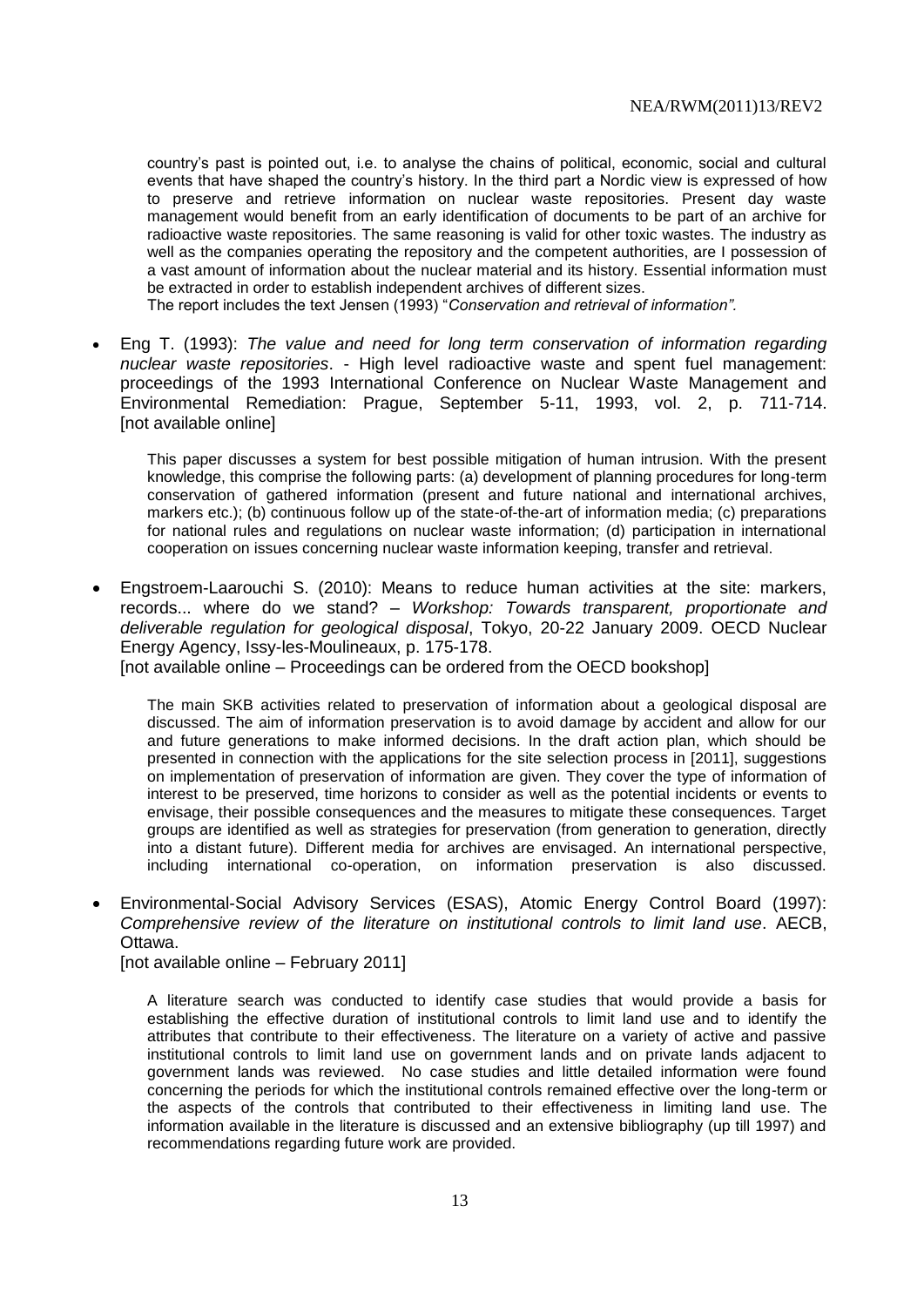Fattah A. (1997): Requirements for records and reports related to safeguards for geological repositories. – *WM'97 : HLW, ILW, mixed wastes and environmental restoration - Working towards a cleaner environment*. Proceedings of Waste Management 97, Tucson, Arizona, March 2-6, 1997.

<http://www.wmsym.org/archives/1997/sess11/11-06.htm>

For effective and efficient application of safeguards, the IAEA requires vital information on facility design and operation. Part of the required information will also flow from the other obligations, e.g. safety, waste disposal, environmental protection, etc. An integrated approach to document all required information will be an advantage to all concerned. The basic safeguards approach for a geological repository will consist of continuous Design Information verification (DIV) and application of integrated safeguards verification system for inventory verification. DIV should confirm the integrity of the repository area and detect any/all undeclared activities, inter alia, the presence of sensitive equipment and tunnelling in the vicinity of the repository. As part of records keeping, the facility has to maintain records of the content and location of each spent fuel container. The IAEA and the State should retain all safeguards relevant documentation and information (i.e. records of the complete inventory of nuclear material and/or previous operations of the repository) deemed necessary. These records should be kept for at least as long as safeguards exist for the nuclear material in the repository.

 Flüeler T. (ed.) (2005): Long-term knowledge generation and transfer in environmental issues: A challenge to a knowledge bases-society: Invited session. – *PISTA 2005: The 3rd international conference on politics and information systems: Technologies and applications*, July 14-17, 2005, Orlando, Florida, USA. International Institute of Informatics and Systemics. [not available online – February 2011]

Includes in particular:

McCarthy G.J., Upshall I.: Using contextual information frameworks to maintain knowledge of radioactive wastes

A contextual information framework is composed of interrelated information objects that represent "agents" in a broader information system. People, organisations, concepts, ideas, places, natural phenomena, events, cultural artefacts including records, books, works of art and radioactive waste could all be defined as entities and play the role of agents. The mapping of relationships between these entities creates a network that mimics what actually occurs in life. The selective use of entity and relationship types can convert otherwise impossibly complex socio-technical environments into information architectures or networks. This paper explores the application of this approach to the transfer of comprehensible information on radioactive waste to subsequent generations.

 Foote K.E. (1990): To Remember and Forget: Archives, Memory, and Culture. – *American Archivist*, Vol. 53, Summer 1990, 378-392.

[http://courses.ischool.utexas.edu/Winget\\_Megan/2010/Fall/INF381/Readings/Foote\\_RememberForget.](http://courses.ischool.utexas.edu/Winget_Megan/2010/Fall/INF381/Readings/Foote_RememberForget.pdf) [pdf](http://courses.ischool.utexas.edu/Winget_Megan/2010/Fall/INF381/Readings/Foote_RememberForget.pdf)

The idea of archives as collective memory is sometimes employed as a metaphor for discussing the social and cultural role of archives. It is argued here that the idea is more than a metaphor and is supported by theories that would view collections of documents and material artifacts as means of extending the temporal and spatial range of communication. Archives, along with other communicational resources such as oral and ritual tradition, help to transfer information—and thereby sustain memory—from generation to generation. Two examples illustrate the interrelationship of archives and memory within this broadened view of communication and culture. The first arises from attempts to find ways to warn future generations of the location of radioactive waste repositories. The second revolves around pressure to efface from cultural landscapes evidence of tragic events that people wish to forget.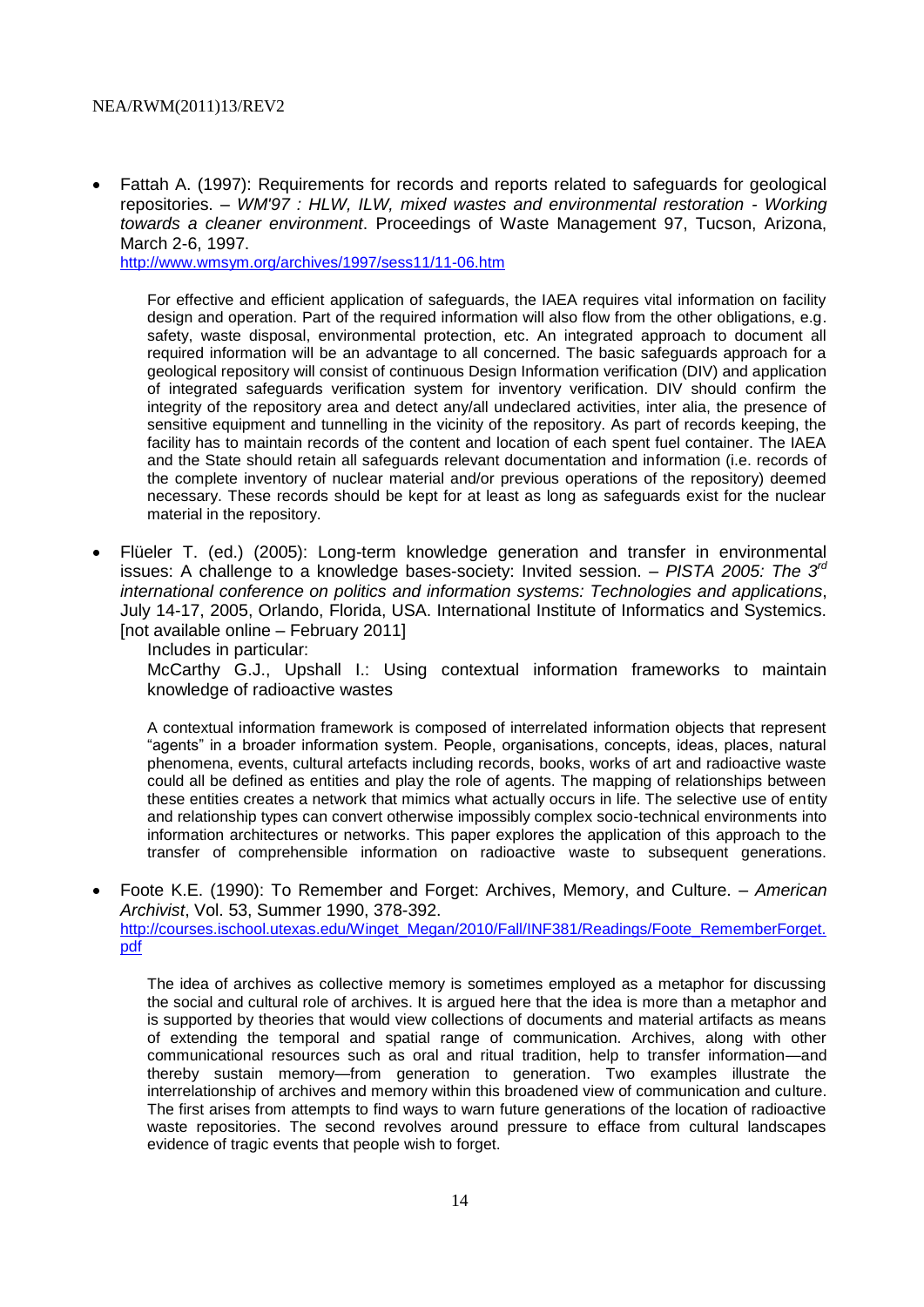Garfield S. (1994): «Atomic Priesthood» is Not Nuclear Guardianship, A Critique of Thomas Sebeok's Vision of the Future. - *Nuclear Guardianship Forum*, Issue 3, On the Responsible Care of Radioactive Waste Materials, Spring 1994. <http://www.ratical.org/radiation/NGP/AtomPriesthd.html>

A review of Thomas A. Sebeok's report to the Bechtel Group's Human Interference Task Force (1984).

 [\*] Goldman N.; Bertone P.; Chen S.; Dessimoz C.; Le Proust E.M.; Sipos B.; Birney E. (2013): Towards practical, high-capacity, low-maintenance information storage in synthesized DNA. – *Nature*; DOI: 10.1038/nature11875. Published online 23 January 2013. The article can be purchased at: <http://www.nature.com/nature/journal/vaop/ncurrent/full/nature11875.html>

Digital production, transmission and storage have revolutionized how we access and use information but have also made archiving an increasingly complex task that requires active, continuing maintenance of digital media. This challenge has focused some interest on DNA as an attractive target for information storage because of its capacity for high-density information encoding, longevity under easily achieved conditions and proven track record as an information bearer. The paper describes a scalable method that can reliably store more information than has been handled before: computer files totaling 739 kilobytes of hard-disk storage and with an estimated Shannon information of  $5.2 \times 10^6$  bits were encoded into a DNA code. This DNA was synthesized and sequenced, and the original files could be reconstructed with 100% accuracy. Theoretical analysis indicates that this DNA-based storage scheme could be scaled far beyond current global information volumes and offers a realistic technology for large-scale, long-term and infrequently accessed digital archiving. In fact, current trends in technological advances are reducing DNA synthesis costs at a pace that should make this scheme cost-effective for sub-50 year archiving within a decade (Abstract: Nature online)

 Goodenough W.H. (1999): Communicating 10,000 Years into the Future. *Human Organization* 58(3), 221-225. <http://www.sfaa.net/malinowski/monograph/malinowski.pdf#page=412>

A personal record by an anthropologist who participated in the development of the WIPP markers.

- [\*] Gowin P.; Kinker J.; Kosilov A.; Upshall I.; Yanev Y. (2009): Knowledge management for radioactive waste management organisations. *International Journal of Nuclear Knowledge Management*, Vol. 3, No. 2, p. 157-169. See: *International Journal of Nuclear Knowledge Management*
- Hart J. (John Hart and Associates, P.A.) (2004): *Passive Institutional Controls Implementation Plan*. Waste Isolation Pilot Plant, Carlsbad/New Mexico. DOE/WIPP 04-2301. <http://www.wipp.energy.gov/library/PICsImplementationPlan.pdf>

The U.S. Department of Energy (DOE) is implementing a program of Passive Institutional Controls (PICs) for the Waste Isolation Pilot Plant (WIPP). The purpose of the program is to indicate the location of the repository and the dangers associated with radioactive and hazardous materials contact, thus reducing the likelihood of inadvertent human intrusion into the repository. The EPA regulations specify that radioactive waste disposal systems must be designated by multiple PICs including permanent markers, long-term records and "other PICs" which DOE is calling "awareness triggers." This plan should serve as a tool to assist the DOE in managing activities included in the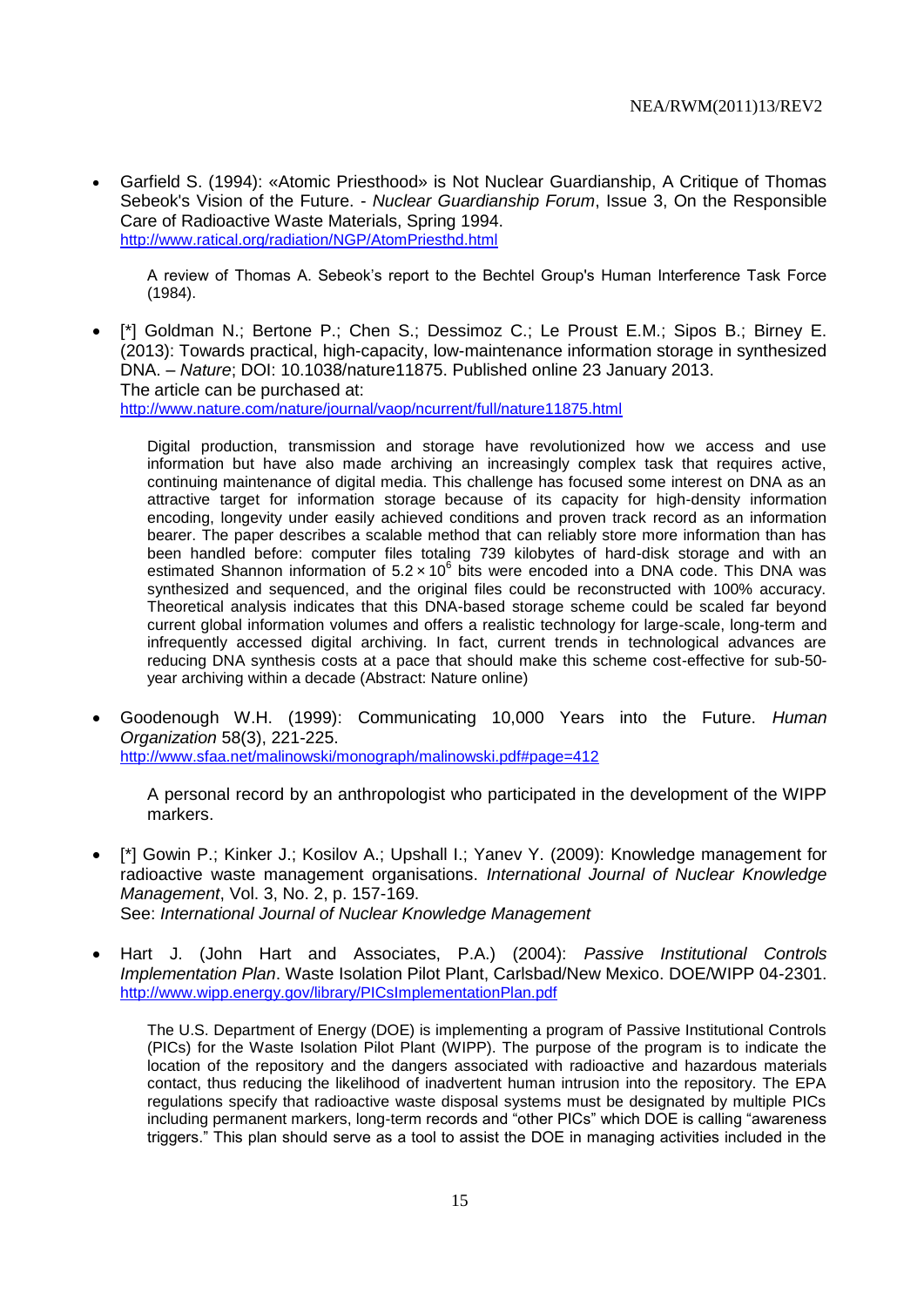PICs program and help communicating with the regulators and the public.

 Hart J. (John Hart and Associates, P.A.) (2004): *Permanent Markers Implementation Plan*. Waste Isolation Pilot Plant, Carlsbad/New Mexico. DOE/WIPP 04-3302. <http://www.wipp.energy.gov/library/PermanentMarkersImplementationPlan.pdf>

This plan is one of the three supporting documents to the *Passive Institutional Controls Implementation Plan*, presenting planned activities regarding permanent markers, including the establishment of performance specifications, the determination of testing needs, the definition of a strategy for making design decisions and the reassessment of the conceptual design. The conceptual design includes six marker components: Large Surface Markers, Small Subsurface Markers, Berm, Buried Storage Rooms, Hot Cell and Information Center.

 Hart J. (John Hart and Associates, P.A.) (2000): *Permanent Markers Monument Survey: Contractor report*. Waste Isolation Pilot Plant, Carlsbad (New Mexico). <http://www.wipp.energy.gov/picsprog/documents/monument%20survey.pdf>

In its Compliance Certification Application (CCA) for the WIPP (DOE, 1996), the DOE provides details regarding the implementation of the permanent markers program. An important objective of the program is to develop information useful in optimizing the design of the marker systems by evaluating alternative configurations, alternative materials and aid in the development of final designs. One related activity identified in the CCA is the survey of monuments within 150 miles of the WIPP site, to obtain any information useful in the selection of markers materials and the development of markers designs. This report documents the results of a survey performed to collect and compile information relevant to the assessment of the durability of ancient inscriptions made on various rock types also beyond the 150 miles from WIPP, but within similar climatological zones.

 Hart J. (John Hart and Associates, P.A.) (2000): *Permanent Markers Material Analysis: Contractor report*. Waste Isolation Pilot Plant, Carlsbad (New Mexico). <http://www.wipp.energy.gov/picsprog/documents/Materials%20Analysis.pdf>

Many materials, both natural and man-made, have been suggested over the years for consideration as permanent markers. It is neither feasible nor desirable to test all of these materials. The report presents the results of a literature review in order to support determinations of the materials that most likely satisfy the design and performance requirements for marker systems and that warrant testing to confirm their selection. The work represented in this report was performed primarily as a literature review using information available through printed media (technical journals, text books, research reports), electronic media (worldwide web sites), and technical expert consultation. Inquiries were made

to materials vendors concerning the availability of their materials and specifics pertinent to the material properties. Consultants and researchers with materials expertise assisted in directing the research and suggesting alternative materials and identifying those properties most important to marker performance.

 Hart J. (John Hart and Associates, P.A.) (2000): *Ancient Cementitious Materials: Contractor Report.* Waste Isolation Pilot Plant, Carlsbad (New Mexico). <http://www.wipp.energy.gov/picsprog/documents/Ancient%20Cementitious%20Materials.pdf>

A literature review has been performed to investigate instances in which man-made cementitious materials have survived for very long time periods. The intent of this effort is to determine and document, when possible, the attributes of cementitious materials that allow them to survive for long periods. It is also intended to illustrate that cementitious materials were used as effective building materials thousands of years ago and many of those materials have lasted throughout the centuries.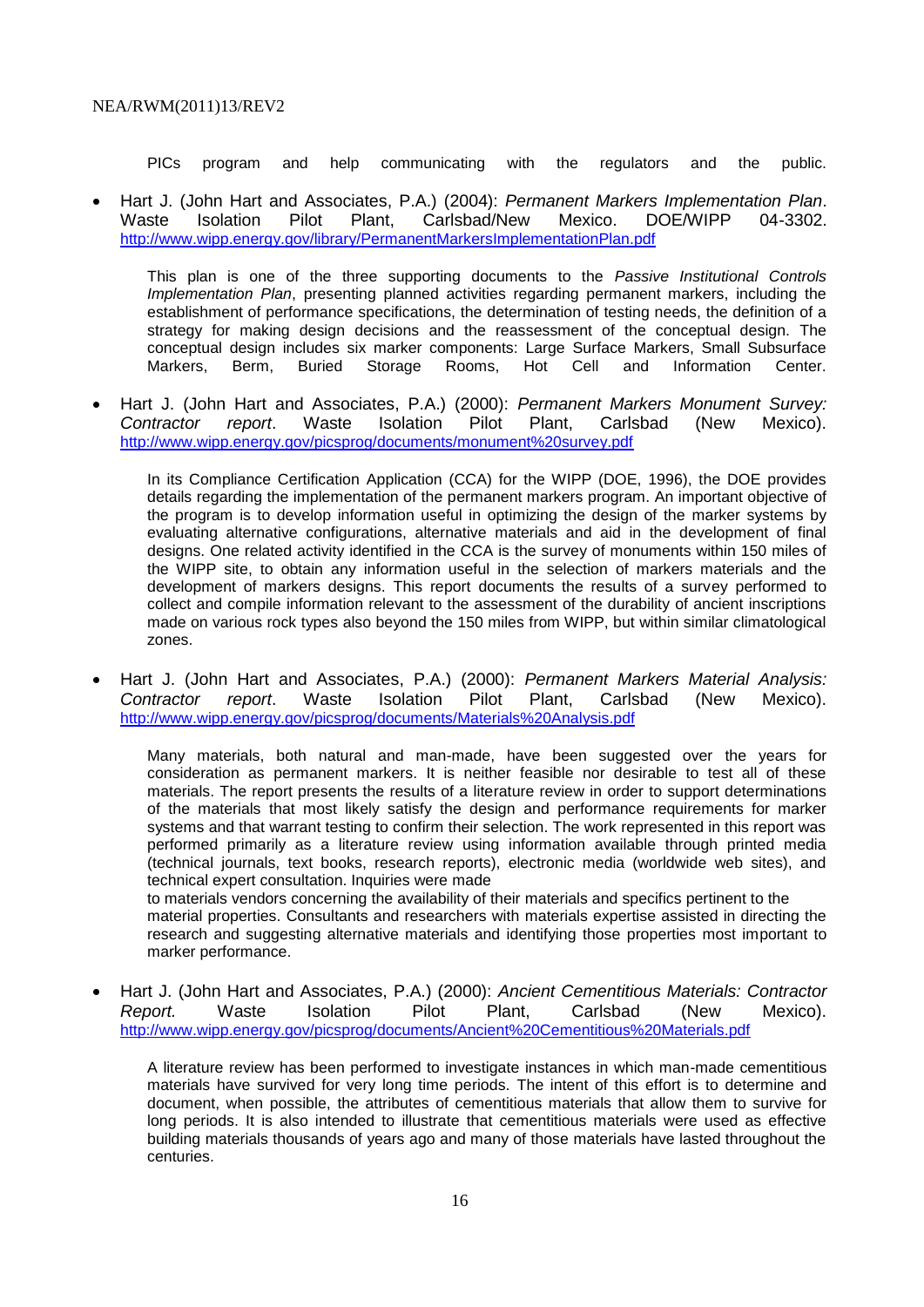Health and Safety Executive, United Kingdom (2010): *The management of higher activity radioactive waste on nuclear licensed sites: Part 3d: Managing information and records relating to radioactive waste in the United Kingdom*. Joint guidance from the Health and Safety Executive, the Environment Agency and the Scottish Environment Protection Agency to nuclear licensees.

<http://www.hse.gov.uk/nuclear/wastemanage/rwm-part3d.pdf>

It is essential to ensure that licensees both now and in the future, are equipped with the knowledge and records they need to manage radioactive waste safely, over long timescales and through changes in the organisations responsible for the waste. This guidance covers existing national and international standards and practices for managing information. It also discusses some of the specific issues associated with managing information about radioactive waste over the long term. This document provides an overview of the relevant policy drivers, regulatory requirements and expectations relating to managing information and records about higher activity radioactive wastes on licensed nuclear sites.

 Hora S.C., von Winterfeldt D., Trauth K.M. (1991): *Expert judgment on inadvertent human untrusion into the Waste Isolation Pilot Plant*. SAND90-3063. Sandia National Laboratories, Albuquerque.

[http://www.wipp.energy.gov/picsprog/Test1/SAND90-](http://www.wipp.energy.gov/picsprog/Test1/SAND90-3036%20Expert%20judgement,%20human%20intrusion.pdf) [3036%20Expert%20judgement,%20human%20intrusion.pdf](http://www.wipp.energy.gov/picsprog/Test1/SAND90-3036%20Expert%20judgement,%20human%20intrusion.pdf)

Four expert-judgment teams have developed analyses delineating possible future societies in the next 10,000 years in the vicinity of the Waste Isolation Pilot Plant (WIPP). Expert-judgment analysis was used to address the question of future societies because neither experimentation, observation, or modelling can resolve such uncertainties. These assessments include detailed discussions of the underlying physical and societal factors that would influence society and the likely modes of human-intrusion at the WIPP, as well as the probabilities of intrusion. Technological development, population growth, economic development, conservation of information, persistence of government control, and mitigation of danger from nuclear waste were the factors the teams believed to be most important. Likely modes of human-intrusion were categorized as excavation, disposal/storage, tunnelling, drilling, and offsite activities. Each team also developed quantitative assessments by providing probabilities of various alternative futures, of inadvertent human intrusion, and in some cases, of particular modes of intrusion.

 Hora S.C., von Winterfeldt D. (1997): Nuclear Waste and Future Societies: A Look into the Deep Future. - *Technological Forecasting and Social Change* 56(2), 155-170. [available for purchase through Elsevier]

Inadvertent human intrusion is thought to be a significant, if not the most significant, threat to nuclear waste held in repositories. As part of the effort to access the safety of the first United States repository, the Waste Isolation Pilot Plant near Carlsbad, New Mexico, four interdisciplinary teams of experts were brought together to provide insights into the modes and likelihoods of such intrusions as far as 10,000 years in the future. A formal expert elicitation process was used in obtaining their judgments. The teams provided scenarios that, although formed using different approaches, reflected several central themes. These themes are the uncertainty about the need for resource exploration in the future, the rate at which technology develops or declines in future, the likely failure of government control of radioactive waste sites, and the preservation and potential loss of memory about nuclear waste. Identifying possible futures enhances the ability to construct a repository that will be robust against many different potential threats. *[Abstract: Elsevier website]*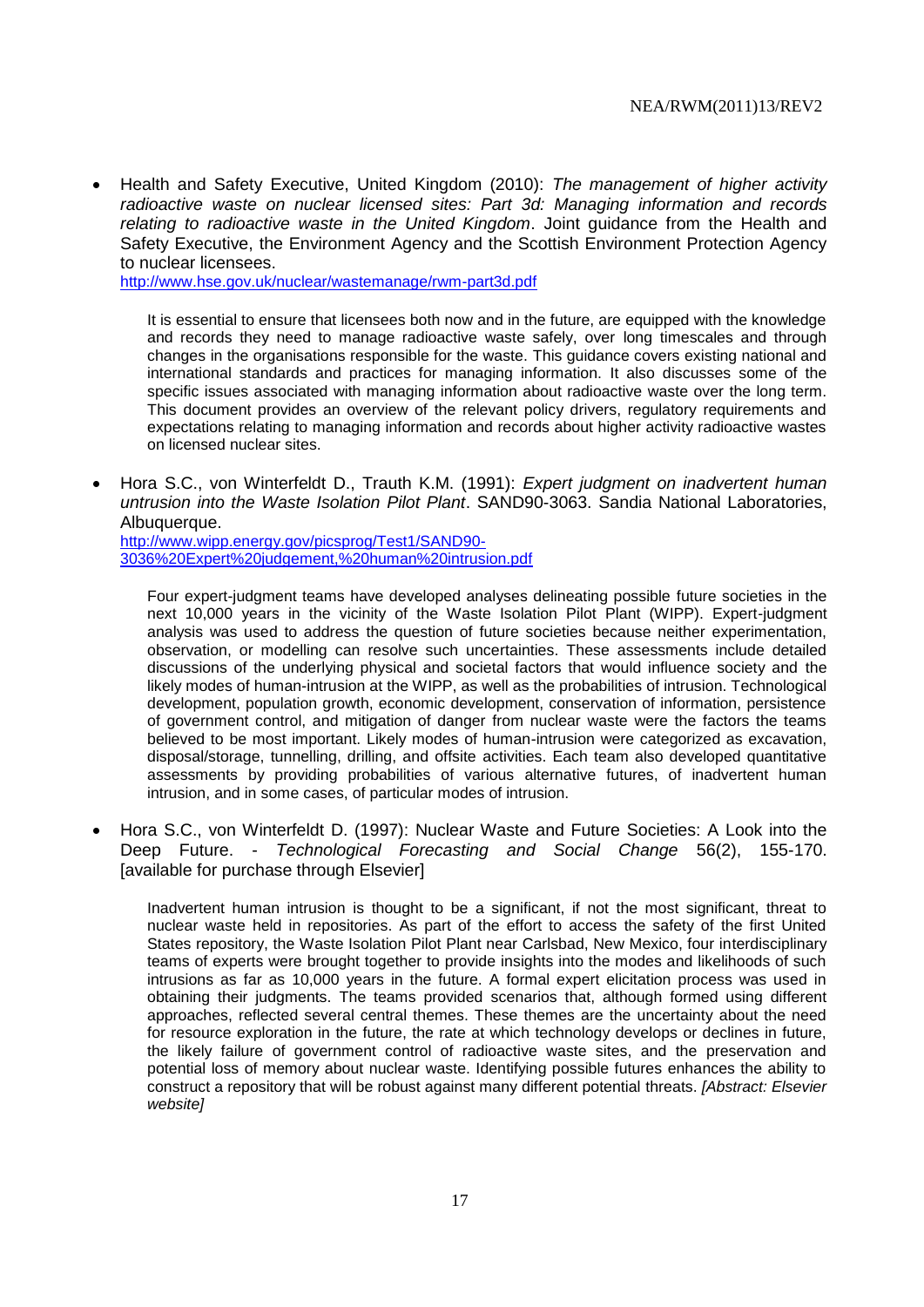Human Interference Task Force, HITF (1984): *Reducing the likelihood of future human activities that could affect Geologic High-Level Waste Repositories*. BMI/ONWI-537. Office of Nuclear Waste Isolation, Battelle Memorial Institute, Columbus, Ohio <http://www.osti.gov/bridge/servlets/purl/6799619-fpYg48/6799619.pdf>

Methods are discussed for achieving long-term communication by using permanent markers and widely disseminated records, with various steps taken to provide multiple levels of protection against loss, destruction, and major language/societal changes. Also developed is the concept of a universal symbol to denote Caution - Biohazardous Waste Buried Here. If used for the thousands of non-radioactive biohazardous waste sites in this country alone, a symbol could transcend generations and language changes, thereby vastly improving the likelihood of successful isolation of all buried biohazardous wastes.

- [\*] International Atomic Energy Agency (in preparation): *Knowledge management for radioactive waste management organisations.* IAEA NW-\*\*\*. IAEA, Vienna. [to be published in 2013]
- [\*] International Atomic Energy Agency (2012): *Knowledge management for nuclear research and development organizations*. IAEA-TECDOC-1675. IAEA, Vienna. [http://www-pub.iaea.org/MTCD/publications/PDF/TE\\_1675\\_web.pdf](http://www-pub.iaea.org/MTCD/publications/PDF/TE_1675_web.pdf)

The IAEA nuclear knowledge management activities assist in transferring and preserving knowledge, exchanging information, establishing and supporting cooperative networks, and training the next generation of nuclear experts. This publication has been developed to address the specific needs of nuclear research and development and technical support organizations, which have unique features that are not captured in previously published reports. Its declared purpose is to provide assistance to decision makers from nuclear research and development organizations on planning, implementing and sustaining knowledge management programmes to derive business benefit, i.e. in a short-term perspective. However, the tools described in the report can be used with a longer timeframe in mind.

 [\*] International Atomic Energy Agency (2011): *Comparative Analysis of Methods and Tools for Nuclear Knowledge Preservation*. NG-T-6.7. IAEA, Vienna. [http://www-pub.iaea.org/MTCD/Publications/PDF/Pub1494\\_web.pdf](http://www-pub.iaea.org/MTCD/Publications/PDF/Pub1494_web.pdf)

This publication draws on the results of a coordinated research project on comparative analysis of methods and tools for knowledge preservation in nuclear organizations. The project was initiated by the IAEA in order to enhance the capacity of Member States to maintain and preserve the information and knowledge resources related to the peaceful uses of nuclear energy. The project participants explored methods and tools used to capture, interpret, analyse and disseminate data and information, as well as the knowledge ultimately derived from them. Furthermore, a survey tool on the current status of knowledge preservation in nuclear and supporting organizations was developed. The analysis of the survey served as a basis for the recommendations and conclusions on good practices in knowledge preservation.

 [\*] International Atomic Energy Agency (2011): *Disposal of Radioactive Waste, Specific Safety Requirements*. IAEA Specific Safety Requirements SSR-5, IAEA, Vienna. [http://www-pub.iaea.org/MTCD/publications/PDF/Pub1449\\_web.pdf](http://www-pub.iaea.org/MTCD/publications/PDF/Pub1449_web.pdf)

See in particular provisions listed under Requirement 3 "Responsibilities of the operator", Requirement 14 "Documentation of the safety case and safety assessment" and Requirement 22 "The period after closure and institutional controls".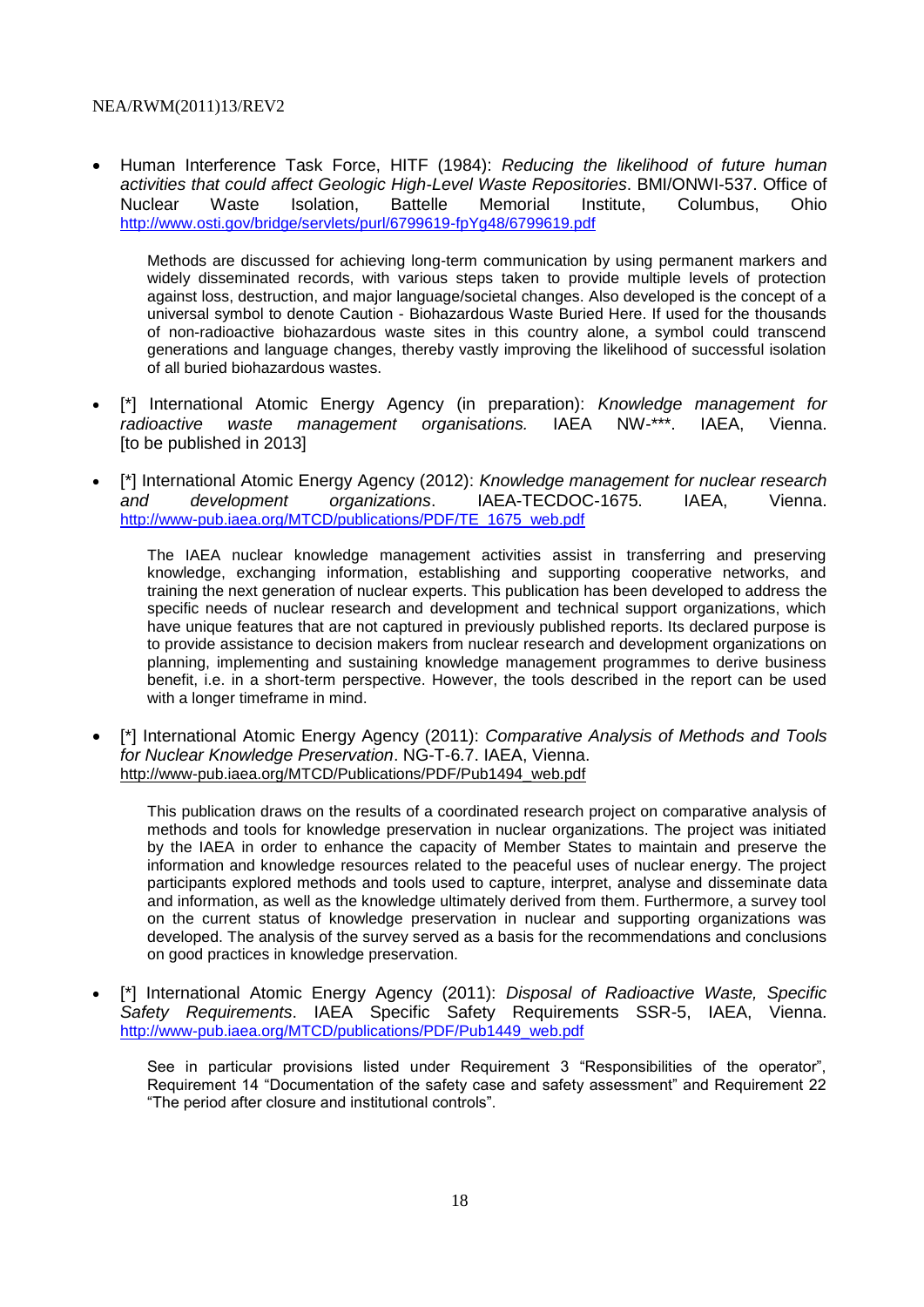International Atomic Energy Agency (2010): *Technological implications of international safeguards for geological disposal of spent fuel and radioactive waste*. IAEA Nuclear Energy Series NW-T-1.21. IAEA, Vienna.

[http://www-pub.iaea.org/MTCD/publications/PDF/Pub1414\\_web.pdf](http://www-pub.iaea.org/MTCD/publications/PDF/Pub1414_web.pdf)

Repository safeguards measures should be part of the repository planning and design from the outset of a project to facilitate installation of IAEA equipment and to ensure that safeguards measures do not unduly disturb facility operations. Minimizing the risk of loss of continuity of knowledge is a must.

A prerequisite for ensuring that all stakeholders are aware of both safety and safeguards requirements, can plan their activities accordingly, and can avoid conflicts, is the early establishment of appropriate and effective communication channels. Safeguards approaches that integrate the traditional safeguards measures with information analysis and complementary access to related safeguards relevant locations in the State are currently being developed by the IAEA.

 International Atomic Energy Agency (2010): *Governmental, legal and regulatory* [\*] *framework for safety.* General Safety Requirements. IAEA Safety Standards No. GSR Part 1. IAEA, Vienna. [supersedes IAEA 1995, 111-S-1] [http://www-pub.iaea.org/MTCD/publications/PDF/Pub1465\\_web.pdf](http://www-pub.iaea.org/MTCD/publications/PDF/Pub1465_web.pdf)

This publication covers the essential aspects of the governmental and legal framework for establishing a regulatory body and for taking other actions necessary to ensure the effective regulatory control of facilities and activities. It highlights in particular which records must be available and/or created in the framework of regulatory activities.

 [\*] International Atomic Energy Agency (2009): *Predisposal Management of Radioactive Waste, General Safety Requirements Part 5*. IAEA General Safety Requirements GSR Part 5. IAEA, Vienna.

[http://www-pub.iaea.org/MTCD/publications/PDF/Pub1368\\_web.pdf](http://www-pub.iaea.org/MTCD/publications/PDF/Pub1368_web.pdf)

See in particular provision 3.11, where maintenance of records and recording are listed among measures to ensure an adequate level of protection and safety.

 [\*] International Atomic Energy Agency (2008): *The management system for the disposal of radioactive waste*. IAEA Safety Guide GS-G-3.4. IAEA, Vienna. [http://www-pub.iaea.org/MTCD/publications/PDF/Pub1330\\_web.pdf](http://www-pub.iaea.org/MTCD/publications/PDF/Pub1330_web.pdf)

See in particular provisions listed under the heading "Control of records",  $5.47 - 5.54$ . Topics addresses include content and retention of records, recording media and record keeping, as well as transfer of information between organisations and to future generations.

 [\*] International Atomic Energy Agency (2008): *The Management System for the Processing, Handling and Storage of Radioactive Waste*. IAEA Safety Guide GS-G-3.3. IAEA, Vienna. [http://www-pub.iaea.org/MTCD/publications/PDF/Pub1329\\_web.pdf](http://www-pub.iaea.org/MTCD/publications/PDF/Pub1329_web.pdf)

See in particular provisions listed under the heading "Control of documents", 5.39 – 5.59. Topics addressed include content and retention of records, recording media and record keeping, as well as transfer of information between organisations.

 International Atomic Energy Agency (2008): *Long Term Preservation of Information for Decommissioning Projects.* Technical Reports Series No. 467. IAEA, Vienna. [http://www-pub.iaea.org/MTCD/publications/PDF/trs467\\_web.pdf](http://www-pub.iaea.org/MTCD/publications/PDF/trs467_web.pdf)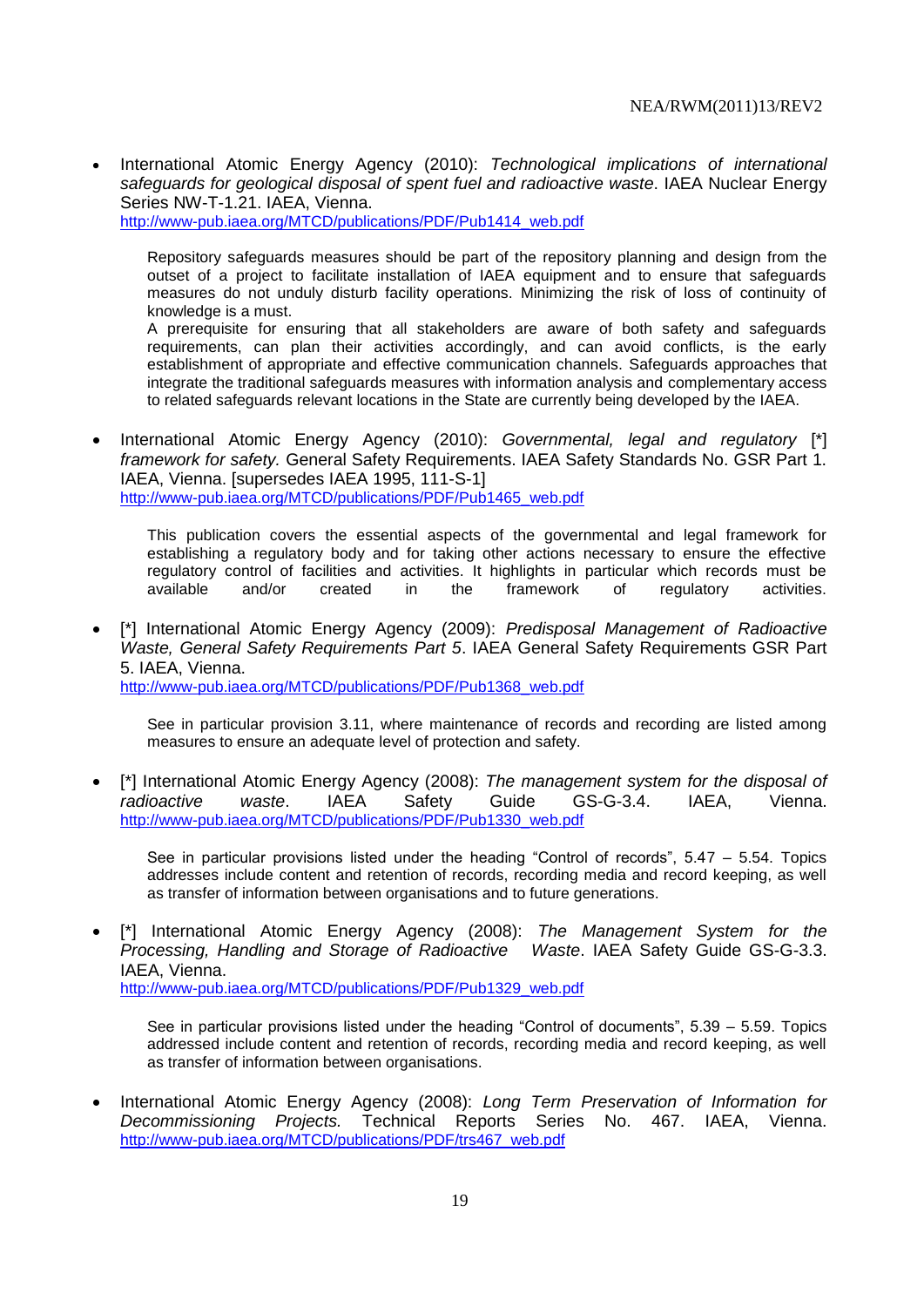Includes information on preservation of various media (paper, microfilms, electronic, etc.) which may be useful for any information preservation project.

 [\*] International Atomic Energy Agency (2008): *Planning and Execution of Knowledge Management Assist Missions for Nuclear Organisations*. IAEA-TECDOC-1586, IAEA, Vienna. [http://www-pub.iaea.org/MTCD/publications/PDF/TE\\_1586\\_web.pdf](http://www-pub.iaea.org/MTCD/publications/PDF/TE_1586_web.pdf)

The General Conference of the IAEA has adopted resolutions on Nuclear Knowledge that request the IAEA to develop corresponding activities. Current activities in KM aim to further increase the level of attention and awareness given to activities for preserving and enhancing nuclear knowledge; to assist Member States to ensure the preservation of nuclear experience and competence needed for the effective and safe use of nuclear energy; to promote the networking of institutions for nuclear education and training; to evaluate the relevance of current programs and activities regarding nuclear knowledge, and to identify approaches aimed at how best to address the problems. The IAEA is implementing a special subprogram on Nuclear Knowledge Management with a focus on the development of guidance for KM, on networking nuclear education and training and on the preservation of nuclear knowledge.

In the IAEA context, knowledge management is defined as:

"An integrated, systematic approach to identifying, acquiring, transforming, developing, disseminating, using, sharing, and preserving knowledge, relevant to achieving specified objectives. Knowledge management helps an organization to gain insight and understanding from its own experience. Specific activities in knowledge management help the organization to better acquire, store and utilize knowledge."

This document provides a common framework for KM missions and to provide general guidance for all mission participants.

 International Atomic Energy Agency (2007): *Retrieval, Restoration and Maintenance of Old Radioactive Waste Inventory Records*. IAEA-TECDOC-1548. IAEA, Vienna. [http://www-pub.iaea.org/MTCD/publications/PDF/te\\_1548\\_web.pdf](http://www-pub.iaea.org/MTCD/publications/PDF/te_1548_web.pdf)

This report was developed to provide guidance on a methodology to retrieve, assess,

verify and restore the historical radioactive waste inventory records for those storage and disposal facilities where adequate records are not available. A variety of circumstances that may require the records to be re-assessed or retrieved is discussed. The role of a quality management system (QMS), which may impose corrective actions, including revision of waste records as part of an overall facility upgrading programme is introduced. The general guidance provided on the waste inventory data retrieval process integrates, in a systematic way, various methods and technical issues, including conversion of old activity and radiation units, and prioritization of data retrieval activities.

 International Atomic Energy Agency (2007): *International conference on knowledge management in nuclear facilities*, 18-21 June 2007. IAEA, Vienna Book of extended synopses available at: <http://inisdb.iaea.org/inis/php/download.php?s=p&rn=38067938>

Awareness of the importance of nuclear knowledge management in addressing the challenges the industry is facing has grown significantly in past years, both in the industry and in regulatory authorities. Knowledge management is becoming an important element of the organizational behaviour of the nuclear industry. In 2002, the IAEA General Conference adopted a new resolution on Nuclear Knowledge, emphasizing the importance of nuclear knowledge management. The resolution was reiterated in subsequent years. This conference is organized in response to those resolutions. The objectives of the conference are to: - Take stock of the recent developments in nuclear knowledge management. - Demonstrate and discuss the benefits of nuclear knowledge management in promoting excellence in operation and safety of nuclear facilities. - Promote the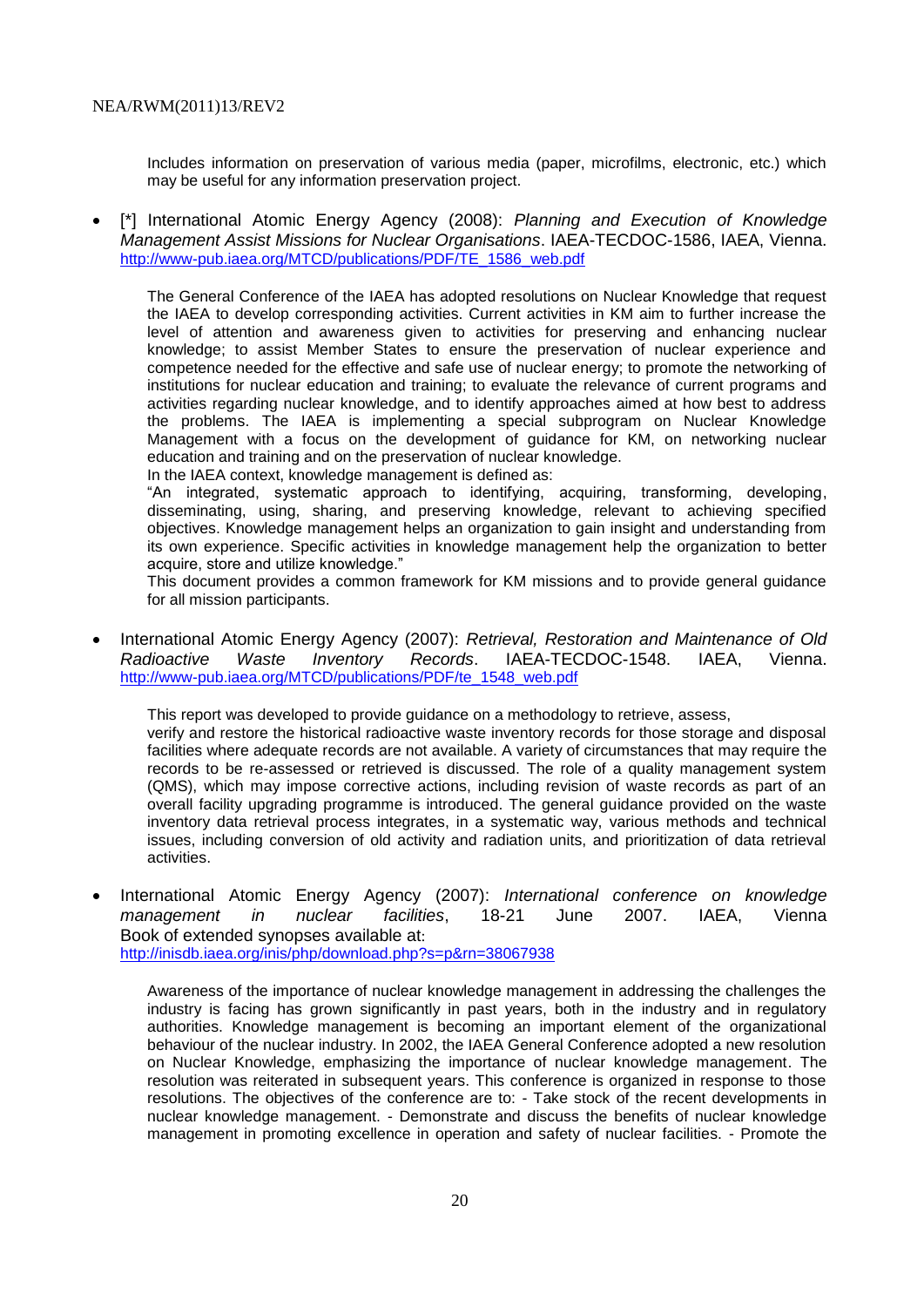use of nuclear knowledge management in the nuclear industry. - Provide insights and recommendations to the nuclear community.

 International Atomic Energy Agency (2007): Drop it and run! New symbol warns of radiation dangers and aims to save lives. - *IAEA Bulletin* 48 / 2, 70-72. <http://www.iaea.org/Publications/Magazines/Bulletin/Bull482/48202087072.pdf>

Presentation of a new symbol to help warn people about the dangers of radioactive sources.

 [\*] International Atomic Energy Agency (2006): *Risk management of knowledge loss in nuclear industry organisations*. IAEA, Vienna. [http://www-pub.iaea.org/MTCD/Publications/PDF/Pub1248\\_web.pdf](http://www-pub.iaea.org/MTCD/Publications/PDF/Pub1248_web.pdf)

This publication addresses knowledge management tools and processes intended for use in nuclear power plants, in order to mitigate the risk of knowledge loss caused by the departure of experienced staff. These tools and processes could also, to a certain extent, be used in the area of waste disposal.

 International Atomic Energy Agency (2006): *Knowledge management for nuclear industry operating organizations*. IAEA-TECDOC-1510. IAEA, Vienna. [http://www.iaea.org/inisnkm/nkm/documents/te\\_1510\\_web.pdf](http://www.iaea.org/inisnkm/nkm/documents/te_1510_web.pdf)

The purposes of this publication are to identify the fundamental elements needed for an effective knowledge management (KM) system; to share with nuclear industry operating organization managers the lessons learned in the industry regarding KM; to provide guidance concerning methods for KM implementation. In this report, KM is mainly considered from the point of view of NPP operation, but considerations regarding the facility life cycle are also included.

 International Atomic Energy Agency (2006): *Data Requirements and Maintenance of Records for Spent Fuel Management: A Review*. IAEA-TECDOC-1519. IAEA, Vienna. [http://www-pub.iaea.org/mtcd/publications/pdf/te\\_1519\\_web.pdf](http://www-pub.iaea.org/mtcd/publications/pdf/te_1519_web.pdf)

This report addresses the question of what data needs to be gathered and how it should be managed. The first step is to identify the issues relevant to spent fuel management, including those required for safety analyses. The second step is to describe those issues in terms of data parameters suitable for use in database systems that could be operated either by the utilities or on a national basis. As a first step in the implementation of these objectives, the various stages in the spent fuel management routes are identified, with a focus on the data needed at each stage which could affect subsequent safe handling and treatment of the spent fuel. This objective entails a subsequent question on how to manage those data for the long term to pass it to future generations.

- International Atomic Energy Agency (2006): *The Management System for Facilities and Activities*. IAEA Safety Standards No. GS-R-3. IAEA, Vienna. [http://www-pub.iaea.org/MTCD/publications/PDF/Pub1252\\_web.pdf](http://www-pub.iaea.org/MTCD/publications/PDF/Pub1252_web.pdf) General safety standard on quality assurance requirements.
- International Atomic Energy Agency (2006): *Managing nuclear knowledge.* Proceedings of a workshop, Trieste, 22-26 August 2005. STI/PUB/1266. IAEA, Vienna. [http://www-pub.iaea.org/MTCD/Publications/PDF/Pub1266\\_web.pdf](http://www-pub.iaea.org/MTCD/Publications/PDF/Pub1266_web.pdf)

Include sessions on policies and strategies in nuclear science and technology, managing nuclear information resources, human resources and knowledge transfer in the nuclear sector, managing and preserving knowledge in the nuclear sector, networking for education, training and knowledge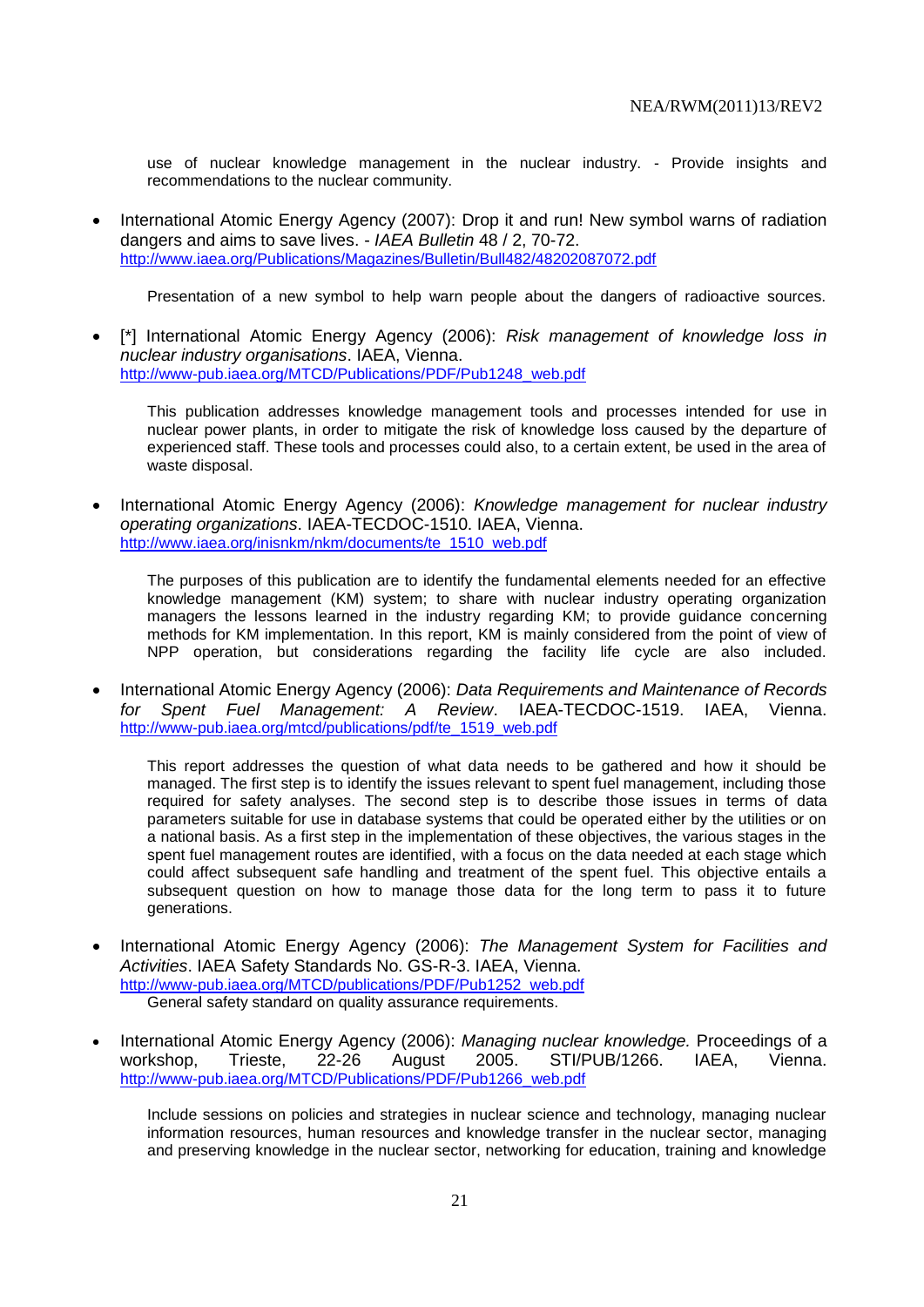transfer.

 International Atomic Energy Agency (2006): *Managing nuclear knowledge: Strategies, information management and human resource development*, 7-10 September 2004, Saclay, France. IAEA, Vienna. http://www-pub.iaea.org/MTCD/publications/PDF/Pub1235\_web.pdf

In recent years, a number of trends have drawn attention to the need for better management of nuclear knowledge. The objective of this conference is to reach a clear and common understanding of issues related to nuclear knowledge management for sustaining knowledge and expertise in nuclear science and technology. The conference will provide a forum for professionals and decision makers in the nuclear sector, comprising industry, governments and academia as

• International Atomic Energy Agency (2005): Methods for maintaining a record of waste *packages during waste processing and storage*. Technical Reports Series 434. IAEA, Vienna. [http://www-pub.iaea.org/MTCD/publications/PDF/TRS434\\_web.pdf](http://www-pub.iaea.org/MTCD/publications/PDF/TRS434_web.pdf)

well as professionals in the knowledge management and information technology sectors.

To declare compliance of a waste package with waste acceptance criteria, a system for generating and maintaining records should be established to record and track all relevant information, from raw waste characteristics, through changes related to waste processing, to final checking and verification of waste package parameters. In parallel, records on processing technology and the operational parameters of technological facilities should adhere to established and approved quality assurance systems. Records generated during waste processing are a constituent part of the more complex system of waste management record keeping, covering the entire life cycle of radioactive waste from generation to disposal and even the post-closure period of a disposal facility. This report covers all the principal aspects of the establishment and maintenance of records during waste processing and storage.

 International Atomic Energy Agency (2005): *Standard Format and Content for Safety Related Decommissioning Documents*. Safety Reports Series No. 45. IAEA, Vienna. [http://www-pub.iaea.org/MTCD/publications/PDF/Pub1214\\_web.pdf](http://www-pub.iaea.org/MTCD/publications/PDF/Pub1214_web.pdf)

The decommissioning plan brings together all the information on the proposed decommissioning activities and identifies relevant safety issues. The present Safety Report provides information on the content and format for the decommissioning plan and supporting safety related documents. Its scope includes information that is relevant to all types of nuclear facilities, ranging from nuclear power plants and reprocessing facilities to university laboratories and manufacturing plants. By using a graded approach in the application of this Safety Report, the owner of a facility can provide the information necessary to allow the regulatory body to determine if the decommissioning activities have been properly evaluated with respect to safety.

 International Atomic Energy Agency (2004): *Records for radioactive waste management up to repository closure: Managing the primary level information (PLI) set*. IAEA-TECDOC-1398. IAEA, Vienna. [http://www-pub.iaea.org/MTCD/publications/PDF/te\\_1398\\_web.pdf](http://www-pub.iaea.org/MTCD/publications/PDF/te_1398_web.pdf)

Waste and repository records, relevant for retention after repository closure, should be generated, identified, reviewed and actively managed during pre-closure phases so that they are available and usable at the appropriate time. This publication addresses the establishment and management of the primary level information (PLI) set up to the point of closure of a repository. Specifically, it (1) describes the importance of establishing a coordinated, integrated and well-managed PLI set, (2) provides a basic overview of the components of a PLI set, and (3) provides general guidance on the management of and responsibility for the PLI set.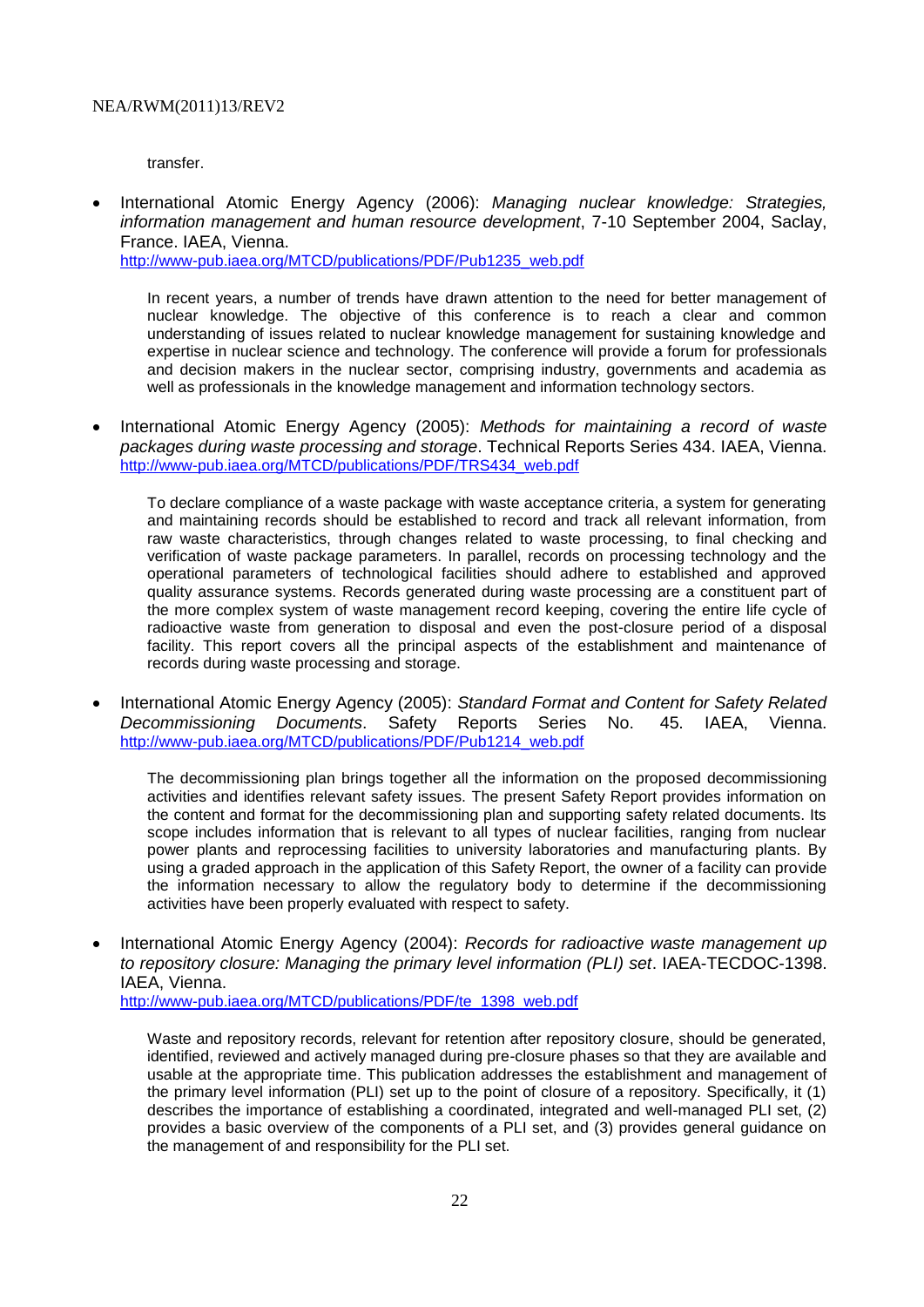[\*] International Atomic Energy Agency (2004): *Maintaining Knowledge, Training and Infrastructure for Research and Development in Nuclear Safety*. INSAG Series 16. IAEA, Vienna.

[http://www-pub.iaea.org/MTCD/Publications/PDF/Pub1179\\_web.pdf](http://www-pub.iaea.org/MTCD/Publications/PDF/Pub1179_web.pdf)

In 1999 INSAG (International Safety Advisory Group) stated the following principle: "Organizations concerned [should] ensure that operating experience and the results of research relevant to safety are exchanged, reviewed and analysed, and that lessons are learned and acted on." The purpose of this report is to emphasize the importance of maintaining capabilities for nuclear research and education, especially with regard to safety aspects, so that nuclear safety may be maintained in IAEA Member States, and to alert Member States to the potential for significant harm if the infrastructure for research, development and education is not maintained.

 International Atomic Energy Agency (2003): *Predisposal management of high level radioactive waste: Safety guide*. IAEA Safety Standards Series WS-G-2.6. STI/PUB/1151. IAEA, Vienna. [http://www-pub.iaea.org/MTCD/publications/PDF/Pub1151\\_web.pdf](http://www-pub.iaea.org/MTCD/publications/PDF/Pub1151_web.pdf)

This general safety guide on predisposal management of HLW includes a chapter on record keeping and reporting.

 International Atomic Energy Agency (2003): *Record keeping for the decommissioning of nuclear facilities: Guidelines and experience*. Technical Reports Series 411. IAEA, Vienna. [http://www-pub.iaea.org/MTCD/publications/PDF/TRS411\\_scr.pdf](http://www-pub.iaea.org/MTCD/publications/PDF/TRS411_scr.pdf)

Record keeping is an integral part of overall QA or quality management programmes. The objective of this report is to provide information, experience and assistance on how to identify, select, update as needed, manage (Record Management System) and maintain records to assist in the decommissioning of nuclear facilities (commercial and research facilities), including for the decommissioning plan.

 International Atomic Energy Agency (2003): *Predisposal management of low and intermediate level radioactive waste*. Safety guide. IAEA Safety Standards Series No. WS-G-2.5. IAEA, Vienna.

[http://www-pub.iaea.org/MTCD/publications/PDF/Pub1150\\_web.pdf](http://www-pub.iaea.org/MTCD/publications/PDF/Pub1150_web.pdf) Includes a chapter on record keeping and reporting.

• International Atomic Energy Agency (2002): *Documentation for Use in Regulating Nuclear Facilities*. IAEA Safety Standards Series No. GS-G-1.4. IAEA, Vienna. [http://www-pub.iaea.org/MTCD/publications/PDF/Pub1132\\_scr.pdf](http://www-pub.iaea.org/MTCD/publications/PDF/Pub1132_scr.pdf)

This Safety Guide provides recommendations for regulatory bodies and operators on the documentation to be prepared for regulatory processes for nuclear facilities, and on how to ensure that such documentation is of sufficient quality and provides correct information in an appropriate way to serve its intended purpose. It covers the documentation required in the regulatory process for nuclear facilities such as enrichment plants and fuel manufacturing plants, nuclear power plants, other reactors such as research reactors and critical assemblies, spent fuel reprocessing plants, and radioactive waste management facilities such as treatment, storage and disposal facilities. This publication also covers issues relating to the decommissioning (or closure) of nuclear facilities.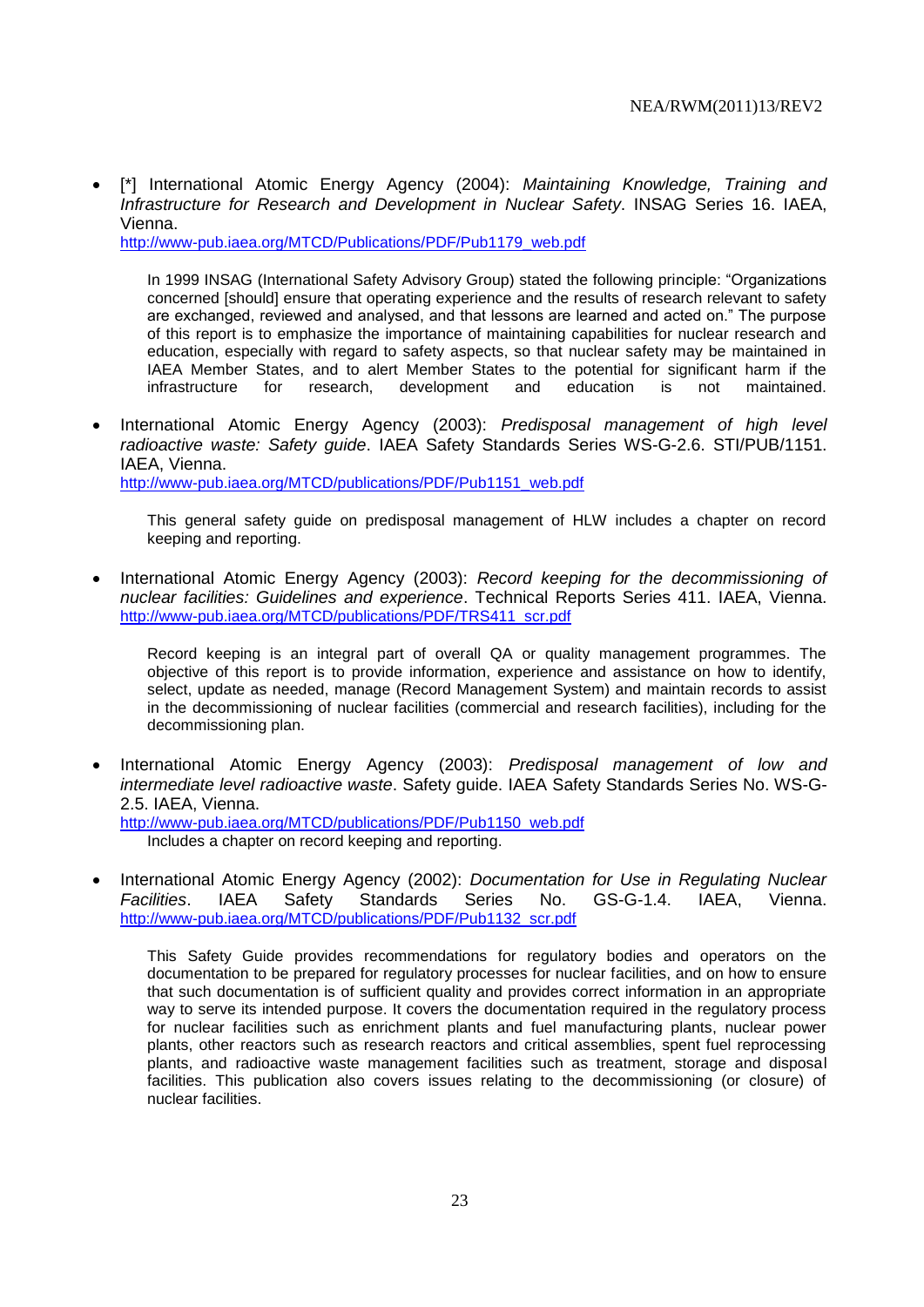International Atomic Energy Agency (2002): *Issues relating to safety standards on the geological disposal of radioactive waste*: Proceedings of a specialists meeting held in Vienna, 18-22 June 2001. IAEA-TECDOC-1282. IAEA, Vienna. [http://www-pub.iaea.org/MTCD/publications/PDF/te\\_1282\\_prn/t1282\\_part1.pdf](http://www-pub.iaea.org/MTCD/publications/PDF/te_1282_prn/t1282_part1.pdf)

See in particular Appendix A.6. Human intrusion, A.7. Reversibility and Retrievability, A.8. Monitoring and Institutional Control as well as the corresponding chapters 2.5, 2.6, 2.7, 4.2, 4.3 and 4.4.

 [\*] International Atomic Energy Agency (2001): *Waste Inventory Record Keeping Systems (WIRKS) for the management and disposal of radioactive waste*. IAEA-TECDOC-1222. IAEA, Vienna.

[http://www-pub.iaea.org/MTCD/publications/PDF/te\\_1222\\_prn.pdf](http://www-pub.iaea.org/MTCD/publications/PDF/te_1222_prn.pdf)

Differences in waste management record keeping at the national level complicates reporting at the international level if the information is to be reported in a format that facilitates comparisons between Member State or Contracting Party submissions. The IAEA has undertaken a number of initiatives that address the issue of nationally based reporting versus international reporting of waste management information. This publication provides technical guidance on developing and implementing nationally based waste inventory record keeping systems that consider issues such as (a) consistency in reporting for national and international obligations, (b) the need to provide information to future generations and (c) the possibility of a future international archive for waste repository records.

This TECDOC provides guidance for implementing a consistent approach to the existing systems (i.e., for upgrading WIRKS). WIRKS implementation is Member State specific. However, the type and quality of data should be examined in the context of international perspectives, such as waste classification systems, the IAEA's Waste Management Database, the possibility of regional repositories and the possibility of a future, international archive for repository information.

 [\*] International Atomic Energy Agency (1999): *Maintenance of records for radioactive waste disposal*. IAEA-TECDOC 1097. IAEA, Vienna. [http://www-pub.iaea.org/MTCD/publications/PDF/te\\_1097\\_prn.pdf](http://www-pub.iaea.org/MTCD/publications/PDF/te_1097_prn.pdf)

This report describes the requirements for presenting information about repositories for radioactive waste including long lived and transuranic waste and spent fuel. The report discussed topics of identification, transfer and long term retention of high level information pertaining to the repository in a records management system (RMS) for retrieval if it becomes necessary in the future. The IAEA has prepared this technical report to respond to the needs of Member States having repositories or involved in or considering the development of repositories. In many countries policies and systems for record keeping and maintenance of information related to disposal are the subjects of current interest. This report describes the requirements for presenting information about repositories for radioactive waste including long lived and transuranic waste and spent fuel if it is declared as a waste. The report discussed topics of identification, transfer and long term retention of high level information pertaining to the repository in a records management system (RMS) for retrieval if it becomes necessary in the future.

• International Atomic Energy Agency, Working Group on Principles and Criteria for Radioactive Waste Disposal (1996): *Issues in radioactive waste disposal: second report*. IAEA-TECDOC-909. IAEA, Vienna [http://www-pub.iaea.org/MTCD/publications/PDF/te\\_909\\_web.pdf](http://www-pub.iaea.org/MTCD/publications/PDF/te_909_web.pdf)

This report briefly mentions the preservation of information and knowledge as a means to deter human intrusion and allow future generations to take informed decisions. It also addresses the issue of safeguards.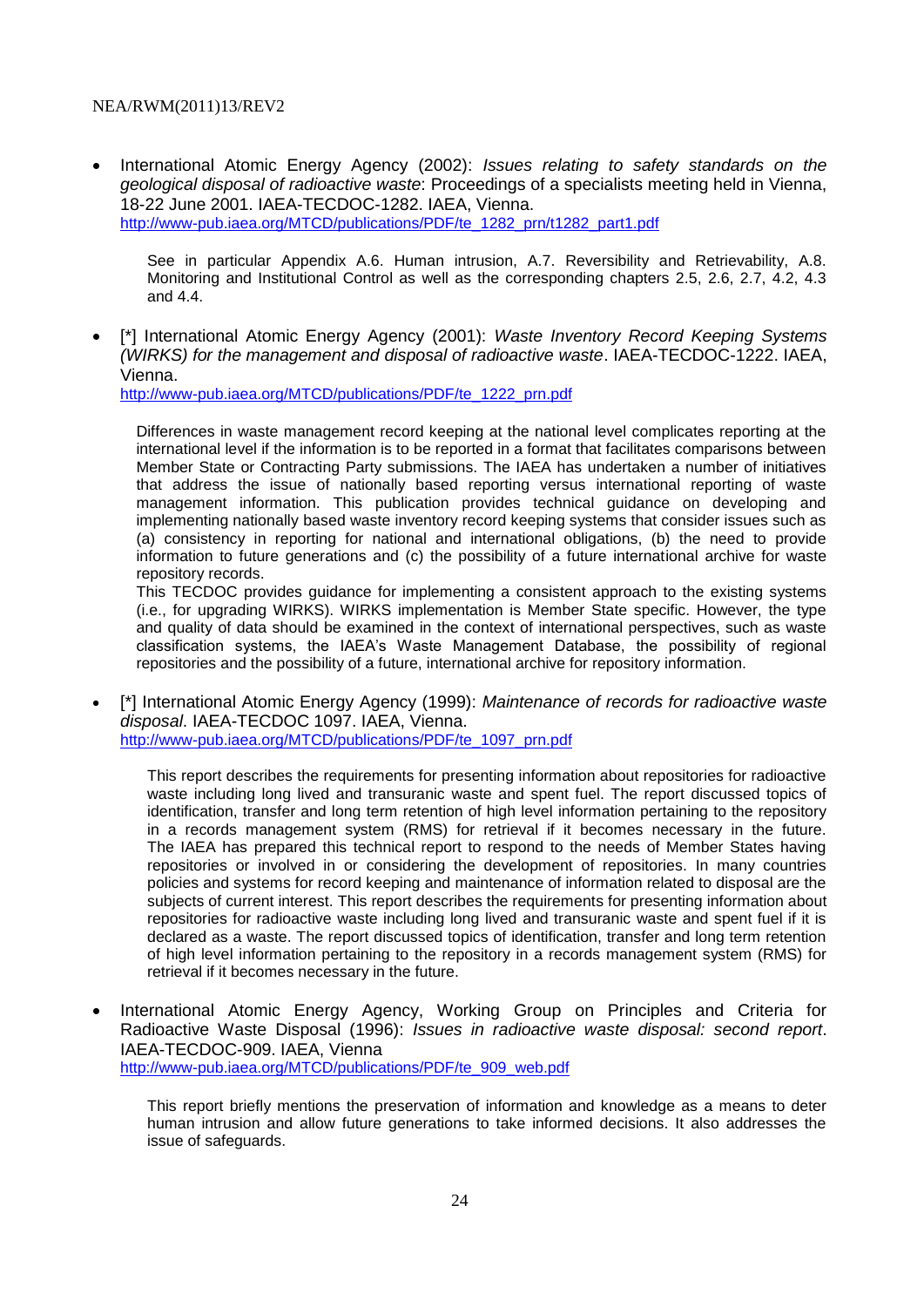- [International Atomic Energy Agency (1995): *Establishing a national system for radioactive waste management*. IAEA Safety Series No. 111-S-1. IAEA, Vienna. Superseded by IAEA 2010, GRS Part 1]
- [\*] International Council on Archives, McCarthy G., Upshall I. (2006): *Radioactive Waste Information: Meeting our obligations to future generations with regard to the safety of waste disposal facilities*. ICA Study 18. ICA, Paris.

<http://www.wien2004.ica.org/sites/default/files/Study%2018%20Final%20version%20PDF.pdf>

This study is the result of a project run by the International Atomic Energy Agency (IAEA) from 2002 to investigate the issues surrounding the preservation and transfer to future generations of information important to the safety of radioactive waste disposal facilities. The application of a contextual information framework at organisational, national and international levels, supported by traditional records preservation and transfer techniques, has the potential to address an increasingly pressing issue of the long-term management of radioactive waste information.

The aim of this report is to stimulate further discussion on the concept and to provide an indication of how the concept could be applied. Furthermore, the report argues that the development and maintenance of a contextual information framework for radioactive waste disposal facilities based on the network of responsibility and accountability is currently the best means to make effective use of archival materials for the purpose of information transfer.

The report also introduces ideas and concepts from the archival world and the relatively new science of open complex networks to provide a foundation for examining methodologies, pro-cesses and systems that will enable the formulation of possible solutions to the challenges of intergenerational information transfer.

(see also Upshall & McCarthy 2007)

 [\*] *International Journal of Nuclear Knowledge Management*, Vol. 3, No. 2, 2009. Special issue on Nuclear Knowledge Management: IAEA Perspective. [not available online, can be purchased from Inderscience Publishers, <http://www.inderscience.com/info/inarticletoc.php?jcode=ijnkm&year=2009&vol=3&issue=2>] Includes in particular: Gowin P.; Kinker J.; Kosilov A.; Upshall I.; Yanev Y. (2009): Knowledge management for radioactive waste management organisations, p. 157-169

Knowledge management in a radioactive waste management environment requires specifically defined processes and a framework that must be organised to support the planning recording, dissemination and transfer of information (collectively 'management'). Knowledge management in radioactive waste management operations (and their regulation) is primarily concerned with ensuring that present and future generation of planners, decision makers and operators have access to appropriate sources of information and that the knowledge created can be efficiently and accurately disseminated and transferred. This must be done in such a way that key personnel are equipped with the necessary skills and competencies to understand and use the knowledge. The ultimate concern must be to support the long-term safe, efficient and cost effective management of the radioactive waste management facilities and their contents.

Knowledge management will also make a major contribution to the retention and retrieval of information over the long periods of time peculiar to radioactive waste management. Retention of critical staff and knowledge transfer to new staff will clearly be necessary – this may be achieved through succession planning, training, mentoring, and other knowledge transfer processes.

The report outlines the challenges in managing nuclear knowledge that are specific to radioactive waste management organisations.

 Jensen M. (1994): Informing future societies about nuclear waste repositories. – *Radwaste Magazine*, Apr 1994, v. 1(2), p. 51-61. [Not available online – July 2010]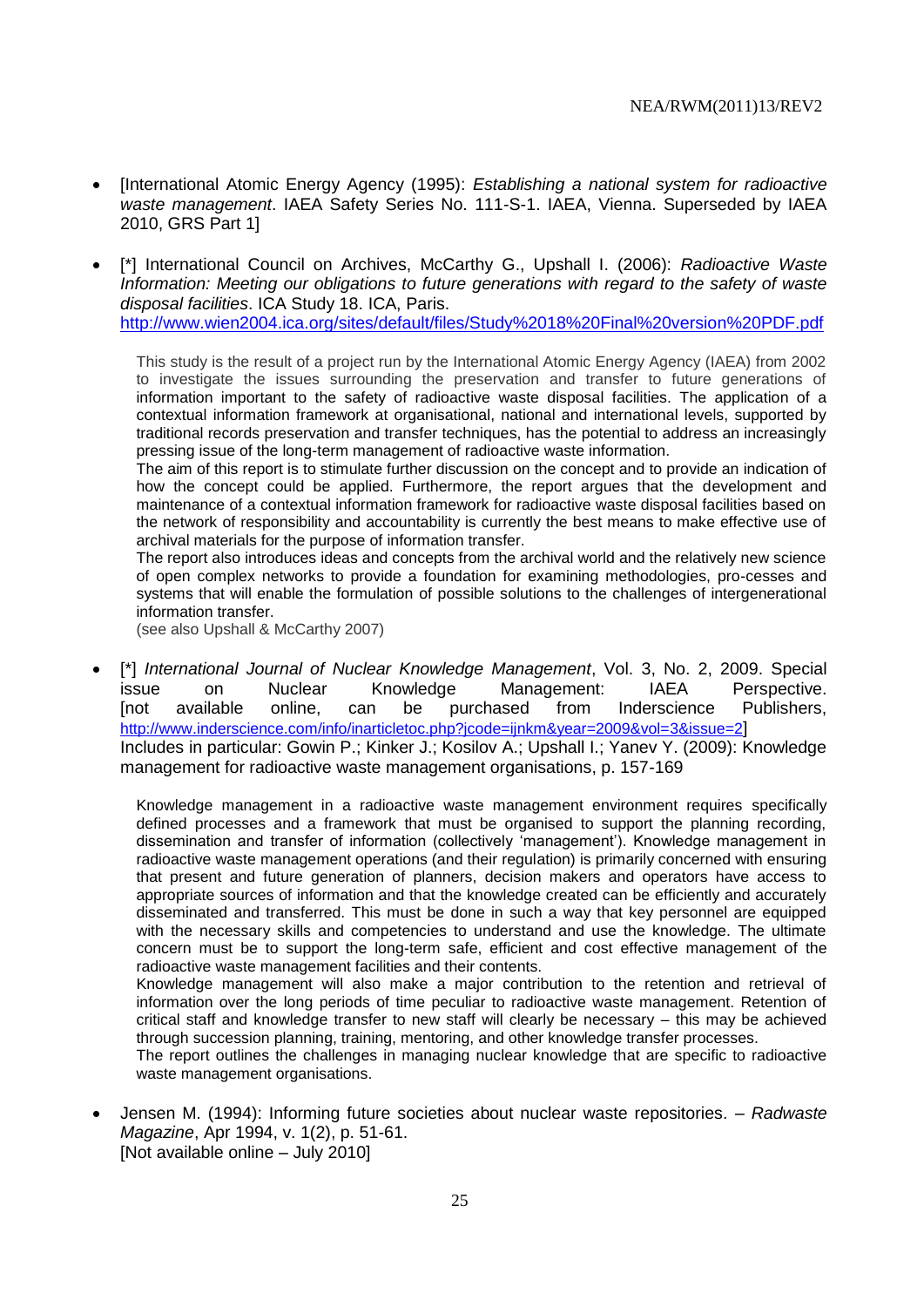In 1990 a working group of the NKS (the Nordic nuclear safety program) was formed and given the task of established a basis for a common Nordic view of the need for information conservation for nuclear waste repositories. The Group investigated what type of information should be conserved, in what form the information should be kept, the quality of the information, and the problems of future retrieval of information, including retrieval after very long periods of time. Topics covered include the following: scientific aspects including social context of scientific solutions, information management, systems for conservation and retrieval of information including the problems of prediction, archives, markers, archives vs. markers, and continuing processes in society. Archive media including paper documents, microfilm, digital media, media lifetimes.

 Jensen M. (1993): *Conservation and retrieval of information: elements of a strategy to inform future societies about nuclear waste repositories: final report of the Nordic Nuclear Safety Research project KAN-1.3.* Nordic Nuclear Safety Research, Stockholm. [http://www.nks.org/scripts/pdfsearchbackend.php?Mode=getpdf&id=111010000274972&hash=7cf8e6](http://www.nks.org/scripts/pdfsearchbackend.php?Mode=getpdf&id=111010000274972&hash=7cf8e6135320cdfa034eb2634e63fb9d) [135320cdfa034eb2634e63fb9d](http://www.nks.org/scripts/pdfsearchbackend.php?Mode=getpdf&id=111010000274972&hash=7cf8e6135320cdfa034eb2634e63fb9d)

KAN-1.3 was a project within the NKS programme (Nordic Nuclear Safety Research), in the subarea Nuclear power waste and decommissioning (Kärnkraftens Avfall och Nedläggning – KAN). The project examined the issue of preservation of information relating to a repository for radioactive waste, by investigating what information should be preserved regarding both content and form, and how information can be protected by identifying possible threats and strategies against such threats.

For long-term information transfer, one strategy links information through successive transfers of archived material and other forms of knowledge in society. Another strategy - such as marking the site with a monument - relies upon a direct link from the present to the distant future. Digital methods are not recommended for long-term storage, but digital processing may be a valuable tool to structure information summaries, and in the creation of better long-lasting records. Advances in archive management should also be pursued to widen the choice of information carriers of high durability. In the Nordic countries, during the first few thousand years, monuments at a repository site may be used to warn the public of the presence of dangerous waste. But messages from such markers may pose interpretation problems as we have today for messages left by earlier societies such as rune inscriptions. Since the national borders may change in the time scale relevant for nuclear waste, the creation of an international archive for all radioactive wastes would represent an improvement as regards conservation and retrieval of information.

 Johansson P, Lisberg Jensen E. (2006): *Identitet och trygghet i tid och rum – kulturteoretiska perspektiv på kärnavfallsfrågans existentiella dimensioner*. SKB R-06-119. Svensk Kärnbränslehantering AB (in Swedish) <http://www.skb.se/upload/publications/pdf/R-06-119webb.pdf>

Interviews and textual analysis investigate the underlying thoughts about structures related to time and space, discussed in connection with the planned final repository for spent nuclear waste in Östhammar and Oskarshamn. Through metaphor, argument and discourse analysis that characterized the debates and texts, as well as informants' own formulations, different conceptions have appeared. A somewhat surprising result was the great unity of the material with however clear dividing lines. With regard to the perception of time, the period up to the decision to build a repository as well as the actual construction period ("societal time") can be apprehended, but the long-term "repository time" is incalculable. Depending on the type of time envisaged, opinions differ on the responsibilities towards future generations.

 Kaplan M.F.(1986): *Mankind's future: Using the past to protect the future. Archaeology and the disposal of highly radioactive wastes*. – Interdisciplinary Science Reviews, vol. 11, no. 3, 1986, p. 257-268.

[not available online – February 2011]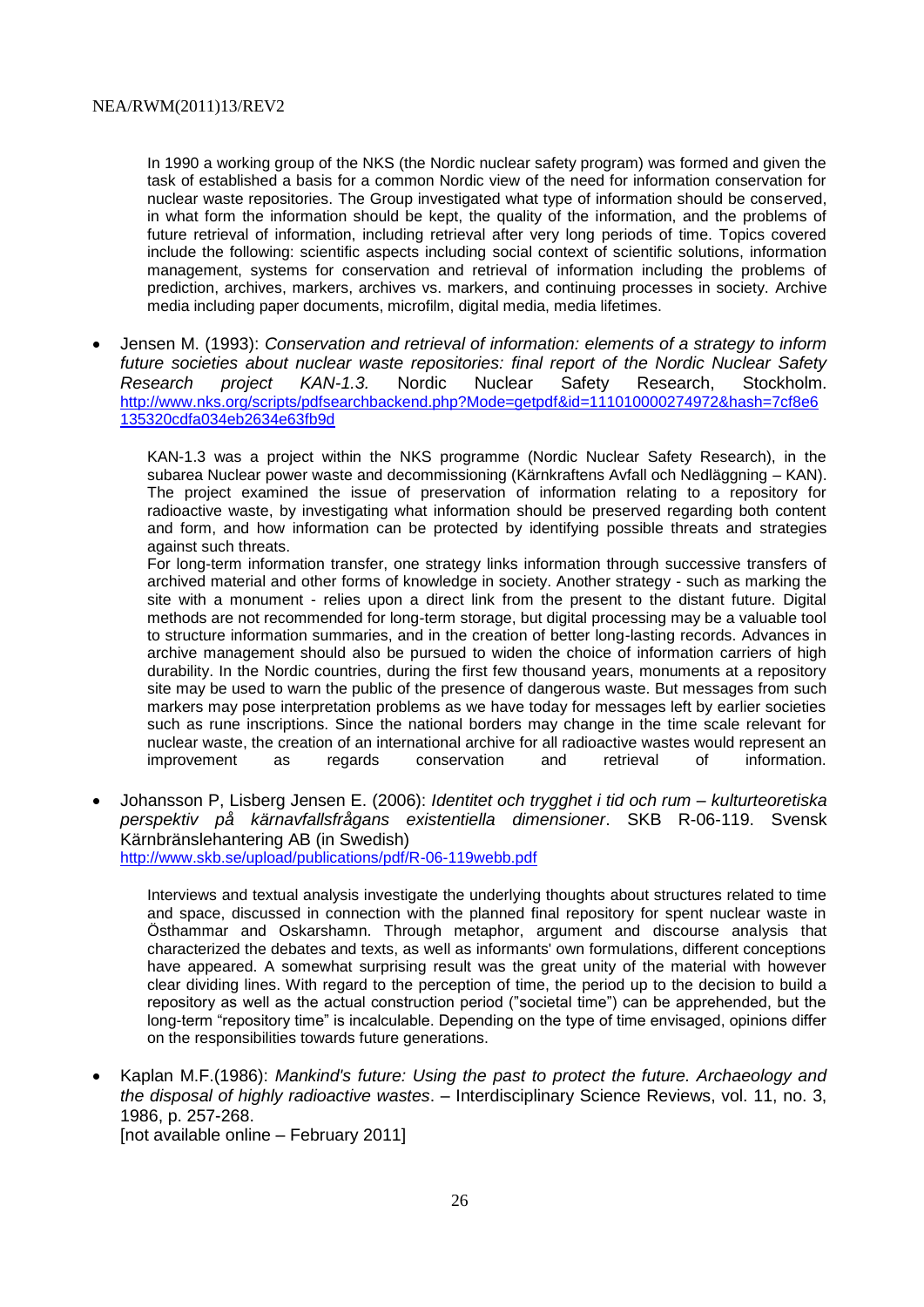In this review it is shown how archaeology can provide a basis for designing a segment of the disposal system – the marking of the site to minimize future human interference.

 Kaplan M.F. (1982): *Archaeological Data as a Basis for Repository Marker Desig*n. BMI/ONWI-354.

[not available online – February 2011]

A discussion is presented about the issues involved in human interference with the repository system and the communication of information. A separate chapter summarizes six ancient manmade monuments including: materials, effects of associated textual information on our understanding of the monument, and other features of the ancient monument relevant to marking a repository site. This information is then used to provide the basis and rationale for a preliminary marker system design, including the marker message, presented in a final chapter.

• Kawata T., Umeki H., Osawa H., Seo T., Tsuboya T., Tanabe H., Yoshimura K., Asano H., Ohuchi J. (2007): Knowledge management in the Japanese high-level waste disposal programme. IAEA-CN-153/1/O/01. – *International conference on knowledge management in nuclear facilities*, 18-21 June 2007. IAEA, Vienna. <http://www.iaea.org/inisnkm/nkm/documents/nkmCon2007/fulltext/FP/IAEA-CN-153-1-O-01fp.pdf>

Planning and implementing disposal of high-level radioactive waste (HLW) is a multidisciplinary field. A wide range of relevant knowledge is needed to develop an associated safety case. Here, the term "knowledge" encompasses all of the science and technology (implicitly including social science, economics, etc.) which underpins a repository project. Knowledge management covers all aspects of the development, integration, quality assurance, communication and maintenance/archiving of such knowledge - including data, information, understanding and experience. In order to ensure that required knowledge is accessible to all stakeholders, including the implementer, the regulator, political decision-makers and the general public and that gaps can be identified and prioritised, it is important that knowledge bases are structured in a clear and logical manner. This paper describes the current status of knowledge management activities in the Japanese HLW disposal programme and provides a perspective on some of the developments in this field planned for the future.

 Kazutoshi S., Hajime T., Jin Ohuchi, Takao Tsuboya (2003): *Record preservation study on geological disposal: Significance and technical feasibility*. RWMC Technical Report RWMC-TRE-03001. Radioactive Waste Management Center RWMC, Tokyo. <http://www.rwmc.or.jp/library/pdf/RWMC-TRE-03001.pdf>

In Japan, the Specified Radioactive Waste Disposal Act (2000) requires that the Minister of Economy, Trade and Industry should preserve permanently all records of geological disposal. Apart from providing information necessary for decision making on the repository (during the first several hundreds to about one thousand years) and preventing future generations from unintentional access to the repository, preserving records is considered important to build public confidence in geological disposal as well as in terms of intergenerational equity. This study examined several methods to communicate messages for future generations that are quite different from our own in terms of social systems, culture, values, languages, level of knowledge, etc. as well as for the future in which national systems for record preservation is maintained.

- Kliewer G. (1992): The 10,000-Year Warning. *The Futurist* 26(5), 17- (3 pages). Washington. [not available online] WIPP marker system.
- Krupar J. (2007): Burying Atomic History: The Mound Builders of Fernald and Weldon Spring. - *The Public Historian*, 29(1), 31-58.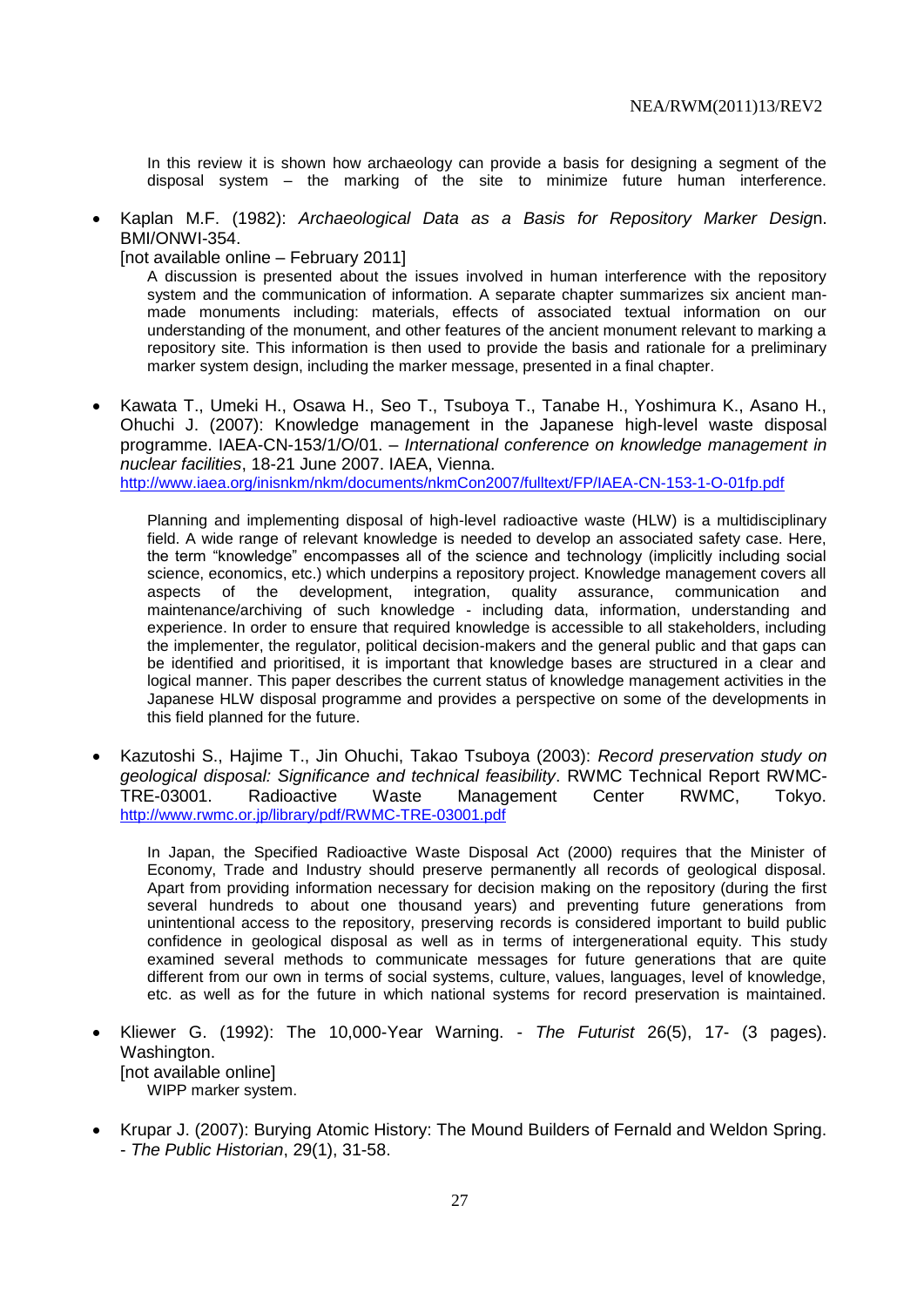[not available online]

The Fernald, Ohio and Weldon Spring, Missouri uranium refinery sites performed critical functions in the nation's nuclear weapons manufacturing complex during the Cold War. Now, the U.S. Department of Energy has created two radioactive tombs on the former grounds of these industrial centers. These mounds may be viewed as unofficial monuments to the billions spent building and maintaining the country's atomic arsenal. Radioactive contamination precludes the adaptive reuse of Fernald and Weldon Spring. Yet these two sites reside in counties that continue to experience steady population growth. The present and future generations need to be informed about the activities conducted at the sites for health, environmental, and educational reasons. Policy choices made by federal government officials concerning Weldon Spring and Fernald indicate a pattern shift from disclosure/preservation to exclusion/destruction by 2005*. [Abstract by author]*

 LaPorte T., Keller A. (1996): Assuring Institutional Constancy: Requisite for Managing Long-Lived Hazards. - *Public Administration Review*, 56(6), 535-544. [not available online]

What role do demands for constancy play in the operations of public agencies? Institutional constancy of agencies and firms is discussed as a concept and an increasingly important political requirement for the operation of hazardous systems in the United States. Situations that increase demands for it are outlined and a basis for analysis and improving constancy is proposed. *[Abstract by author]*

 Lomberg J., Hora S. C. (1997): Very long term communication intelligence. The case of markers for nuclear waste sites. – *Technological Forecasting and Social Change*, vol. 56, n° 2, p. 171-188.

[not at Nagra Library, available online from ScienceDirect]

Two interdisciplinary teams have addressed the issues of physical durability and cognitive intelligibility of markers for a U.S. government site in New Mexico. Preliminary design criteria have determined which materials are best suited to constitute markers of different sizes and shapes. A variety of linguistic, symbolic, and pictographic approaches to content have been suggested. Additional study and testing of both materials and messages is required. International standardization of marker strategies is extremely desirable.

 [\*] Makino H.; Hioki K.; Osawa H.; Semba T., Umeki H. (2012): A Challenge on Development of an Advanced Knowledge Management System (KMS) for Radioactive Waste Disposal: Moving from Theory to Practice. – In: *New Research on Knowledge Management Technology*, Huei Tse Hou (Ed.), InTech.

[http://cdn.intechopen.com/pdfs/29146/InTech-](http://cdn.intechopen.com/pdfs/29146/InTech-A_challenge_on_development_of_an_advanced_knowledge_management_system_kms_for_radioactive_waste_disposal_moving_from_theory_to_practice.pdf)

A challenge on development of an advanced knowledge management system kms for radioacti [ve\\_waste\\_disposal\\_moving\\_from\\_theory\\_to\\_practice.pdf](http://cdn.intechopen.com/pdfs/29146/InTech-A_challenge_on_development_of_an_advanced_knowledge_management_system_kms_for_radioactive_waste_disposal_moving_from_theory_to_practice.pdf)

The exponential growth in the knowledge base for radioactive waste management is a cause for concern in many national programmes. In Japan, this problem is exacerbated by a volunteering approach to siting of a deep geological repository, which requires particular flexibility in the tailoring of site characterisation plans, repository concepts and associated Performance Assessments (PAs). Recognition of this situation led, in 2005, to initiation by Japan Atomic Energy Agency (JAEA) of an ambitious project to develop an advanced Knowledge Management System (KMS) aimed to facilitate its role as the supplier of background R&D support to both regulators and implementers of geological disposal. The paper reviews progress to date in this work, with emphasis on tailoring of existing Knowledge Engineering tools and methods to radioactive waste management requirements, and outline future developments and challenges.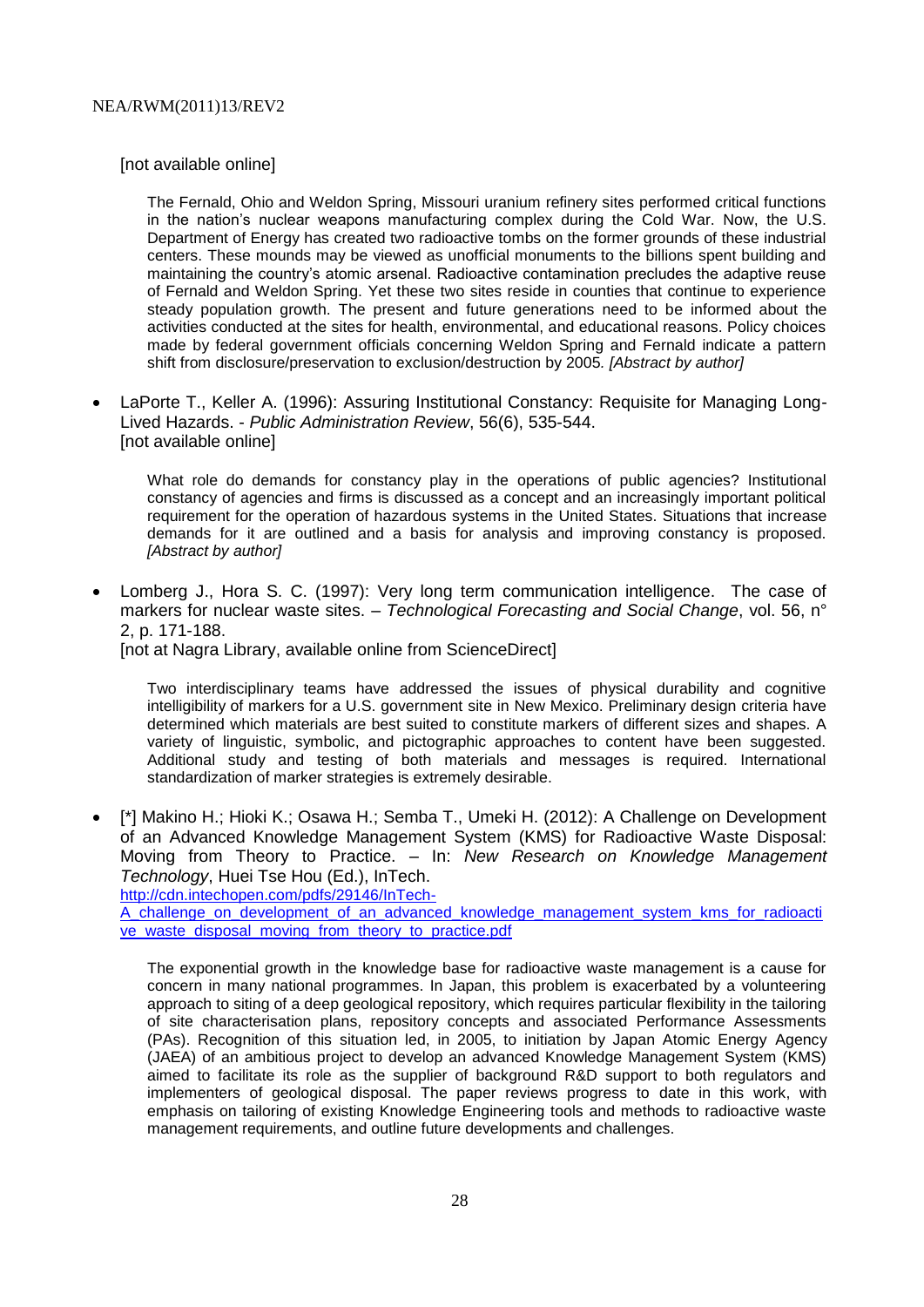- Mann W.B. (1986): Identification of nuclear-waste sites over ten millennia. *Nuclear and chemical waste management* 6, 95-100. [not available online]
- Marshall A. (2008): Leaving messages about our radioactive waste for future generations. In Lattefer A.P. (ed.), *Nuclear Waste Research: Siting, Technology and Treatment*. Nova Science Publishers, 37-45. [not available online, not at Nagra]
- Marvy A., Lioure A., Heriard-Dubreuil G., Gadbois S., Schneider T., Schieber C. (2003): A look at new key performance criteria that could most affect the safety of long term storage of nuclear waste: A case study commissioned by CEA. Paper IAEA-CN-90/11.- *International conference on Issues and trends in radioactive waste management: Vienna, 9-13 December 2002*. IAEA, Vienna, p. 47-51.

Available through INIS: <http://inisdb.iaea.org/inis/php/download.php?s=p&rn=34016251>

As part of the work scope set in the French law on high level long lived waste R&D passed in 1991, CEA conducted research work to establish the scientific basis and assess the feasibility of long term storage as an option for the safe management of nuclear waste for periods as long as a few centuries. This goal was a significant departure from current industrial practice where storage facilities are usually built to last only a few decades. The case study looks into several past and actual human enterprises conducted over significant periods of time – one dating back to the end of the 18th century – and identified off the nuclear field. As a result the study group obtained a set of performance criteria relating to issues like responsibility, securing funds, legal and legislative implications, economic sustainable development, all being areas which are not traditionally considered when technical studies are conducted.

 Massart C. (2004): How plural interests, values and knowledge could be translated into a concrete radwaste disposal project design: an artist's vision. – *Dealing with interests, values and knowledge in managing risk: Workshop proceedings*, Brussels, Belgium 18-21 November 2003. OECD/NEA, Paris, 117-121.

[Not available online – can be ordered from the OECD bookshop]

Professor and Artist, C. Massart operates from the understanding that a proper role for art in radioactive waste management projects can help change the view of waste disposal by stakeholders and the broader public. She has investigated both the artistic aspects of waste management facilities themselves as well as artistic visions of themes associated with radioactive waste. For the past ten years, Professor Massart has been working on a project titled, ''An archived site for alpha, beta, gamma.'' She has explored three separate topics in which using art as a vehicle for communication offers an alternative and perhaps improved method for communicating over the more ''traditional'' verbal and written communications. The first was to portray radioactive decay not by measurements or comparisons to other risks, but to use the gradual lightening of colours to depict the gradual and natural decay of radioactivity with time in an artistic piece. Second, she demonstrated the possibilities for art to help maintain archives for the future, a key knowledge preservation activity for a programme that will span generations. Third, she showed the possibilities for art to influence markers that would ultimately be placed at waste management sites, preserving the continuity of knowledge regarding such sites.

 Maxeiner H. (2002): "Dokumentationssystem für radioaktive Materialien der Schweiz = Swiss documentation system for radioactive materials".- *Praxis des Strahlenschutzes: Messen, Modellieren, Dokumentieren: 34. Jahrestagung des Fachverbandes für Strahlenschutz e.V., Kloster Seon, 21.-25. April 2002*. Fachverband für Strahlenschutz, Jülich. [available from Nagra upon request]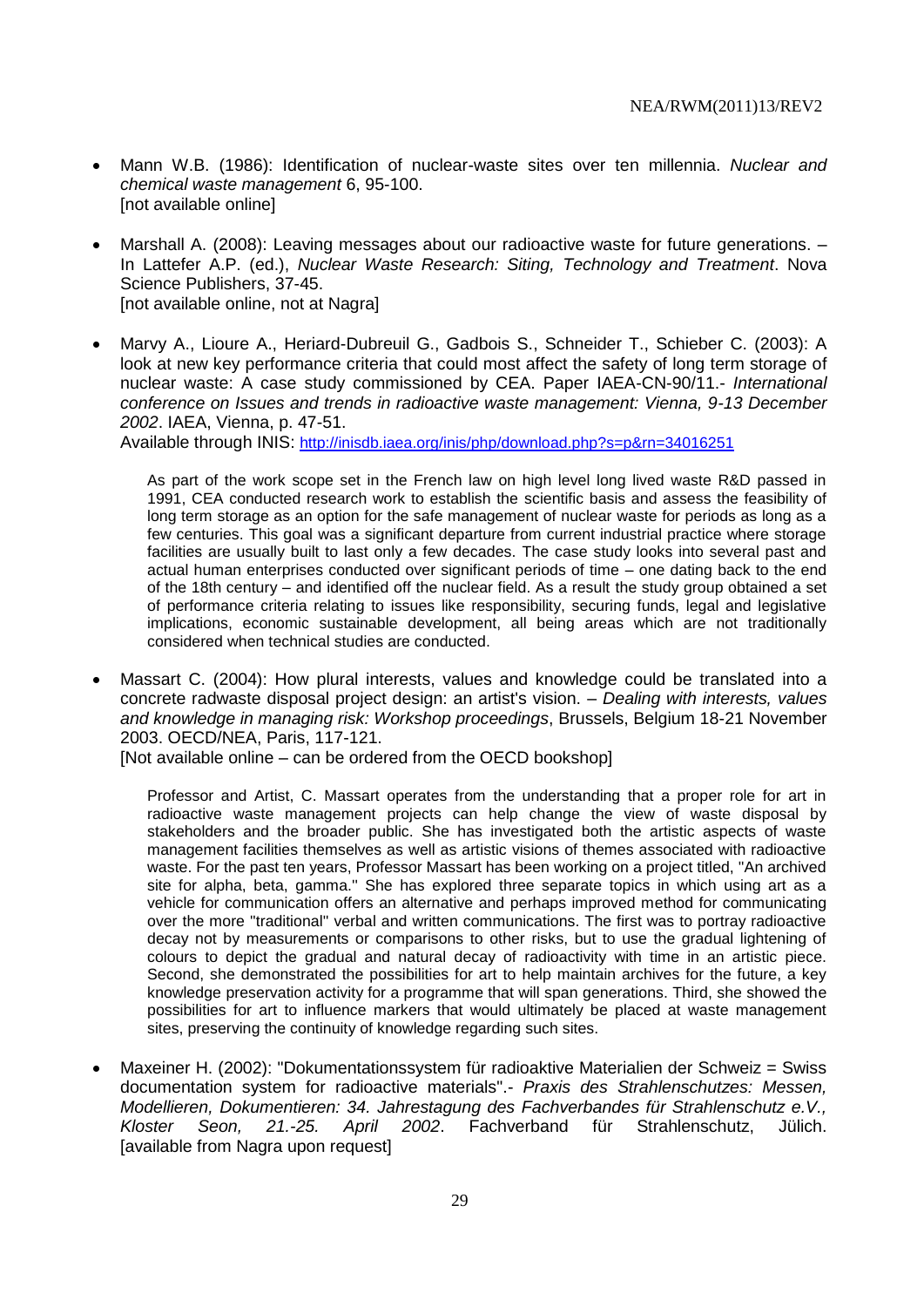This paper describes the Swiss "Information System for Radioactive Materials (ISRAM)", that documents all relevant work steps, from planning of conditioning procedures through transport to interim storage, as well as the results of characterisation programs. The spectrum of wastes and materials covered by the system ranges from operational waste from the nuclear power plants (including activated reactor internals) through wastes from medicine, industry and research to vitrified waste from reprocessing and spent fuel.

 McCarthy G. (2005): Report on the International Atomic Energy Agency 'Draft Safety Report on Preservation and Transfer to Future Generations of Information Important to the Safety of Waste Disposal Facilities'. - *Cooperation on Archives of Science in Europe. Newsletter,* 11, June 2005.

[http://www.sac.cat/ficha\\_notes.php?sitelang=ca&idnoti=366&pw=gavan](http://www.sac.cat/ficha_notes.php?sitelang=ca&idnoti=366&pw=gavan)

- Merz E. (1985): Endlagerung: Übermittlung der Kunde vom Atommüll in ferne Zukunft. *Atomwirtschaft, Atomtechnik*, May 1985, p. 234. [not available online – February 2011] Critical review of Sebeok (1984) and Tannenbaum (1984).
- [\*] Mey J. (1995): The last Canterbury Tale: Artificial intelligence in the fifth millennium.<br>Prague Lingustic Circle, Vol. I. 1995. p. 281ff.Partially reproduced in Prague Lingustic Circle, Vol. I, 1995, p. 281ff.Partially reproduced in [http://books.google.ch/books?id=5jS-](http://books.google.ch/books?id=5jS-V5lKcVQC&pg=PA285&lpg=PA285&dq=Riddley+Walker+atomic+priesthood&source=bl&ots=ZgT0pM_vxf&sig=U5C1Pv54v9bKZDZU3KB_idJkKoA&hl=de&sa=X&ei=vSVMUZjZEozDtAbs4YCoCg&sqi=2&ved=0CFIQ6AEwAw#v=onepage&q=Riddley%20Walker%20atomic%20priesthood&f=false)[V5lKcVQC&pg=PA285&lpg=PA285&dq=Riddley+Walker+atomic+priesthood&source=bl&ots=ZgT0pM](http://books.google.ch/books?id=5jS-V5lKcVQC&pg=PA285&lpg=PA285&dq=Riddley+Walker+atomic+priesthood&source=bl&ots=ZgT0pM_vxf&sig=U5C1Pv54v9bKZDZU3KB_idJkKoA&hl=de&sa=X&ei=vSVMUZjZEozDtAbs4YCoCg&sqi=2&ved=0CFIQ6AEwAw#v=onepage&q=Riddley%20Walker%20atomic%20priesthood&f=false) [\\_vxf&sig=U5C1Pv54v9bKZDZU3KB\\_idJkKoA&hl=de&sa=X&ei=vSVMUZjZEozDtAbs4YCoCg&sqi=2&](http://books.google.ch/books?id=5jS-V5lKcVQC&pg=PA285&lpg=PA285&dq=Riddley+Walker+atomic+priesthood&source=bl&ots=ZgT0pM_vxf&sig=U5C1Pv54v9bKZDZU3KB_idJkKoA&hl=de&sa=X&ei=vSVMUZjZEozDtAbs4YCoCg&sqi=2&ved=0CFIQ6AEwAw#v=onepage&q=Riddley%20Walker%20atomic%20priesthood&f=false) [ved=0CFIQ6AEwAw#v=onepage&q=Riddley%20Walker%20atomic%20priesthood&f=false](http://books.google.ch/books?id=5jS-V5lKcVQC&pg=PA285&lpg=PA285&dq=Riddley+Walker+atomic+priesthood&source=bl&ots=ZgT0pM_vxf&sig=U5C1Pv54v9bKZDZU3KB_idJkKoA&hl=de&sa=X&ei=vSVMUZjZEozDtAbs4YCoCg&sqi=2&ved=0CFIQ6AEwAw#v=onepage&q=Riddley%20Walker%20atomic%20priesthood&f=false)

The paper discusses both Posner 1990 (see below) and the science fiction novel "Riddley Walker" by Russel Hoban. It includes in particular a reflection on the perennity of the language and on the concept of "atomic priesthood".

 Moser C., Stauffacher M., Krütli P., Scholz R.W. (2012): The crucial role of nomothetic and idiographic conceptions of time: Interdisciplinary collaboration in nuclear waste management. – *Risk Analysis* 32 / 1, 138-154. [not available online, June 2012]

This paper sums up the results of interviews with scientists from various disciplines, on the subject of the perception of time. Knowledge preservation is only marginally mentioned.

 National Research Council, Committee on the Remediation of Buried and Tank Wastes, Board on Radioactive Waste Management (2000): *Long-Term Institutional Management of U.S. Department of Energy Legacy Waste Sites*. [can be downloaded from [https://download.nap.edu/catalog.php?record\\_id=9949](https://download.nap.edu/catalog.php?record_id=9949)

See in particular Chapter 5, Stewardship activities. This document deals in particular with the collection and dissemination of information related to the monitoring and remediation phase of residually contaminated sites. It also lists problems that can arise in conducting long-term stewardship activities.

 National Security Technologies ST (2007): *Passive Barriers to Inadvertent Human Intrusion for Use at the Nevada Test Site*. DOE/NV/25946-206. NST, Las Vegas. <http://www.osti.gov/bridge/servlets/purl/917998-fysXWd/917998.pdf>

The primary purpose of this study was to identify types of engineered passive barriers that could deter future intrusion into buried low-level radioactive waste, particularly intrusion by drilling water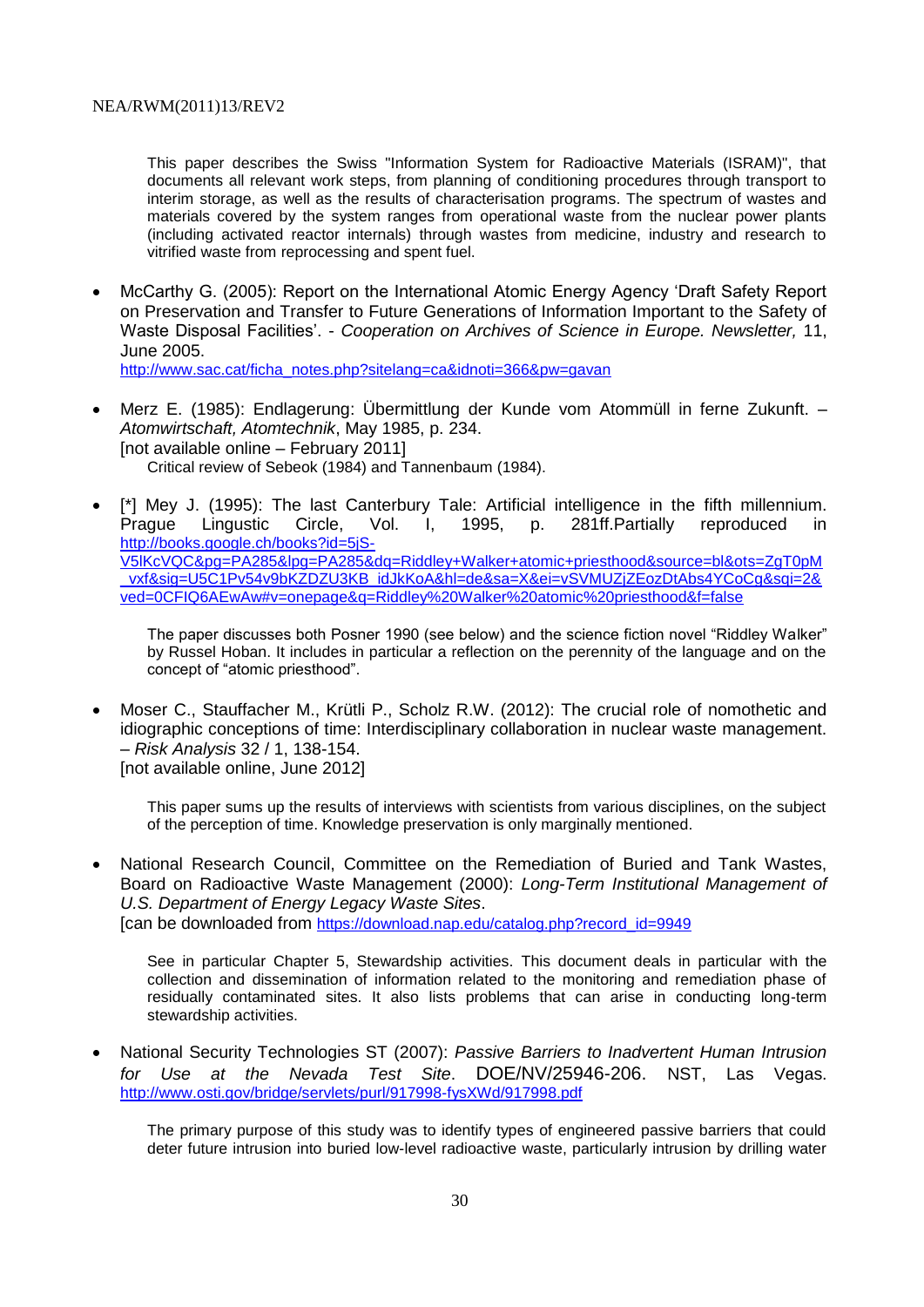wells. The study considered drilling technology, many natural and man-made materials, and both underground and above-ground barriers. Based on cost and effectiveness, the report recommended underground barriers consisting of a layer of rubble or tires. An aboveground barrier mound might also prove effective, but would cost more, and may become an attractive nuisance (e.g., might, after their purpose has been forgotten, encourage exploration for the sake of satisfying curiosity). Advances in drilling technology could render any engineered barriers ineffective if there is motivation to penetrate the barriers.

 Nelson R.S. & Olin M. (eds.) (2003): *Monuments and memory, made and unmade*. University of Chicago Press. Chicago. [not available online]

How do some monuments become so socially powerful that people seek to destroy them? After ignoring monuments for years, why must we now commemorate public trauma, but not triumph, with a monument? To explore these and other questions, Robert S. Nelson and Margaret Olin assembled essays from leading scholars about how monuments have functioned throughout the world and how globalization has challenged Western notions of the "monument." Examining how monuments preserve memory, these essays demonstrate how phenomena as diverse as ancient drum towers in China and ritual whale-killings in the Pacific Northwest serve to represent and negotiate time [summary: Internet]

See in particular Bryan-Wilson J.: Building a Marker of Nuclear Warning, pp. 183-204.

 Nolin J. (1993): *Communicating with the future: implications for nuclear waste disposal*.- Futures, 1993, Bd. 25, Nr. 7, S. 778-791. [available through ScienceDirect]

Can we transmit a message about nuclear waste - warnings or instructions - to be received thousands of years from now? Can we ensure that crucial information will be available and intelligible at a critical moment? This article combines the debate generated by these questions with a discussion on knowledge in context. Two perspectives are introduced: in one it is claimed that knowledge can survive through different contexts; in the other it is argued that the importance of context is such that time will render our messages incomprehensible. These perspectives are linked to two alternatives, both discussed within the context of US and Nordic nuclear waste management. One is the 'long-term concept' of a marker or an archive that conserves the information once and for all. The other is a 'short-term' concept that suggests a continuous recoding of the messages in new contexts in order to 'keep it alive'. Finally, a combination of these alternatives is discussed.

- Nora P. (1989): Between Memory and History: Les Lieux de Mémoire. *Representations* 26 (Spring 1989), 7-25. [not available online]
- Nuclear Decommissioning Authority, Upshall I. (2010): *Requirements Framework for Managing Information Relating to Radioactive Waste on Nuclear Decommissioning Authority Sites*, Document No. 13006659*.* NDA, Didcot (UK). [not available online, available from the NDA on request]

The purpose of the document is to bring together a framework for managing information and records concerning the UK's inventory of radioactive waste. It sets out a series of requirements that custodians of these records and information are expected to consider and, where applicable, to implement measures that ensure the requirements are adequately addressed.

 OECD Nuclear Energy Agency (2011-2014): Project on "Long-term preservation of records, knowledge and memory across generations"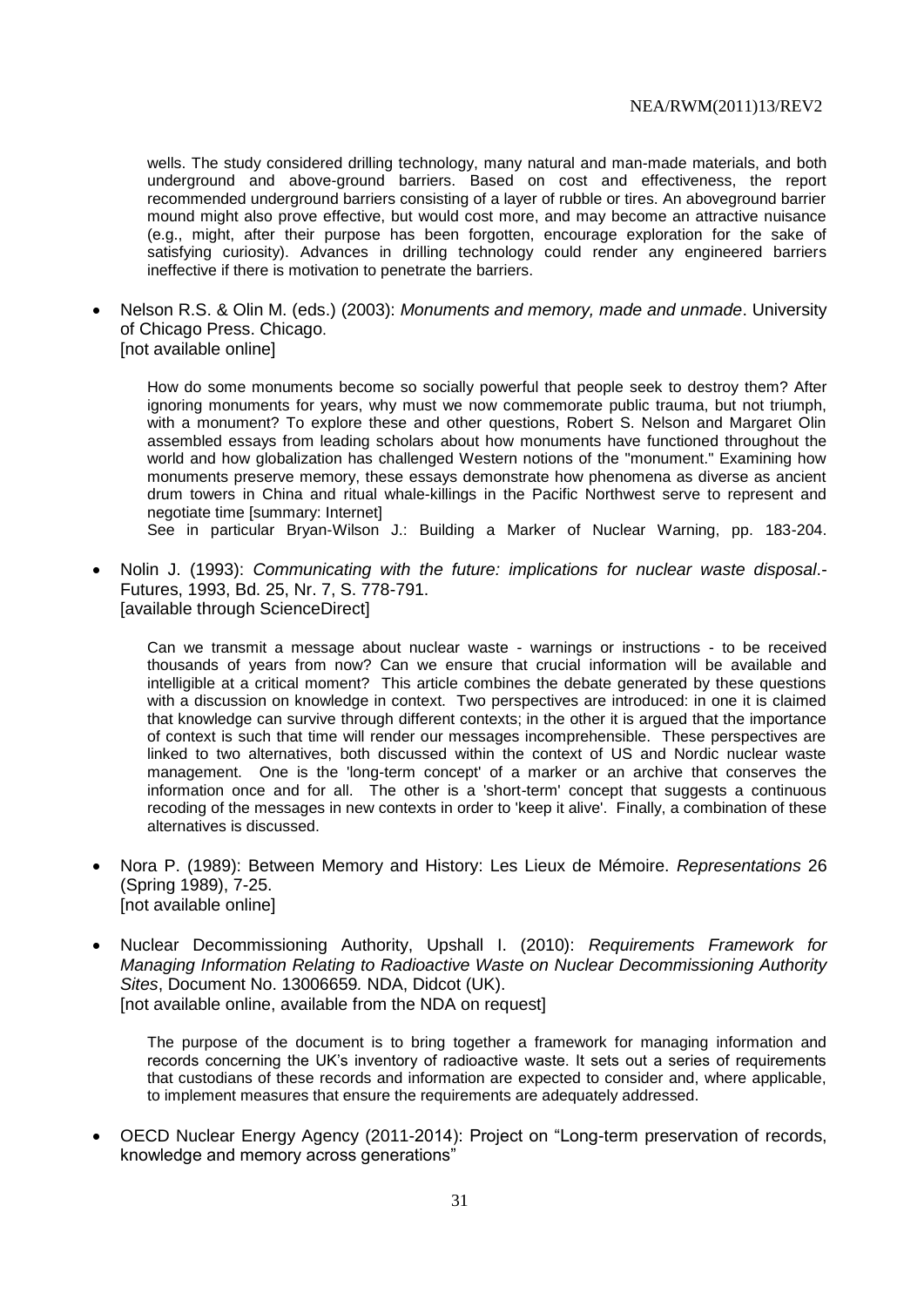- $\rightarrow$  For a list of publications see the section "On-going initiatives / Projects" at the end of this document. Current versions of the documents can be obtained from the NEA.
- OECD Nuclear Energy Agency (2010): *More than just concrete realities: The symbolic dimension of radioactive waste management.* OECD/NEA, Paris. <http://www.oecd-nea.org/rwm/reports/2010/nea6869-symbolic.pdf>

The concept of landscape embraces the feeling of home, amenity, peace, memory, family, accomplishment and protection. Landscape is also linked to food production and shelter, because the land provides our foodstuff and represents the territory where we live. It is part of our ancestral memory. Protests to RWM facilities have a component of adverse emotions in response to perceived changes in the physical and mentally-constructed landscape of everyday's life.

 OECD Nuclear Energy Agency (2010): R*adioactive waste repositories and host regions: Envisaging the future together*. Synthesis of the FSC national workshop and community visit Bar-le-Duc, France 7-9 April 2009. OECD/NEA, Paris. <http://www.oecd-nea.org/rwm/reports/2010/nea6925-repositories-host-regions.pdf>

Adding Value through Design and Process: Any long-term radioactive waste management project is likely to last decades to centuries. It requires a physical site and will impact in a great variety of ways on the surrounding community over that whole period. The societal durability of an agreed solution is essential to success. This report identifies a number of design elements (including functional, cultural and physical features) that favour a durable relationship between the facility and its host community by improving prospects for quality of life across generations. Memorialisation is one aspect of the cultural design features.

 OECD Nuclear Energy Agency (2007): *Fostering a durable relationship between a waste management facility and its host community. Adding value through design and process*. OECD/NEA, Paris.

<http://www.oecd-nea.org/rwm/reports/2007/nea6176-fostering.pdf>

Any long-term radioactive waste management project is likely to last decades to centuries. It requires a physical site and will impact in a great variety of ways on the surrounding community over that whole period. The societal durability of an agreed solution is essential to success. This report identifies a number of design elements (including functional, cultural and physical features) that favour a durable relationship between the facility and its host community by improving prospects for quality of life across generations. Memorialisation is one aspect of the cultural design features.

 OECD Nuclear Energy Agency (1995): *Future human actions at disposal sites: safety assessment of radioactive waste repositories = Les actions humaines futures sur les sites d'évacuation*. OECD/NEA, Paris. <http://www.oecd-nea.org/rwm/reports/1995/nea6431-human-actions.pdf>

This report is concerned with the treatment in post-closure safety assessments of future human actions that have the potential to disrupt or impair significantly the ability of radioactive waste disposal systems to contain the wastes. The report addresses in particular administrative and practical countermeasures to reduce the consequences and likelihood of future disruptive human actions.

 Ohuchi J., Torata S., Tsuboya T. (2006): Robust record preservation system on geological repository. IAEA-CN-123/03/O/02. – *International conference: Managing nuclear knowledge: Strategies, information management and human resource development*, Saclay, 2004. IAEA,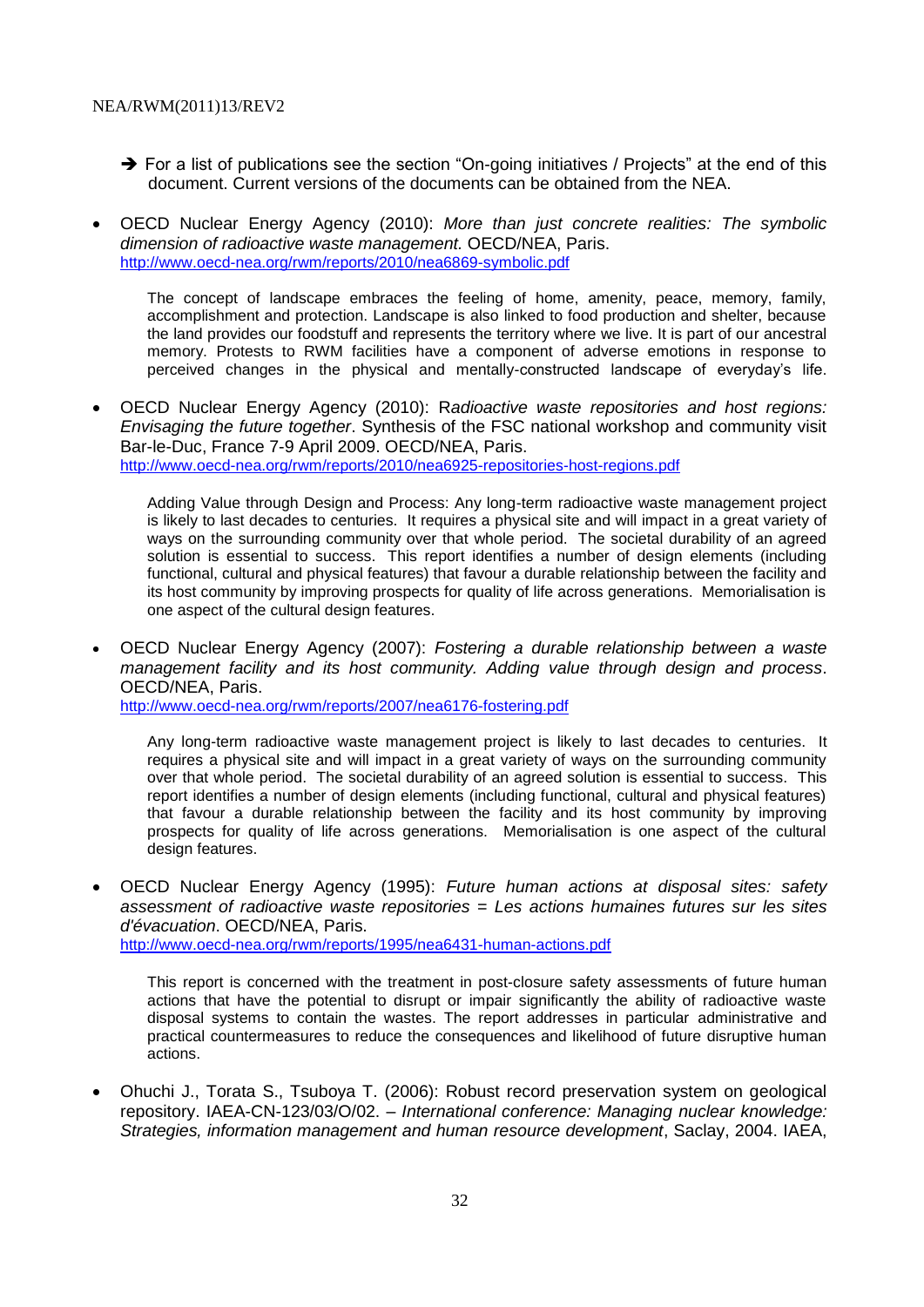Vienna. <http://www.iaea.org/km/cnkm/papers/ohuchi.pdf>

Although we cannot predict the future of society we need robust and redundant systems for preserving records that should be accessible, retrievable and understandable for future generations. The balance of active and passive system was considered. It was also found that long-term record preservation may be useful to communicate with the current generation, as a "meta-signal", in addition to aiming at warning and allowing decision-making. Finally, the laserengraving technology on silicon carbide was presented as an alternative to paper and maybe to microfilm. Another case study concerned the future generations' accessibility to the preserved records.

 Ohuchi J., Sugiyama K., Asano H., Tsuboya T. (2003): Conceptual system of robust record preservation on geological disposal.- *Process through cooperation: Proceedings of the 10th International high-level radioactive waste management conference*: March 30 - April 2, 2003, Las Vegas, Nevada, p. 1227-1234.

[not available online – February 2011] See above, Ohuchi et al. (2004)

 Pasqualetti M.J. (1997): Landscape Permanence and Nuclear Warnings. *Geographical Review* 87(1), 73-91. [not available online]

From the perspective of a human lifetime, the hazards of some nuclear wastes are permanent, so the warnings we place at contaminated nuclear sites must be permanent too. I address questions of how best to provide one hundred centuries of public warning at the first facility for permanent disposal, the Waste Isolation Pilot Plant in New Mexico. Scenarios of intrusion developed to guide the design of warning markers predicted that most of the changes in the area will be social and cultural. Because blatant and permanent markers will increase, not reduce, the probability of inadvertent intrusion, the most appropriate warning is a "landscape of illusion." Such a landscape needs not permanent surface markers but underground warning devices beneath a soft surface marker. No warning can guarantee deterrence for 10,000 years, however. [*Abstract by author*]

 Pastina B. (2004): Implementing long-term stewardship: a national challenge. - *IICER Workshop "Long-Term Performance Monitoring of Metals and Radionuclides in the Subsurface: Strategies, Tools and Case Studies"*, April 21, 2004. <http://www.cistems.fsu.edu/PDF/pastina.pdf>

The purpose of this paper is to report on a National Academies workshop on long-term stewardship, held on March 16, 2004. The workshop was organized as a result of growing concerns among certain federal agencies and stakeholder communities over the environmental liabilities left behind at contaminated sites after cleanup ends. Long-term stewardship is a national challenge with thousands of sites with residual radioactive or chemical contamination requiring long-term stewardship. Views on cleanup end states differ significantly between the "remediator" and the "steward;" there appears to be significant challenges for periodic reviews of selected remedies, and there might be a need for policy changes in long-term stewardship regulations; also, different sites have different long-term stewardship needs but there are lessons to share. There appears to be a need for advice on the use of science and technology during cleanup and stewardship to reduce environmental liabilities.

 Paztor S.B., Hora S.C. (1994): Lessons from the Vatican archives for repository recordkeeping.- *Radwaste Magazine*, 1994, Bd. 1, Nr. 3, p. 39-47. (This article is excerpted from a longer report by the same authors, "The Vatican Archives: A study of its history and administration", NKS/KANN 1.3(91)6, available from the Swedish Radiation Protection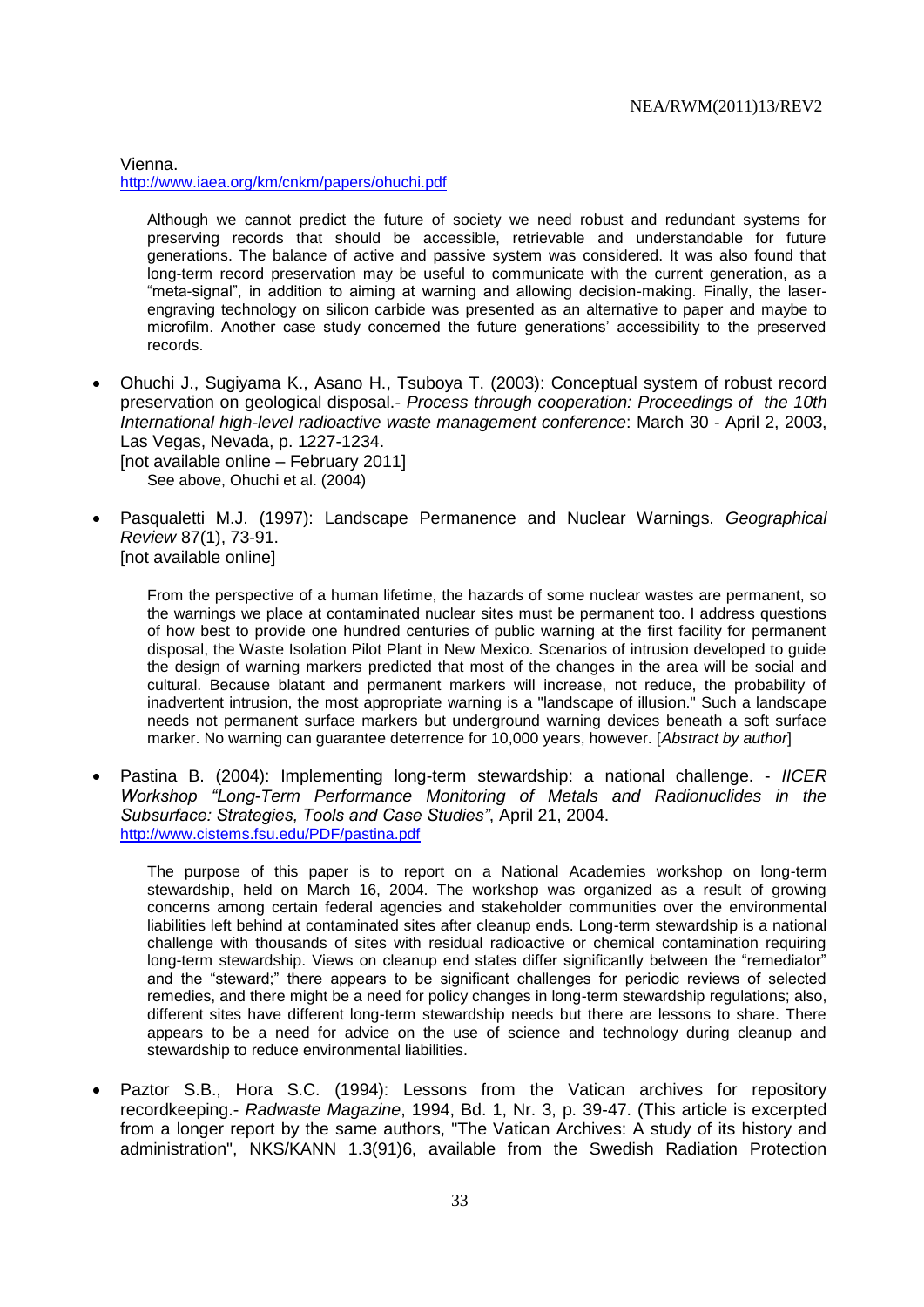Institute).

[not available online – February 2011]

The Vatican Archives, one of the world's oldest document repositories, contains documents dating back to the ninth century and continuous documentation of the administration of the Roman Catholic Church from the twelfth century. By assessing the strengths (private collection in a politically neutral city-state) and weaknesses (inadequate protection from environmental threats, lack of adequate access system, rather haphazard policy regarding outside access to documents) of the Vatican Archives, valuable lessons can be learned for the design and management of an archival system for nuclear waste records.

 Pescatore C., Mays C. (2009): Records, Markers and People: For the Safe Disposal of Radioactive Waste. – In: *VALDOR 2009: Values in Decisions on Risk, Stockholm (Sweden) 8-11 Jun 2009: Proceedings*.

Available through INIS: <http://inisdb.iaea.org/inis/php/download.php?s=p&rn=41021980>

The timescales over which the hazard exists from radioactive waste (as well as from other wastes) are much longer than just a few thousands of years, and it must be accepted that the current generation's capacity to ensure continued integrity of the disposal facility cannot be projected indefinitely into the future, but rather diminishes with time. There is therefore the need to conceptualise a 'rolling future' in which each generation takes responsibility to ensure continuity and safety for the succeeding several generations, including a need for flexibility and adaptability to circumstances as they change. The issue of archives and markers that last as long as possible (the technological approach) continues to be a topical one. However, physical markers and archives may be complemented by - or integrated within - a cultural tradition that could be sustained over time starting with the planning of a repository and continuing through its implementation and beyond its closure. Because a radioactive waste management repository and site will be a permanent presence in a host community for a very long time, a fruitful, positive relationship must be established with tose residing there, now and in the future. The challenge is to design and implement a facility (with its surroundings) that is not only accepted, but in fact becomes a part of the fabric of local life.

 Pescatore C., Mays C. (2008): Geological disposal of radioactive waste: records, markers and people: An integration challenge to be met over millennia. – *NEA News* no. 26, 2008, 26- 30.

<http://www.oecd-nea.org/pub/newsletter/2008/Geological%20Disposal.pdf> [See above, Pescatore & Mays 2009]

 Posner R. (ed.) (1990): *Warnung an die ferne Zukunft : Atommüll als Kommunikationsproblem* [Warnings to the far future. Radioactive wastes as a communications problem]. Raben Streifzüge. Raben Verlag, München, 1990. [not available online – November 2012]

Inquiries were launched in the USA, in Poland, France, Hungary, Brazil, and the Federal Republic of Gemany to find semiotic solutions to problems arising from the communication of radioactive waste locations and dangers to posteriority. How can information be communicated over a period of 10000 years? What has been communicated to us from the past 10000 years? It seems to be sure that neither natural nor artificial barriers nor remnants (e.g. skeletons) or sources (today's communication), but only explicit messages will keep intelligent creatures from intrusion into radioactive waste depositories. Among the subjects dealt with are: Pandora's box and how to prevent its opening; mathematical coding on living sign matter; living detectors and complementary signs: "ray cat", "broken eye", and nuclear sirens; the three-chamber system: a way to the democratic organization of collective knowledge and conscience which can survive millennia. Includes in particular: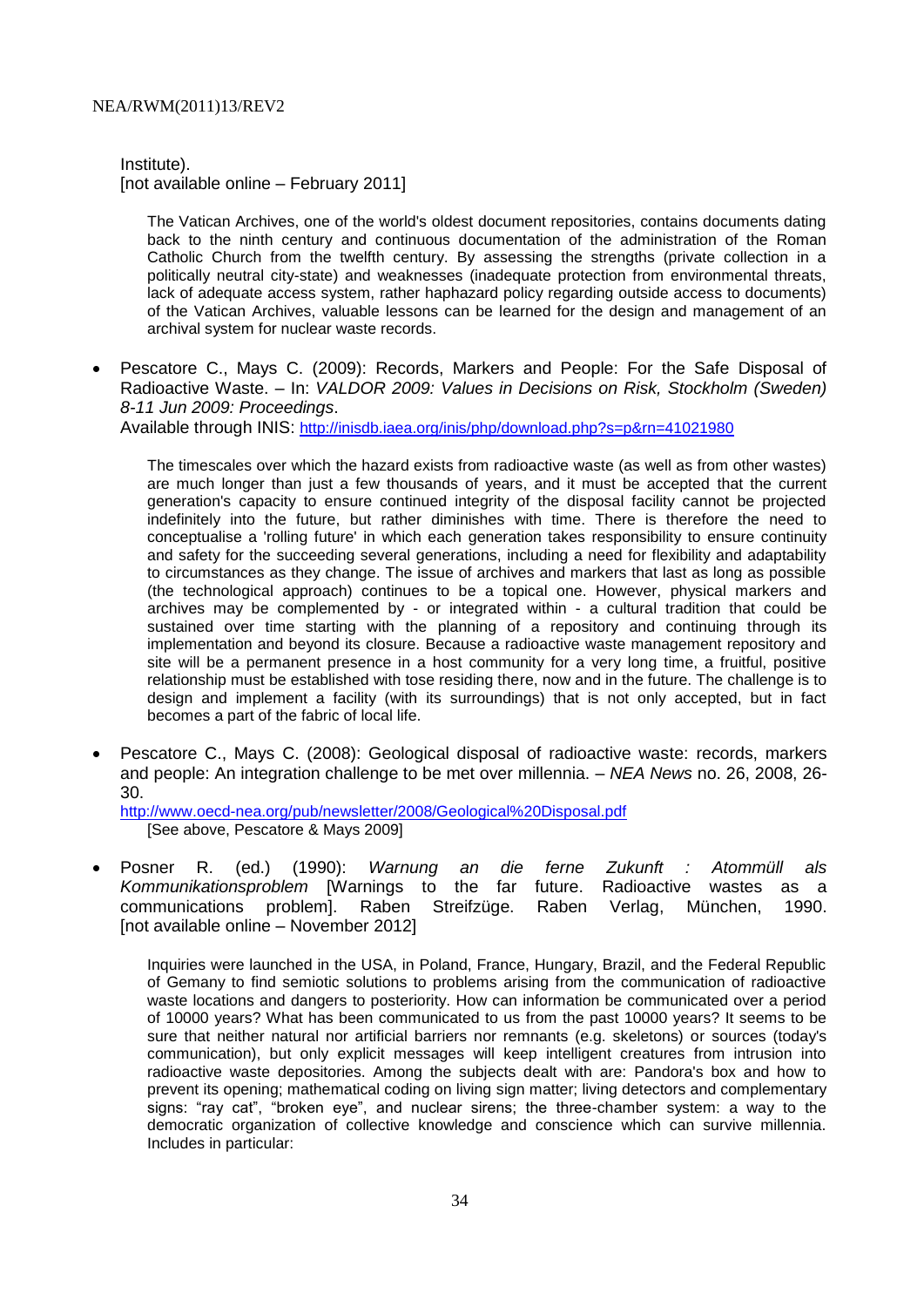- Roland Posner: Mitteilungen an die ferne Zukunft. Hintergrund, Anlass, Problemstellung und Resultate einer Umfrage
- Thomas A. Sebeok: Die Büchse der Pandora und ihre Sicherung: Ein Relaissystem in der Obhut einer Atompriesterschaft
- Stanislaw Lem: Mathematische Kodierung auf lebendem Trägermaterial
- Françoise Bastide / Paolo Fabbri: Lebende Detektoren und komplementäre Zeichen: Katzen, Augen und Sirenen
- Vilmos Voigt: Konzentrisch angeordnete Warntafeln in zunehmend neueren Sprachformen
- Philipp Sonntag: Künstlicher Mond am Himmel und Datenbank im Keller
- Wulf Rehder: Sicherung gegen Kodebrecher durch Randomisierung
- Percy H. Tannenbaum: Staffelung der Informationsquellen nach Inhalt und Entfernung von den **Lagerstätten**
- David B. Givens: Was wir aus der Menschheitsgeschichte lernen können
- Marshall Blonsky: Wes Geistes Kind ist die Atomsemiotik?
- Susanne Hauser: Problematisch sind nicht nur die Antworten, sondern bereits die Voraussetzungen
- Powell J., Griffiths G., Walpole S., Lutz M. (2009): The Fernald Preserve Visitors Center: The Fernald Experience - Revealing, Engaging, and Preserving. - *WM2009 Conference, March 1–5, 2009, Phoenix, Arizona*.

<http://www.wmsym.org/archives/2009/pdfs/9426.pdf>

The U.S. Department of Energy (DOE) Office of Legacy Management's public involvement activities at the Fernald, Ohio, site include continued communication about groundwater remediation, the management of legacy waste, and the future of the Fernald site. The completion of the Fernald Preserve Visitors Center, in August 2008, ensures that information continues to be readily available and effectively communicated to the public. A primary goal of the Visitors Center is to function as an informational and educational center within the surrounding community, with the information available at the Visitors Center serving as an institutional control. By offering information on a variety of topics, from the site's history to its current condition, the Visitors Center increases public awareness and helps prevent unsafe disturbances to and uses of the site. The Office of Legacy Management maintains and operates the Visitors Center, continues to solicit stakeholder opinion, and will periodically reevaluate the use of the Visitors Center and its programming. [Abstract by author]

- Schröder J., Pescatore C. (2012): Preservation of Records, Knowledge and Memory across Generations. An emerging multidisciplinary work area and an NEA project. – *WM2012 Conference, February 26 – March 1, 2012, Phoenix, Arizona, USA*. [not available online, June 2012]
- Sebeok Th. A. (1984): *Communication measures to bridge ten millenia*. BMI/ONWI-532. [not available online – February 2011]

The Department of Energy created the Human Interference Task Force (HITF) in 1980 to investigate the problems connected with the postclosure, final marking of a filled nuclear waste repository. The task of the HITF is to devise a method of warning future generations not to mine or drill at that site unless they are aware of the consequences of their actions. Since the likelihood of human interference should be minimized for 10,000 years, an effective and long-lasting warning system must be designed. This report is a semiotic analysis of the problem, examining it in terms of the science or theory of messages and symbols. Because of the long period of time involved, the report recommends that a relay system of recoding messages be initiated; that the messages contain a mixture of iconic, indexical, and symbolic elements; and that a high degree of redundancy of messages be employed.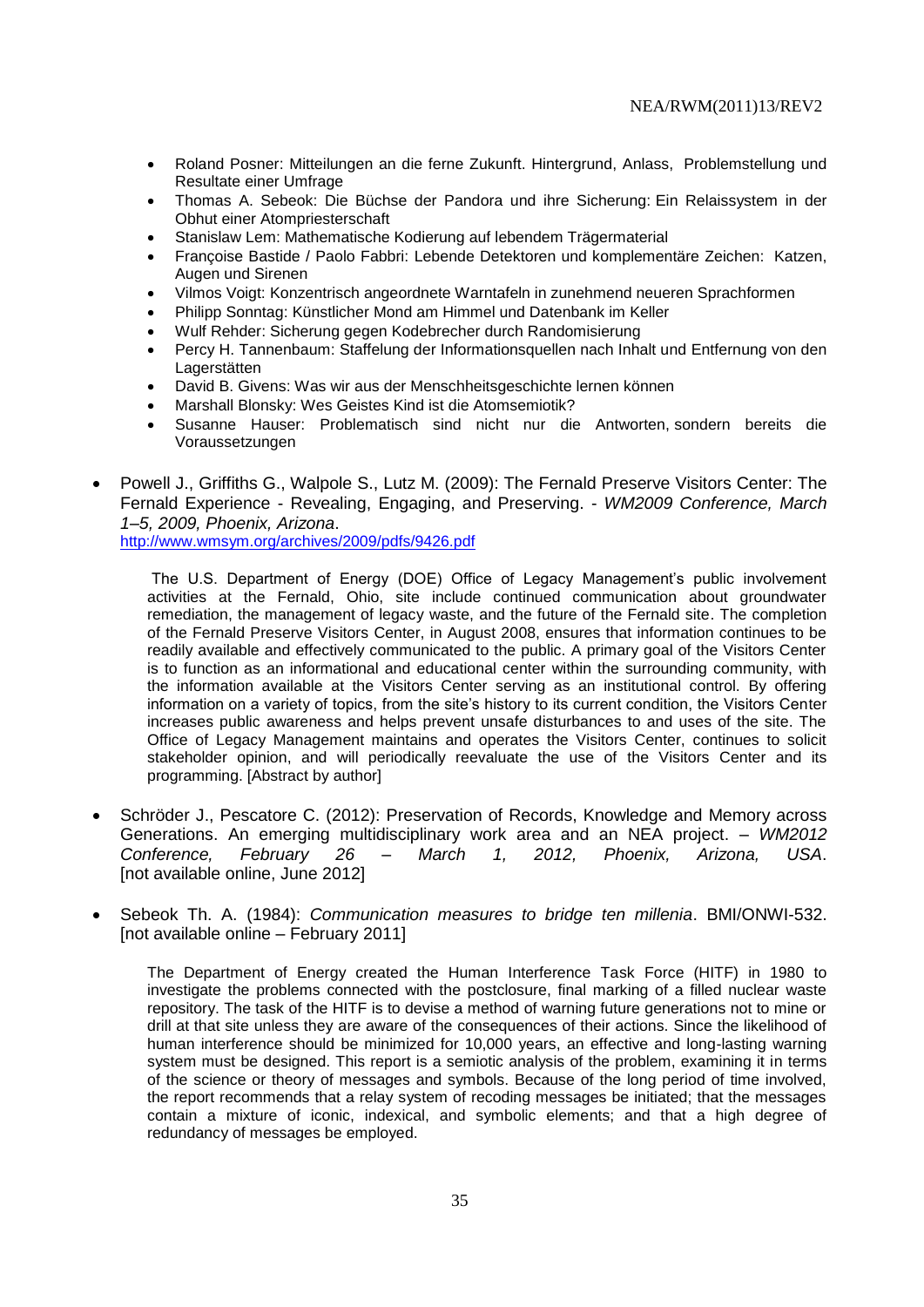• Sheats D.G. (1992): Records Management in support of the licensing process for the high level radioactive waste facility. – *Proceedings of High Level Radioactive Waste Management*, Volume 1, La Grange Park, IL (United States). American Nuclear Society, p. 2083-2087. [not available online – February 2011]

This paper reports that the Yucca Mountain project is imposing a unique set of requirements of the Records Management (RM) Program. Not only must RM function in the traditional role as archivist, but, in relationship to the Licensing Support System (LSS), perform the function of Information Manager. As information Manager, it becomes vitally important that RM fully understand the Licensing Process and the regulatory requirement imposed by the process.

• Schiesswohl S., Bahrke C., Deyo Y., Uhlmeyer T. (2007): Long-Term Stewardship: Institutional Controls on Department of Energy Sites. – Pr*oceedings of Waste Management Symposium WM07, February 25 - March 1, 2007*: Global Accomplishments in Environmental and Radioactive Waste Management: Education and opportunity for the next generation of waste management professionals. American Nuclear Society, La Grange Park. <http://www.wmsym.org/archives/2007/pdfs/7462.pdf>

The U.S. Department of Energy (DOE) has managed the Long Term Stewardship and Maintenance activities at DOE sites since 1988. DOE's Office of Legacy Management (LM) was established in December 2003, and its specific mission is to manage the DOE's post-closure responsibilities and ensure the future protection of human health and the environment. LM has control and custody for legacy land, structures, and facilities and is responsible for maintaining them at levels suitable for their long-term use. LM uses a wide range of institutional controls (ICs) as part of efforts to appropriately limit access to, or uses of, land, facilities and other real and personal property assets; protect the environment; maintain the physical safety and security of DOE facilities; and prevent or limit inadvertent human and environmental exposure to residual contaminants and other hazards. DOE is using a 'defense in depth' strategy which uses multiple mechanisms to provide 'layering' for additional durability and protectiveness: Proprietary controls, Governmental controls, Enforcement and permit tools with IC components, Informational devices. An additional practice that supports ICs at LM sites entails the use of engineered controls, such as fences, etc. gates, access controls, etc.

 Schneider T., Schieber C., Lavelle S. (eds.) (2006): *Long term governance for radioactive waste management*, Final report of COWAM2, WP4. COWAM2-D4-12 CEPN - R – 301. December 2006.

[http://www.cowam.com/IMG/pdf\\_cowam2\\_WP4.pdf](http://www.cowam.com/IMG/pdf_cowam2_WP4.pdf)

The purpose of COWAM2 Work Package 4 (WP4) on "long term governance" was to identify, discuss and analyse the institutional, ethical, economic and legal considerations raised by long term radioactive waste storage or disposal on the three interrelated issues of: (i) responsibility and ownership of radioactive waste over long term, (ii) continuity of local dialogue between stakeholders and monitoring of radioactive waste management facilities, and (iii) compensation and sustainable development. The aim of WP4 was to propose guidelines in order to better address long term issues in decision-making processes and start long term governance.

 Sigurdson B.E., Snider R.C., Bilokury M.R. (2003): Issues and considerations on the development of an institutional control policy for uranium mines within Northern Saskatchewan. Paper IAEA-CN-90/60. – *International conference on Issues and trends in radioactive waste management*: Vienna, 9-13 December 2002: Contributed papers. IAEA, Vienna, p. 308-313. [not available online – February 2010]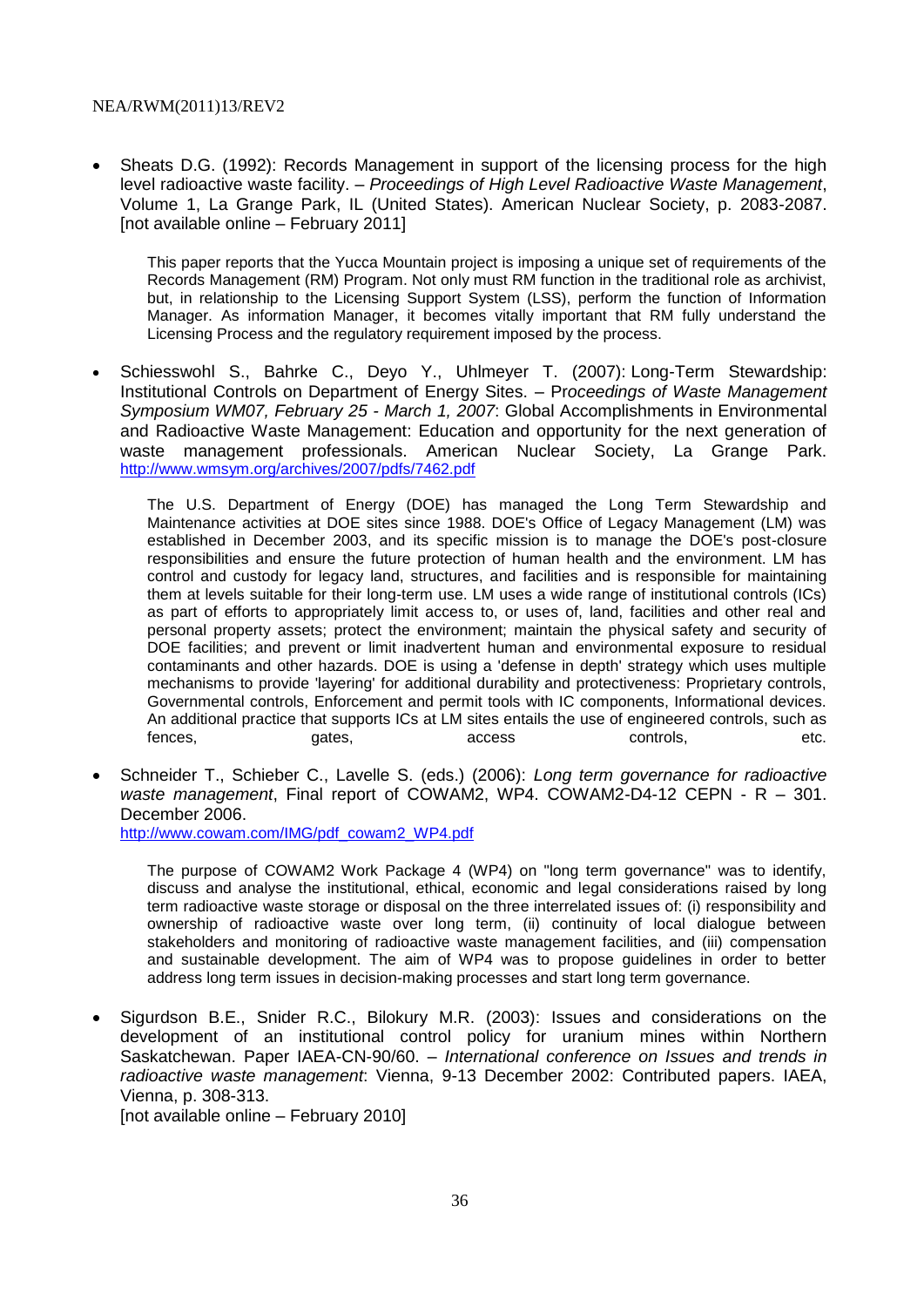There is currently no clear provincial policy with respect to a proponent's application for release from a reclaimed and decommissioned site, and the resulting provincial responsibility for the longterm management and maintenance of the site once a release has been granted. Another policy issue has been identified with respect to the long-term institutional control of previously abandoned uranium mine sites.

 Sprenger F. (2007): *Atommüllendlager: Medien, Zeit und Raum eines Kommunikationsproblems*. Ruhr-Universität Bochum, Fakultät for Philologie. [not available online]

General overview on communication issues over long timescales, focussing in particular on information theory, media and memory.

 Sumerling T. (2005): *Control, Loss of Control, Causes, Putative Scenarios and Option Performance: Support to CoRWM – Task TS108/4*. SAM-J114-TN1, Version 2, 7 November 2005.

[unpublished, available from Nagra upon request] Review of existing literature regarding loss of control.

 Svensk Kärnbränslehantering AB (2010): *Handling of future human actions in the safety assessment SR-Site*. Technical Report TR 10-53. SKB, Stockholm. <http://www.skb.se/upload/publications/pdf/TR-10-53webb.pdf>

This report documents the future human actions, FHA, considered in the long-term safety analysis of a KBS-3 repository. The report is one of the supporting documents to the safety assessment SR-Site. The purpose of this report is to provide an account of general considerations concerning FHA, the methodology applied in SR-Site to assess FHA, the aspects of FHA needed to be considered in the evaluation of their impact on a deep geological repository and to select and analyse representative scenarios for illustrative consequence analysis. The main focus of this report is a time period when institutional control has ceased to be effective, thereby permitting inadvertent intrusion. However, a brief discussion of the earlier period when the repository has been closed, sealed and continuously kept under institutional control is also provided.

- TallBear K. (2001): Tribal social & cultural institutions for long-term stewardship of hazardous sites. Presented at the National Academy of Sciences National Research Council Board on Radioactive Waste Management, Washington, D.C., 3 April 2001 and at the Roundtable on tribal issues and opportunities related to the long term stewardship of contaminated federal facilities, Lakewood, Colorado, 14-15 March 2001. [http://www.iiirm.org/publications/Articles%20Reports%20Papers/Environmental%20Protection/socialcu](http://www.iiirm.org/publications/Articles%20Reports%20Papers/Environmental%20Protection/socialcul.pdf) [l.pdf](http://www.iiirm.org/publications/Articles%20Reports%20Papers/Environmental%20Protection/socialcul.pdf)
- Tannenbaum P.H. (1984): *Communication Across 300 Generations: Deterring Human Interference with Waste Deposit Sites*. BMI/ONWI-535. [not available online – February 2011]

A variety of informational sites are suggested. Attention then turns to the recipients of such messages, recognizing from the outset that the psychological/perceptual makeup of individuals across the next 300 or so generations is virtually impossible to predict, particularly since new technologies may well alter that makeup in the future. Nevertheless, current evidence suggests that certain human characteristics may be considered universal, and that these suggest the incorporation of selected sign signification into the message system. There are other such characteristics that, while probably not intrinsic, can probably be acquired with a minimum of formal training. That still leaves much of the message content to be deliberately created and, hence,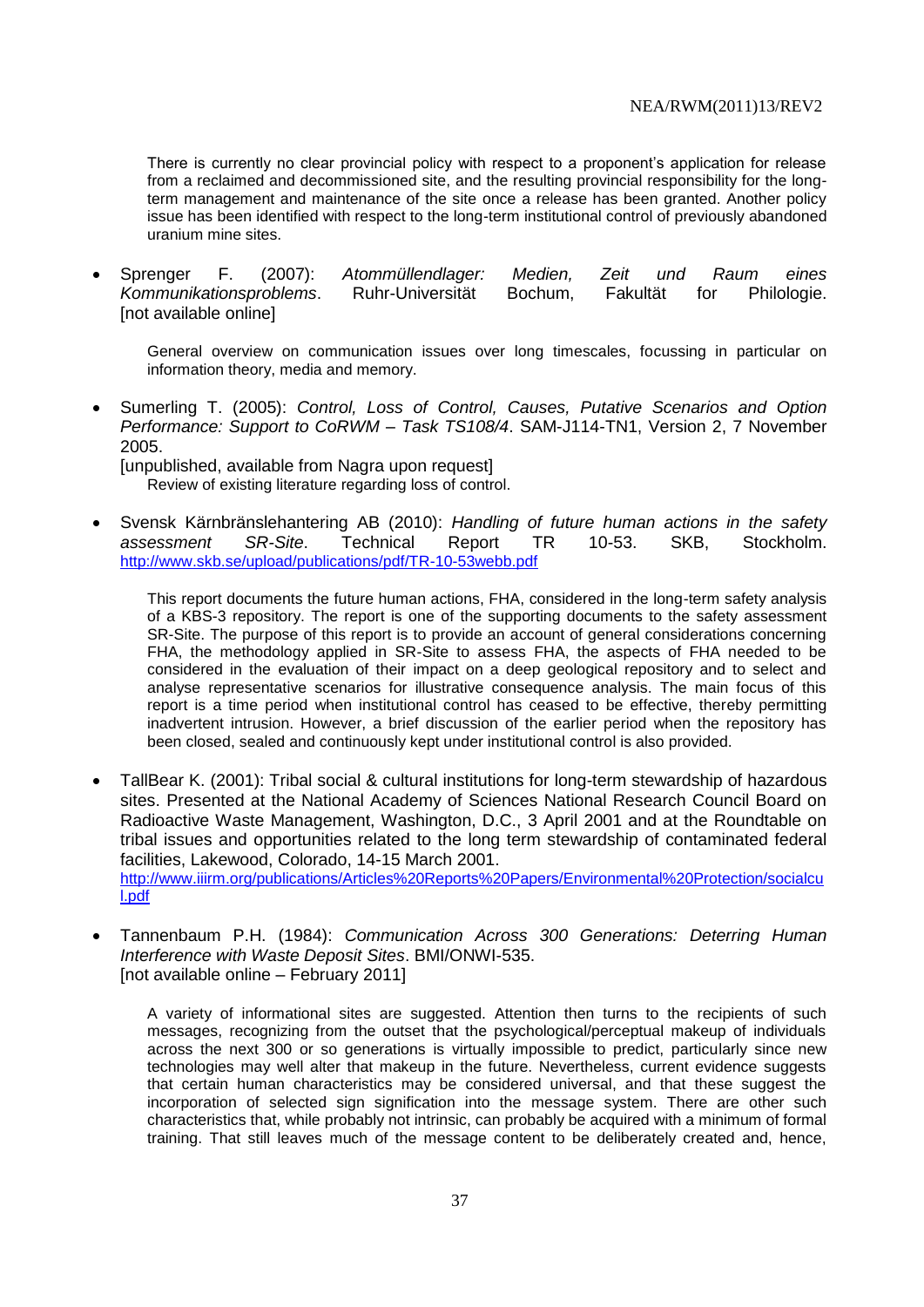learned. The common trefoil or other developed biohazardous signs emerge as the best candidates for a generic base symbol for the buried material.

 Taylor B.C., Kinsella W.J., Depoe S.P. (eds) (2007): Nuclear Legacies: Communication, Controversy, and the U.S. Nuclear Weapons Complex. Lexington Books.

In part 2, which emphasises organisational aspects of nuclear weapons production, Jason Krupar and Stephen Depoe compare historical preservation efforts at the Nevada test site near Las Vegas, the uranium refinery in Fernald, and the plutonium trigger factory at Rocky Flats near Denver. Only the Atomic Testing Museum in Las Vegas managed to attract federal monies, but it was immediately criticized as presenting a revisionist version of cold war history. By contrast, the Rocky Flats Virtual Exhibit, an online museum created without federal funding, presents an alternative, and much more critical, account of the nuclear age. Laura A. McNamara's essay focuses on attempts to preserve knowledge about designing reliable nuclear weapons since the 1992 testing moratorium. On the basis of fieldwork at Los Alamos, she explores how nuclear weapons designers constitute, maintain, and modify their community of knowing.

 Theis S. (2002) : Die Dokumentation radioaktiver Abfälle im Lichte einer mehrere Jahrzehnte andauernden Zwischenlagerung = The documentation of radioactive waste in the view of several decades of interim storage.- *Praxis des Strahlenschutzes: Messen, Modellieren, Dokumentieren: 34. Jahrestagung des Fachverbandes für Strahlenschutz e.V., Kloster Seon, 21.-25. April 2002*. Fachverband für Strahlenschutz, Jülich. [not available online – February 2011]

Except for the operational documentation of the waste producer and conditioner the properties of radioactive waste packages have been described from the very beginning of their production according to the acceptance criteria of the final repository which was available at the time being. In chronological order the respective repository projects were Asse, Konrad and Morsleben. Further requirements from interim storage had not been considered as necessary. After changing the German repository policy in autumn 1998 a prolonged period of several decades without an operating national repository must be considered. Hence the operators and supervising authorities of the existing interim storage facilities formulated additional requirements especially regarding qualification of the waste containers and additional details of several chapters of the waste documentation.

 Tolan T.L. (1993): *The use of protective barriers to deter inadvertent human intrusion into a mined geologic facility for the disposal of radioactive waste: a review of previous investigations and potential concepts*. Contractor Report. SAND91-7097. Sandia National Laboratories, Albuquerque. [not available online – February 2011]

Sandia National Laboratories is evaluating the feasibility of developing protective barrier system for the Waste Isolation Pilot Plant (WIPP) to thwart inadvertent human intrusion into this radioactivewaste disposal system for a period of 9,900 years after assumed loss of active institutional controls. The protective barrier system would be part of a series of enduring passive institutional controls whose long-term function will be to reduce the likelihood of inadvertent human activities (e.g., exploratory drilling for resources) that could disrupt the WIPP disposal system.

 Tonn B.E. (2004): Integrated 1000-year planning. - *Futures* 36(1), 91-108. [not available online]

This paper develops the concept of integrated 1000-year planning. The products of 1000-year planning, referred to as 1 000-year plans, are intended to deal with issues on a global scale and address the survival of humanity and the protection of the earth's environment. One thousand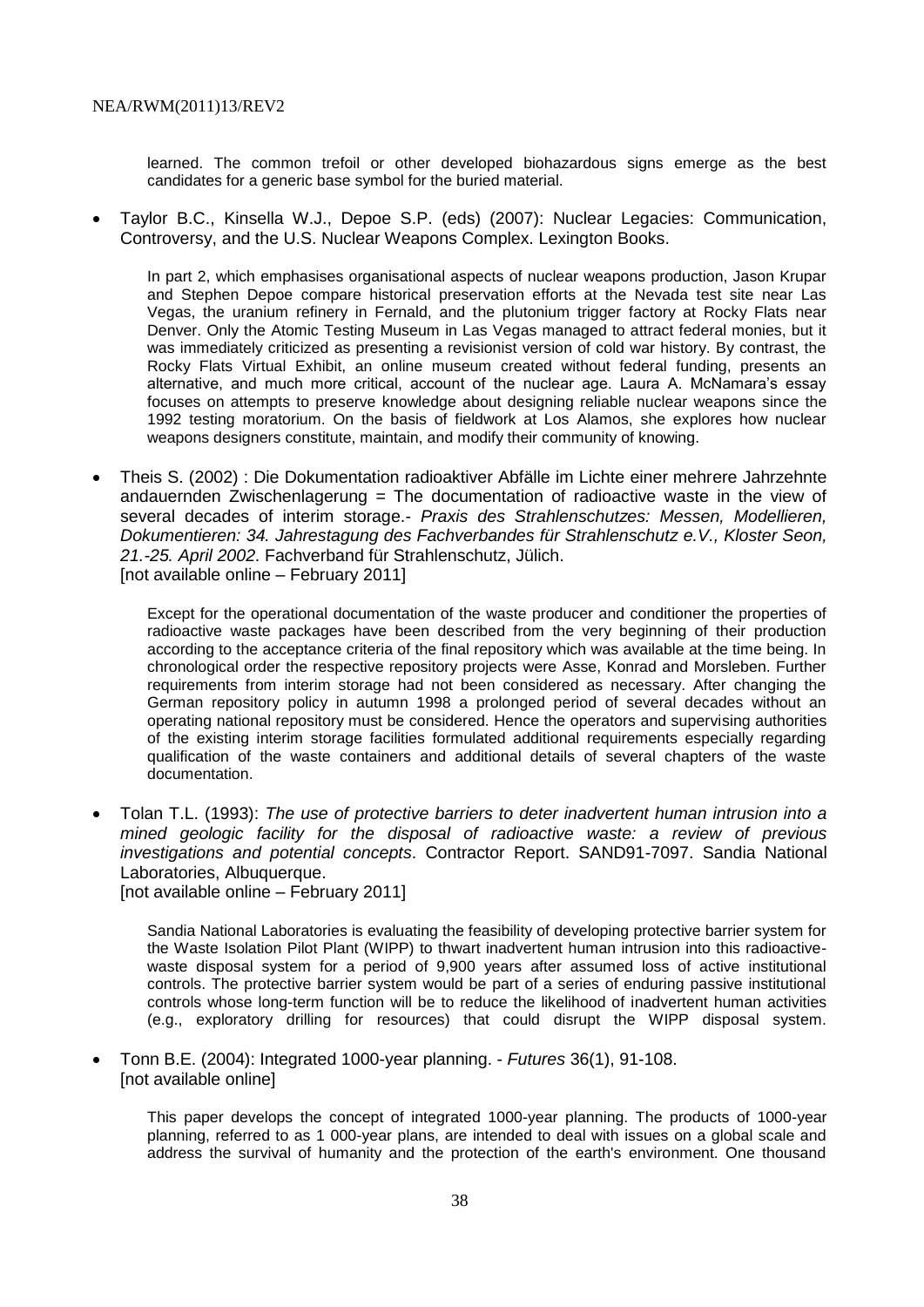years is an appropriate global planning horizon because it is long enough to unmask big picture problems that appear to be invisible to today's societies. Furthermore, this time horizon encourages the perspective that over the long-term, many problems that seem unsolvable today, and therefore receive little attention and few resources, can indeed be overcome. Topics of 1000 year plans are numerous and include: energy, land use, carbon management, oceans, biodiversity, nuclear and hazardous waste, water, human Settlements, near-earth objects, and space exploration. The argument is made that responsibilities for action by current generations to benefit future generations be based on risk assessments and risk thresholds. In the near-term, 1000-year planning must be driven by an international grassroots coalition of scientists, policy analysts, environmentalists, planners, and concerned citizens. *[Abstract by author]*

 Tonn B.E. (2001): Institutional designs for long-term stewardship of nuclear and hazardous waste sites. - *Technological Forecasting and Social Change* 68, 255–273. [not available online]

This article evaluates several designs for an institution to act as the steward for legacy sites. To offer lessons learned about the characteristics of long-lasting human institutions, several that have existed for hundreds and thousands of years are reviewed, including the Dominican monastic order, the Sangha community of Buddhist monks, and universities such as those located in Oxford and Paris. Six alternative institutional designs are evaluated over a set of four evaluation criteria. It is recommended that the United States establish a new type of secular nonprofit institution, entitled The Stewardship Institution, to act as steward for the sites. This option is judged most able to focus on the mission of stewardship, meet its technical challenges, survive inevitable periods of political and economic instabilities, and meet current generation cost and implementation concems. Other institutions considered include a consolidated national stewardship organization, a religious organization, and a new state of the union called the Legacy State. *[Abstract by author]*

 Trauth K.M. (1994): WIPP marker development. - *Radwaste Magazine*, vol. 1, No. 2, April 1994, p. 46-52. [not available online – February 2011]

Development of permanent, passive markers for the Waste Isolation Pilot Plant. Work carried out at Sandia National Laboratories [see also Hart 2004, Hart 2000, US DOE 2000, US DOE 1996]

 Trauth K.M., Hora S.C., Guzowski R.V. (1993): *Expert judgment on markers to deter inadvertent human intrusion into the Waste Isolation Pilot Plant*. Sandia Report SAND92- 1382. Sandia National Laboratories, Albuquerque. <http://www.wipp.energy.gov/picsprog/Test1/SAND%2092-1382.pdf>

Sandia National Laboratories charged a panel of outside experts with the task to design a 10,000 year marking system for the WIPP (Waste Isolation Pilot Plant) site, and estimate the efficacy of the system against various types of intrusion. The goal of the marking system is to deter inadvertent human interference with the site. The panel of experts was divided into two teams. This is the report of the A Team; a multidisciplinary group with an anthropologist (who is at home with different, but contemporary, cultures), an astronomer (who searches for extra-terrestrial intelligence), an archaeologist (who is at home with cultures that differ in both time and space from our own), an environmental designer (who studies how people perceive and react to a landscape and the buildings within them), a linguist (who studies how languages change with time), and a materials scientist (who knows the options available to us for implementing our marking system concepts). The expert panel identified basic principles to guide current and future marker development efforts: (1) the site must be marked, (2) message(s) must be truthful and informative, (3) multiple components within a marker system, (4) multiple means of communication (e.g., language, pictographs, scientific diagrams), (5) multiple levels of complexity within individual messages on individual marker system elements, (6) use of materials with little recycle value, and (7) international effort to maintain knowledge of the locations and contents of nuclear waste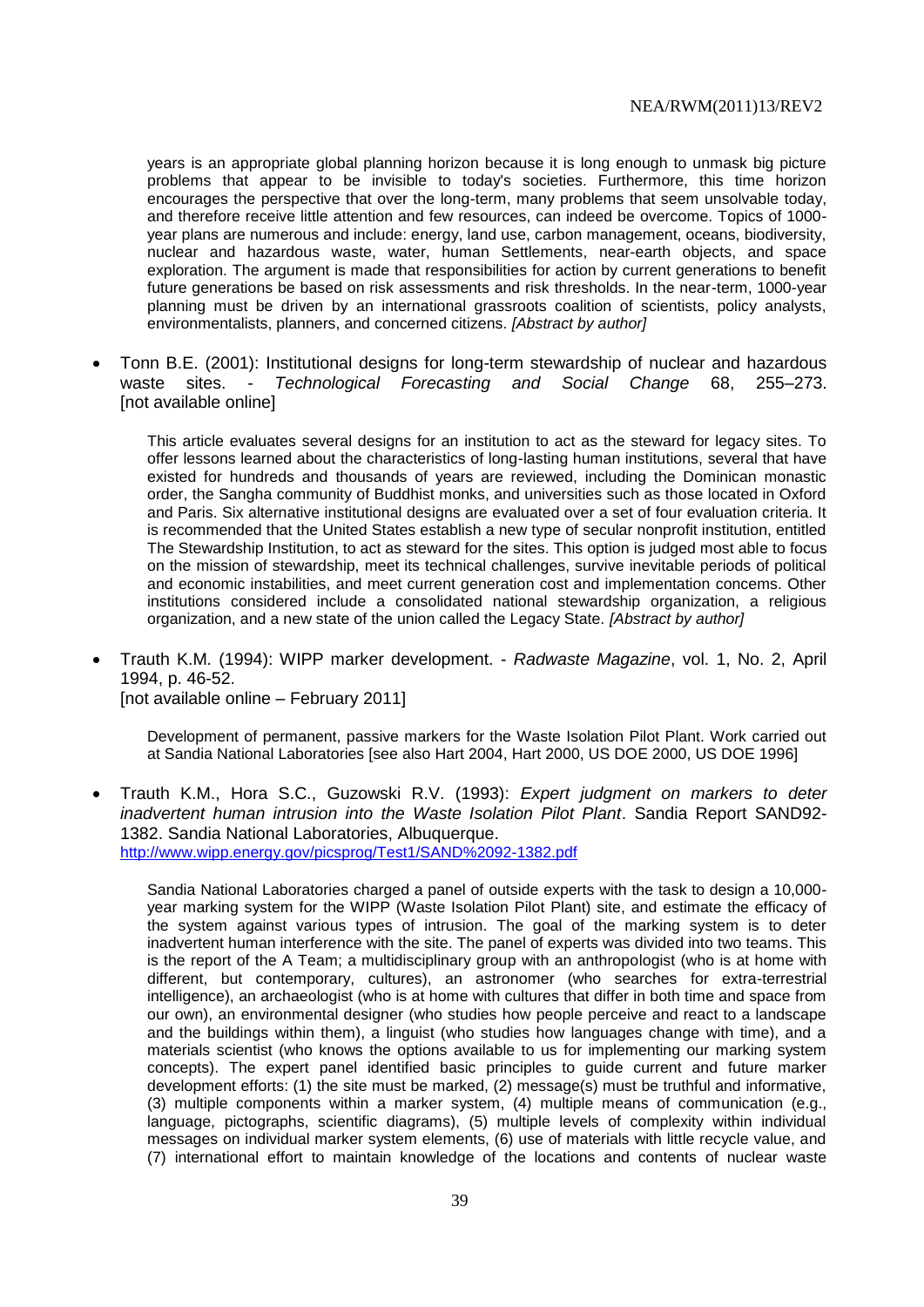repositories. The efficacy of the markers in deterring inadvertent human intrusion was estimated to decrease with time, with the probability function varying with the mode of intrusion (who is intruding and for what purpose) and the level of technological development of the society. The development of a permanent, passive marker system capable of surviving and remaining interpretable for 10,000 years will require further study prior to implementation.

• [\*] Trautsch Chr. (2011): "Atomsemiotik – semiotische Probleme von Atommüll und Zeichen als Warnungen an die ferne Zukunft". Paper presented at the *Wiener Nuklearsymposium*, 4 October, 2011 and at the round-table *Arbeit an unlösbaren Problemen: Gott und Müll – Ewigkeitsstiftung durch Endlagerungsverpflichtung, Berlin,* 12 April, 2012. Slides: <http://www.bazonbrock.de/werke/detail/?id=2625> Abstract: [http://www.nuklearsymposium.at/2011/downloads/file/7-atomsemiotik-semiotische](http://www.nuklearsymposium.at/2011/downloads/file/7-atomsemiotik-semiotische-probleme-von-atommuell-und-zeichen-als-warnungen-an-die-ferne-zukunft)[probleme-von-atommuell-und-zeichen-als-warnungen-an-die-ferne-zukunft](http://www.nuklearsymposium.at/2011/downloads/file/7-atomsemiotik-semiotische-probleme-von-atommuell-und-zeichen-als-warnungen-an-die-ferne-zukunft)

This paper by a former student of R. Posner (see above Posner 1990) discusses potential contributions of semiotics to the issue of communication of warnings to future generations. It analyses the various components necessary to successful "significant communication" and describes three possible communication channels: physical ("traditional" markers with images, icons, etc.), biological (e.g. animals or plants acting as indicators to radiations), and cultural ("atomic priesthood" as described by Sebeok in Posner 1990). The author sees clear advantages in a "Council of the Future" in charge of transmitting complex warnings over generations.

 Und in alle Ewigkeit: Kommunikation über 10 000 Jahre: Wie sagen wir unsern Kindeskindern wo der Atommüll liegt? – *Zeitschrift für Semiotik*, Bd 6, Heft 3, 1984. English Abstracts available at: [http://ling.kgw.tu-berlin.de/semiotik/english/ZFS/Zfs84\\_3\\_e.htm](http://ling.kgw.tu-berlin.de/semiotik/english/ZFS/Zfs84_3_e.htm)

Special issue of ...Zeitschrift für Semiotik", later revised and published as Posner 1990 (see above).

 United Kingdom Nirex Ltd (2005): *Societal stability and implications for radioactive waste management*. UK Nirex Ltd Technical Note no. 483990. Nirex, Harwell (Didcot). [http://www.nda.gov.uk/documents/upload/Societal-stability-and-implications-for-radioactive-waste](http://www.nda.gov.uk/documents/upload/Societal-stability-and-implications-for-radioactive-waste-management-A-Technical-Note-2005.pdf)[management-A-Technical-Note-2005.pdf](http://www.nda.gov.uk/documents/upload/Societal-stability-and-implications-for-radioactive-waste-management-A-Technical-Note-2005.pdf)

Includes in particular a list of factors that appear to have either promoted or acting against longevity of organisation or survival of an artefact. States in particular that "in many cases forgetting the existence of the artefacts has been the most effective method of preservation."

 United States Department of Energy / Waste Isolation Pilot Plant (2000): *Permanent Markers Testing Program Plan: Contractor report*. DOE/WIPP 00-3175. Waste Isolation Pilot Plant, Carlsbad (New Mexico). <http://www.wipp.energy.gov/picsprog/Test1/PM%20Test%20Plan.pdf>

This plan describes the testing program for the marking systems planned at the Waste Isolation Pilot Plan. The program should develop information useful in materials selection and in the development of final designs. Testing will help to determine the effectiveness and durability of selected and alternative materials and design configurations. See also Hart (2004).

 United States Department of Energy / Waste Isolation Pilot Plant (1996): *Title 40 CFR Part 191: Compliance Certification Application for the Waste Isolation Pilot Plant: Appendix PIC: Passive Institutional Controls Conceptual Design Report.* Waste Isolation Pilot Plant, Carlsbad (New Mexico).

[http://www.wipp.energy.gov/picsprog/Test1/CCA\\_Appendix\\_PIC.PDF](http://www.wipp.energy.gov/picsprog/Test1/CCA_Appendix_PIC.PDF)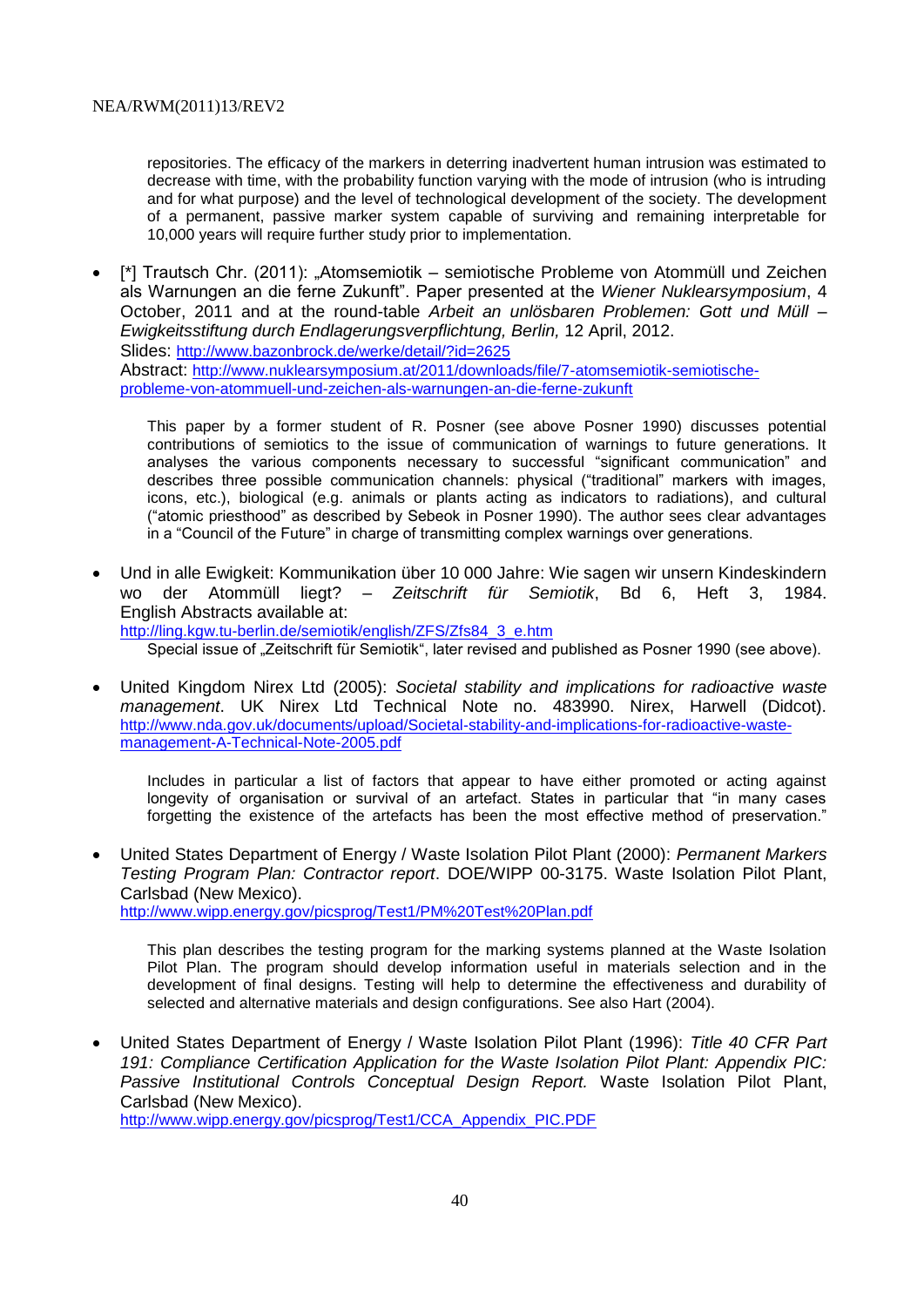This report describes the US DOE's plan for addressing the PIC requirements of 40 CFR 191.14(c) in the operation of the Waste Isolation Pilot Plant (WIPP). It presents the conceptual design for permanently marking the Waste Isolation Pilot Plant (WIPP), establishing records, and identifying other practicable controls to indicate the dangers of the wastes and their location.

 Upshall I., McCarthy G.J. (2007): The development of a contextual information framework model as a potential IAEA strategy to maintain radioactive waste knowledge . – *Proceedings of Waste Management Symposium WM07, February 25 - March 1, 2007*: Global Accomplishments in Environmental and Radioactive Waste Management: Education and opportunity for the next generation of waste management professionals. American Nuclear Society, La Grange Park.

<http://www.wmsym.org/archives/2007/pdfs/7374.pdf>

Effective inter-generational transfer of information on radioactive waste repositories using 'conventional' techniques will be highly dependent on societal stability – something that cannot be guaranteed over long periods of time. Our understanding of 'inter-generational transfer' should extend beyond the simple physical transfer of records into an archival repository towards the establishment of a working culture that places sufficient contemporary information into a form that ensures it remains accessible, and ultimately enhances, the knowledge of future generations. The IAEA has embraced the contextual information framework as a potentially viable approach to this particular challenge. A contextual framework comprises 'entities' that exhibit one or more definable relationships with a particular 'event'. People, organisations, concepts, ideas, places, natural phenomena, events themselves, cultural artefacts including records, books, works of art can all be conceptualised as entities. An IAEA Safety Report entitled 'Preservation and Transfer to Future Generations of Information Important to the Safety of Waste Disposal Facilities', should be published shortly.

 Upshall I.R., Wisbey S.J. (2003): The long-term management of information on records on radioactive waste packages in the United Kingdom. Paper IAEA-CN-90/59. – *International conference on Issues and trends in radioactive waste management*: Vienna, 9-13 December 2002. IAEA, 303-307.

Available through INIS: <http://inisdb.iaea.org/inis/php/download.php?s=p&rn=34016299>

Careful consideration must be given to the type and form of the information associated with the creation, conditioning and packaging of radioactive waste and the threats to its continued integrity. United Kingdom Nirex Limited (Nirex), in association with experts in records media and management, has undertaken a programme of work to consider the range of media currently available, the threats to media integrity and the implications of a general move towards 'electronic' records. The results of this study are being used to develop an information management system strategy, capable of retaining data for all future phases of radioactive waste management.

- van Wyck Peter C. (2004): *Signs of Danger: Waste, Trauma, and Nuclear Threat*. University of Minnesota Press. [not available online, not at Nagra, available for purchase through Amazon] History of WIPP to 1999.
- Wagner S., Beauheim R.L., Pfeifle T.W., Bethel B., Sosa-Yates G., Williams C.V., Milligan M., Fox M. (2002): *WIPP case study: Compliance Monitoring, Passive Institutional Controls, and Record Keeping*. SAND 2002-2010. Sandia National Laboratories, Albuquerque, New Mexico.

<http://www.osti.gov/bridge/servlets/purl/801375-2b1WnW/native/801375.pdf>

The WIPP Case Study describes the compliance monitoring program, record keeping requirements, and passive institutional controls that are used at the Waste Isolation Pilot Plant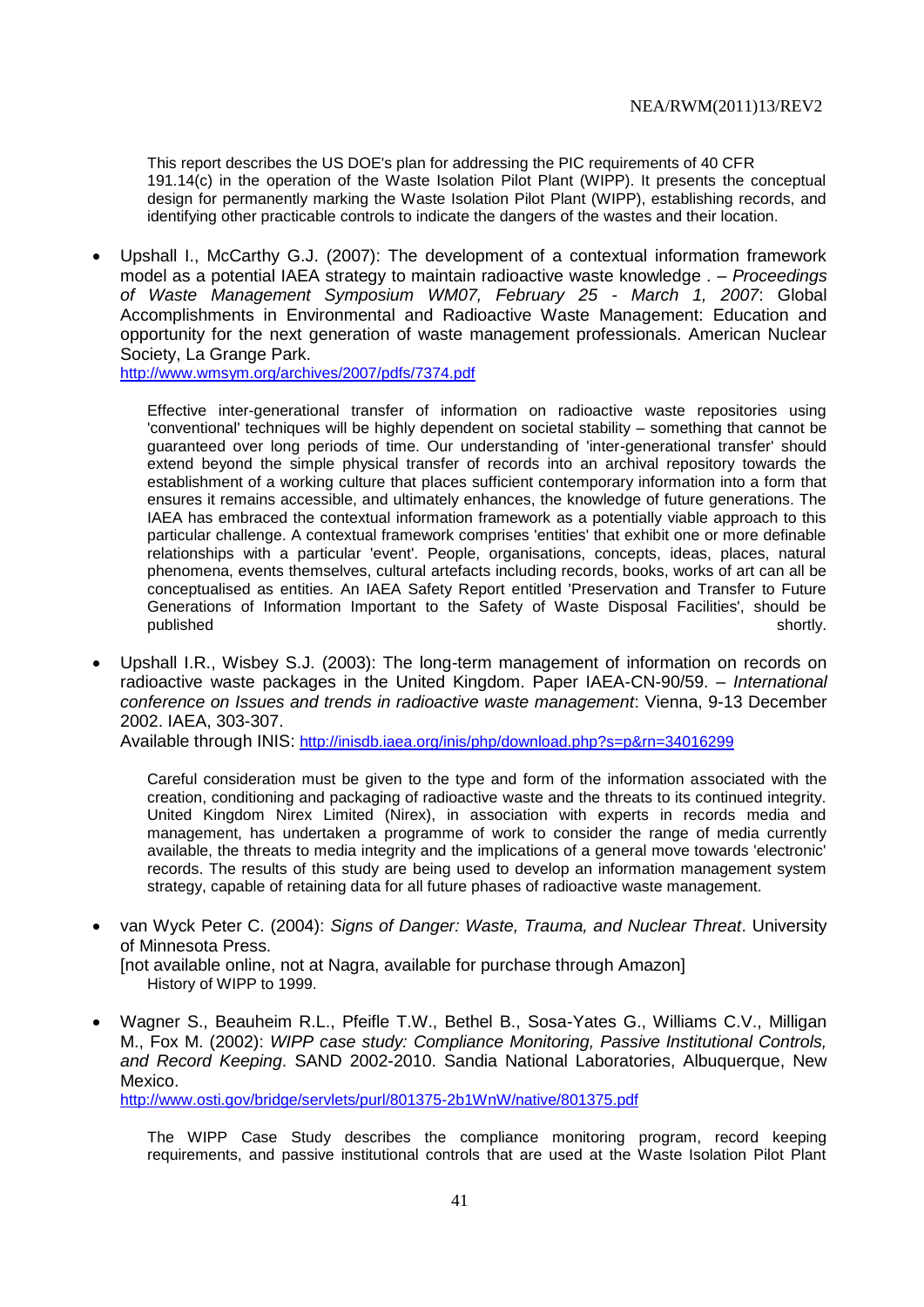(WIPP). Within the Case Study, the PIC Task Force assessed the effectiveness of PICs in deterring inadvertent human intrusion and developed a conceptual design for permanently marking the WIPP, establishing records, and identifying other practicable controls to indicate the dangers of the wastes and their location. The marking system should provide information regarding the location, design, contents, and hazards associated with WIPP. This paper discusses these controls including markers, records, archives, and government ownership and land-use restrictions.

 Warner P.J. (1997): United States of America activities relative to the International Atomic Energy Agency (IAEA) Initiatives: Records management for deep geologic repositories. – 1997 Waste Management Conference, March 2-7, 1997. Tucson, Arizona, 1-16. <http://www.wmsym.org/archives/1997/sess35/35-01.htm>

Presentation of IAEA activities related to the preparation of TECDOC 1097.

 Warner P.J. (1997): *Traceability and retrievability: Documentation, the bridge from science to compliance.* – DOE Records Management Conference: Illuminating our legacy, focusing our future, Las Vegas, 23-26 June 1997. SAND 97-0485. DOE, Washington D.C. <http://www.osti.gov/bridge/servlets/purl/510334-SkbrUN/webviewable/510334.pdf>

In this day of regulatory compliance, the fact that good science was practiced and documented is, in and of itself, not enough to assure a successful licensing or permitting result. A new level of documentation that clearly walks a non-project reviewer through the traceability of all activities and decisions is required for successful acceptance of scientific results. Compliance reviewers (whether the Nuclear Regulatory Commission (NRC), Environmental Protection Agency (EPA), etc.) expect to verify the results of the scientific and program activities without the physical presence of the person or persons that conducted the activity. Traceability of activities and associated decisions through the retrieval of all associated records is a must. This presentation is based on lessons learned from the various quality assurance (QA) audits and program reviews of Sandia National Laboratories, Nuclear Waste Management Programs Center, scientific and programmatic documentation. The authors build a bridge from science to compliance from lessons learned.

 Warner P.J. (1996): International Atomic Energy Agency (IAEA) Initiatives: Records management for deep and near surface geologic repositories.- *NIRMA Symposium*, August 25-28 1996. SAND 96-2008C.

<http://www.osti.gov/bridge/servlets/purl/366468-5qdZON/webviewable/366468.pdf>

Presentation – aimed in particular at DOE and NARA (National Archives and Records Administration) – of IAEA activities related to the preparation of TECDOC 1097.

 Waste Isolation Pilot Plant WIPP (2007): How will future Generations be warned? <http://www.wipp.energy.gov/fctshts/PICs.pdf>.

Factsheet describing the various Passive Institutional Controls (PICs) planned at WIPP.

 [\*] Weinberg A. (1972): Social institutions and nuclear energy. *Science*, Vol. 177, 7 July 1972. [not available online]

Includes the concept of "technological priesthood". Quoted in Waymire S.D. (2010): Yucca Mountain: The battle for national energy policy, chapter 25 <http://www.yuccamountainexpose.com/Y25.htm> (whole book available at http://www.yuccamountainexpose.com/home.htm)

 Weinberg A.M. (1999): Scientific Millenarianism. *Proceedings of the American Philosophical Society* 143(4), 531-539. [not available online]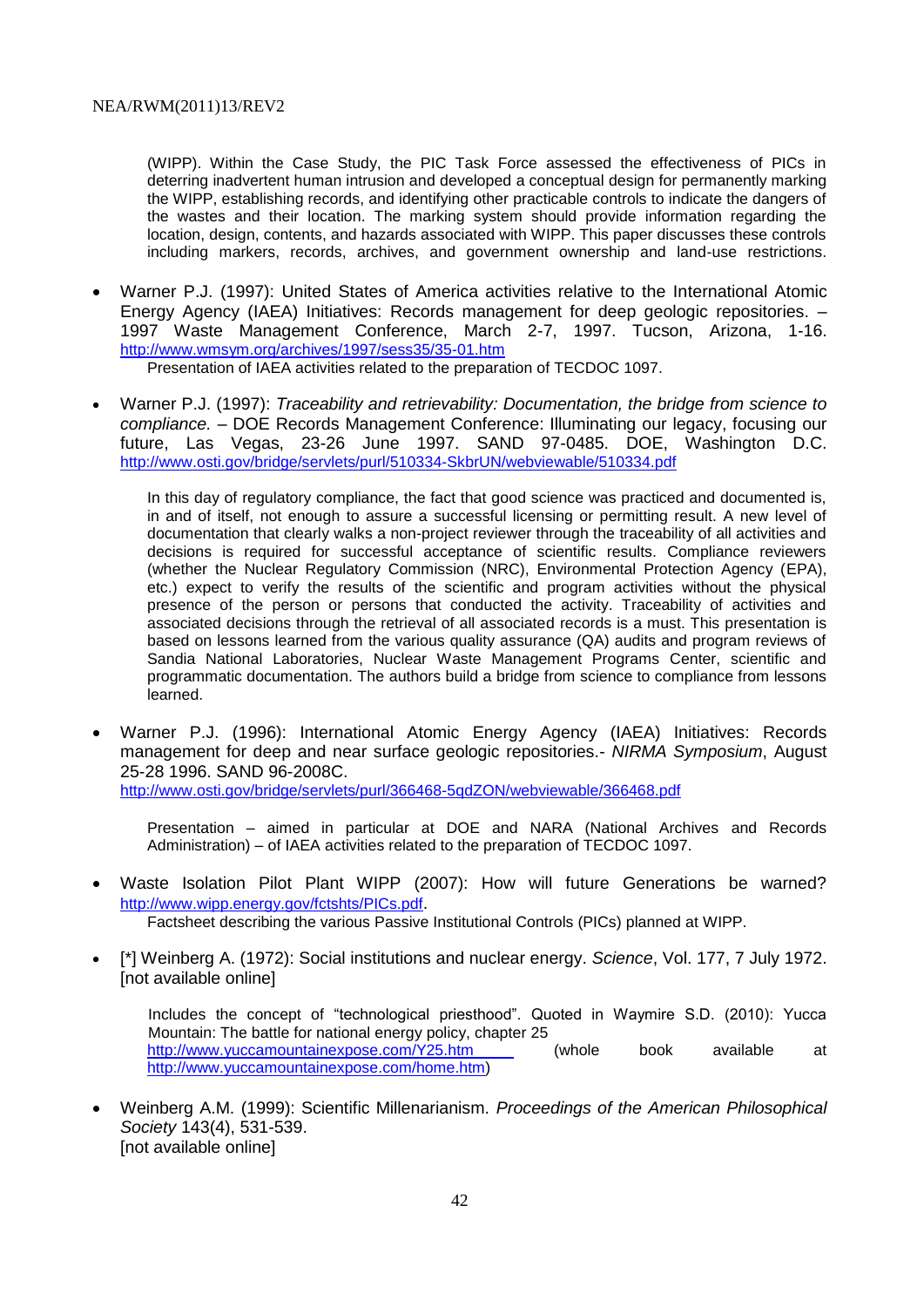Weitzberg A. (1982): *Building on existing institutions to perpetuate knowledge of waste repositories*. BMI/ONWI-379. [not available online – February 2011]

Purpose of this report is to examine the function of several existing institutions and to show how they could be effectively used to transmit information about waste repositories for long times into the future. Scope of this report is limited to a discussion of four institutional approaches to the dissemination and retention of information: Widely distributed maps, the marker system of the National Geodetic Survey, the archiving of documents, and one-call systems designed to protect underground utility installations from inadvertent damage by the public.

 Wing N.R., Corpus F.M., Peterson K.L., Tallman A.M. (1995): *Physical Stability of Long-Term Surface Barriers - Assessment of Potentially Disruptive Natural Events.* BHI-00145. Bechtel Hanford Inc., Washington. <http://www.wipp.energy.gov/picsprog/Test1/physical%20stability%20longterm%20barriers.pdf>

The report addresses the various natural events that might affect the long-term stability of the surface barriers at Hanford. Though the report does not specifically concern markers, the natural events listed here are also likely to affect surface monuments.

 Wise M., Gray D., Upshall I. (2005): For the record: UKAEA chose to use "permanent paper" to store information on decommissioning wastes from the Windscale Advanced Gas-Cooled Reactor.- *Nuclear Engineering International* 50 / 616, 24-27. <http://www.neimagazine.com/story.asp?storyCode=2031820>

Radwaste management requires continued access to comprehensive and reliable information over decades and perhaps centuries. The UKAEA has chosen to use 'permanent paper' in preference to electronic systems

- Wray M. (2006): A Blast from the Past: Preserving and Interpreting the Atomic Age. *American Quarterly* 58(2): 467-483. [not available online]
- Yucca Mountain Project (2005): [Fact Sheet:] *The Monumental Task of Warning Future Generations*. Office of Civilian Radioactive Waste Management, Yucca Mountain Project, Las Vegas (Nevada). <http://www.osti.gov/bridge/servlets/purl/840146-ybac68/webviewable/840146.pdf>

The Nuclear Regulatory Commission (NRC) requires that the monuments or markers accurately identify the location of the repository, be designed to be as permanent as practicable and convey a warning against intrusion into the underground repository. This report discusses the following issues: (1) Post closure issues of underground repositories, e.g., record keeping and markers, public reassurance and prevention of misuse. (2) Optimization of radiation protection by optimizing radioactive waste management, siting analysis, repository design etc. (3) An interface between nuclear safeguards and radioactive waste management by safeguarding conditioning of spent fuel, during operational phase of repository and post-closure phase of the repository.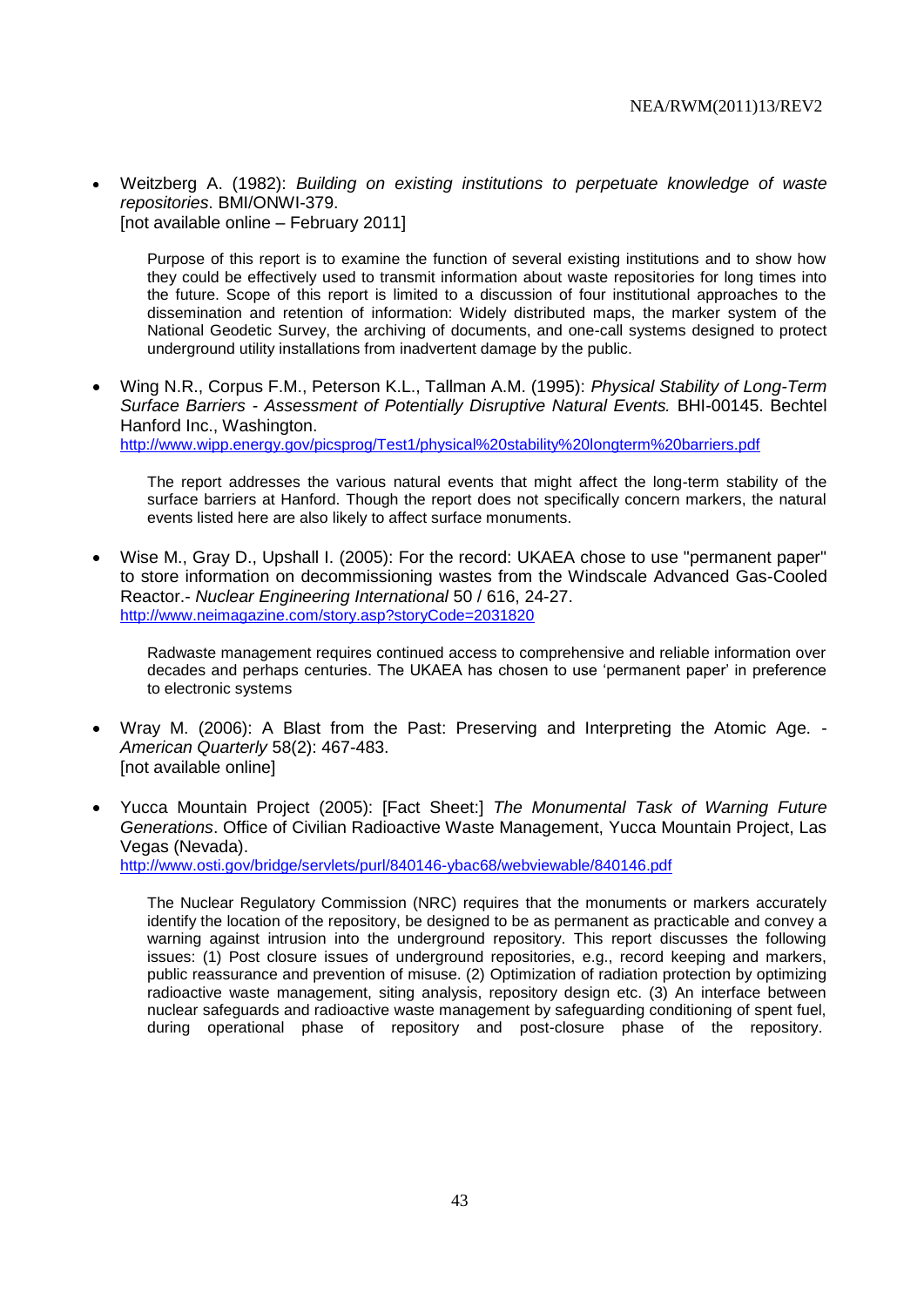# **Various media**

Madsen Michael (2010): *Into Eternity* (documentary film).

Director Michael Madsen follows the construction of the Onkalo Waste Repository on the island of Olkiluoto, [Finland.](http://en.wikipedia.org/wiki/Finland) He questions Onkalo's intended eternal existence, addressing an audience in the remote future. Into Eternity raises the question of the authorities' responsibility of ensuring compliance with relatively new safety criteria legislation and the principles at the core of [nuclear](http://en.wikipedia.org/wiki/Nuclear_waste_management)  [waste management.](http://en.wikipedia.org/wiki/Nuclear_waste_management) The film explores the question of preparing the site so that it is not disturbed for 100,000 years. <http://www.intoeternitythemovie.com/>

 Desert Space Foundation, Nevada (2003): *Universal Warning Sign: Yucca Mountain* (exhibition).

The Desert Space Foundation presented an exhibition comprised of winning designs in a variety of media that engage the challenge of creating an effective universal warning sign/permanent marker for the proposed high-level nuclear waste repository at Yucca Mt., Nevada. The purpose of the warning sign is to deter intentional or inadvertent human intrusion or interference at the site and to effectively communicate over the course of the next 10,000 years (the projected duration of the volatility of the waste) that the integrity of the site must not be compromised in any way in order to safeguard humanity from the release of the radiation contained within. [http://www.desertspace.org/wwwroot/warning\\_sign/index.html](http://www.desertspace.org/wwwroot/warning_sign/index.html)

- Don't dig here, James Crosby <http://www.youtube.com/watch?v=cg-dEcilplY>
- Discussion with illustrations of both the Yucca and WIPP marker concepts on a private (personal) website <http://www.damninteresting.com/this-place-is-not-a-place-of-honor>
- James L. Acord, sculptor, 1943-2011. J.L. Acord included nuclear material in his sculptures. <http://jameslacord.com/> See also Acord J.L. (1993): Art in the nuclear age. – *Waste management '93: Working toward a cleaner environment : waste processing, transportation, storage and disposal, technical programs and public education; proceedings of the Symposium on Waste Management at Tuscon, Arizona, February 38-March 4*, 1993, p. 15. <http://www.wmsym.org/archives/1993/V1/4.pdf>
- Cécile Massart, artist <http://cecile-massart-lisibilite-dechets-radioactifs.com/en/>
- Two examples of «nuclear memorials» : Weldon Spring and Fernald

### Weldon Spring Site Interpretive Center

[http://www.lm.doe.gov/Weldon/Interpretive\\_Center/Interpretive\\_Center\\_and\\_Educational\\_Opportunitie](http://www.lm.doe.gov/Weldon/Interpretive_Center/Interpretive_Center_and_Educational_Opportunities.pdf) [s.pdf](http://www.lm.doe.gov/Weldon/Interpretive_Center/Interpretive_Center_and_Educational_Opportunities.pdf)

Fernald Preserve Visitors Center <http://www.lm.doe.gov/Fernald/Sites.aspx>

Fernald Citizen Advisory Board 1993 – 2006 (History of project; see also Krupar 2007) <http://www.lm.doe.gov/land/sites/oh/FernaldCAB/index.htm>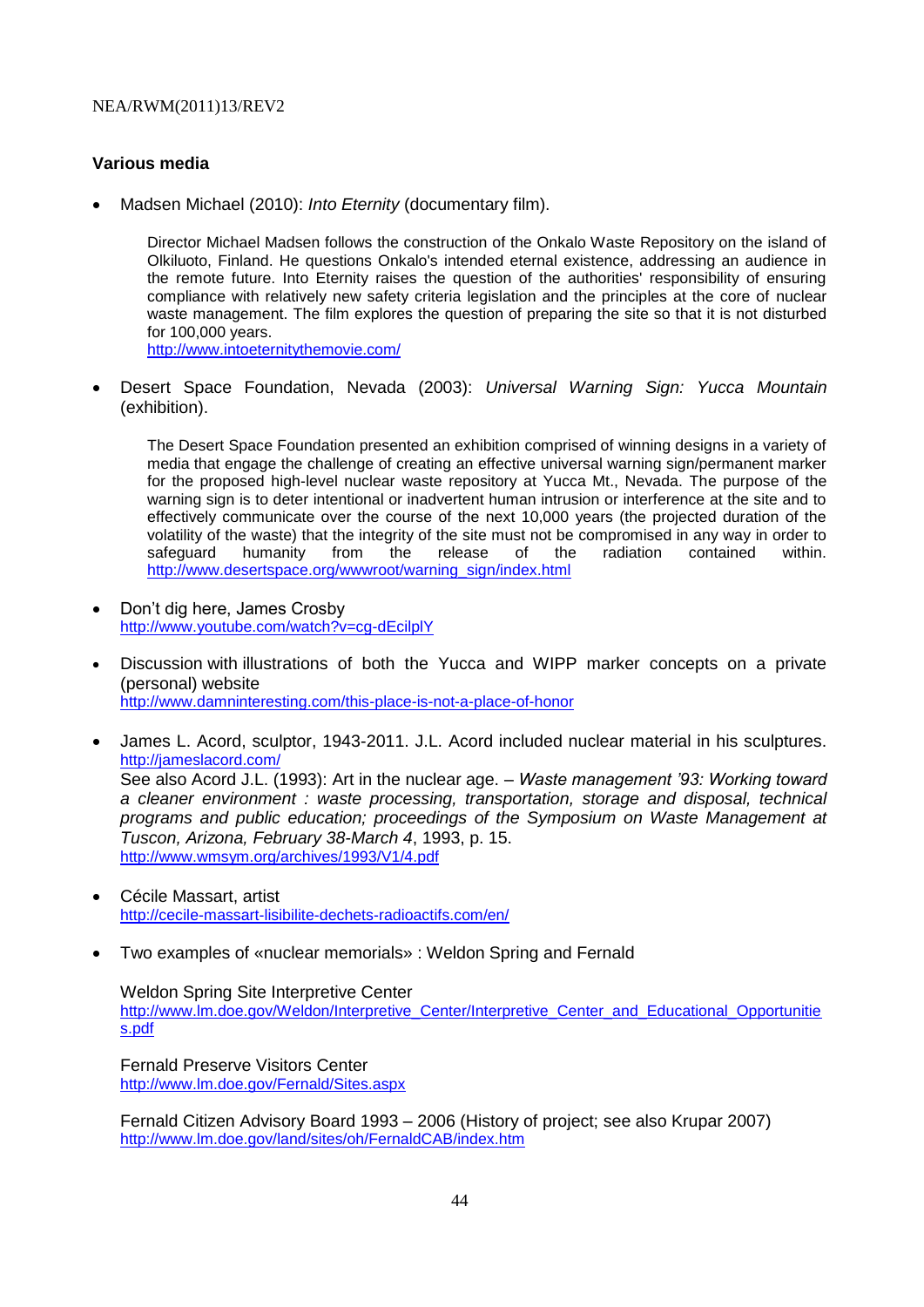• [\*] DNA information storage [http://www.ebi.ac.uk/Information/News/press-releases/press-release-01232013-DNA\\_storage.html](http://www.ebi.ac.uk/Information/News/press-releases/press-release-01232013-DNA_storage.html)

Researchers at the EMBL-European Bioinformatics Institute (EMBL-EBI) have created a way to store data in the form of DNA – a material that lasts for tens of thousands of years. The new method, published in the journal Nature, makes it possible to store at least 100 million hours of high-definition video in about a cup of DNA. See also Goldmann et al., 2013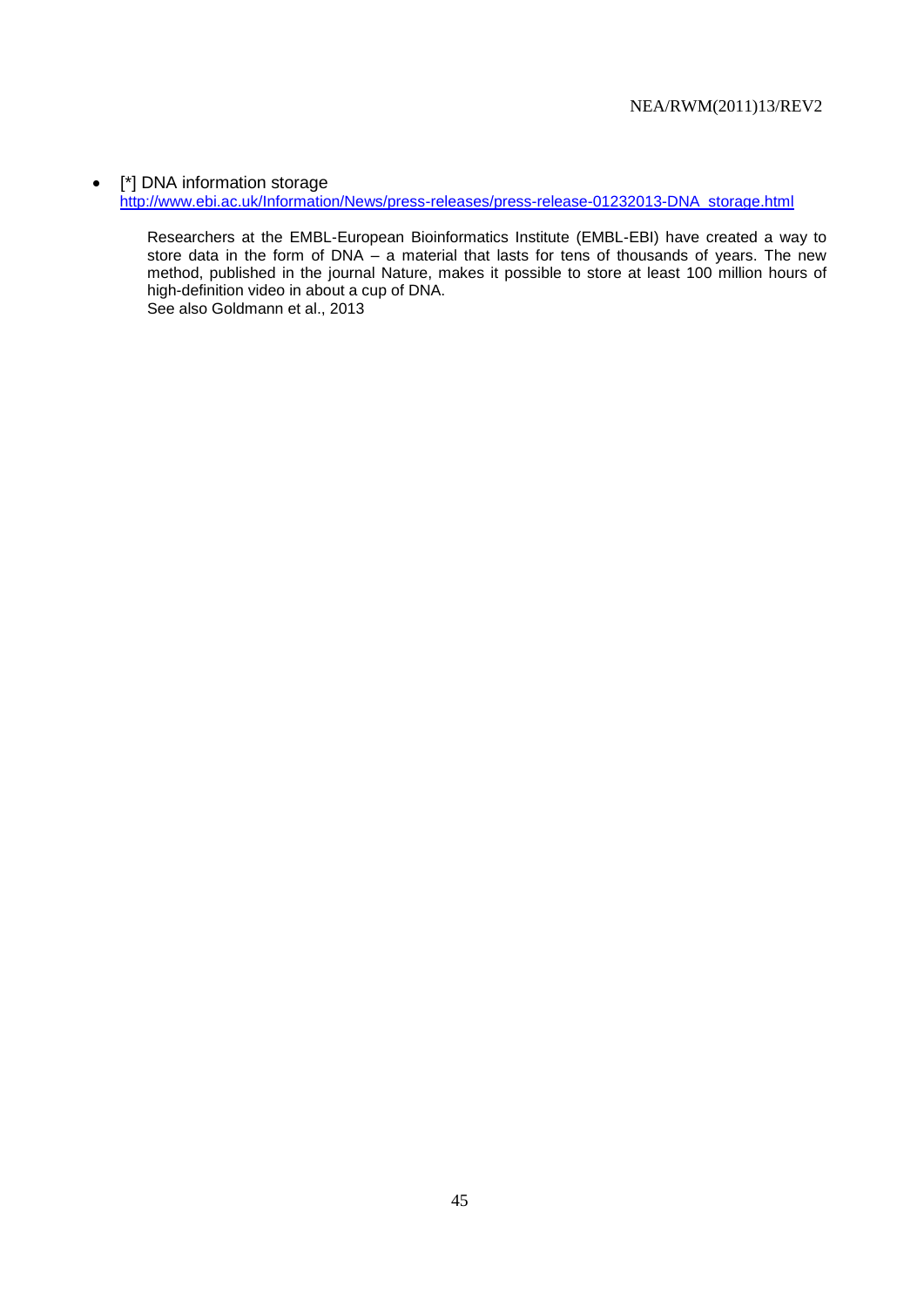# **On-going initiatives**

# **Meetings and conferences**

Workshop on «Record management and long-term preservation and retrieval of information regarding radioactive waste», held in Rome, January 27-28, 2003.

The proceedings (overheads and papers) were produced as a CD by SKB, Stockholm, 2003 and distributed to the participants.

IAEA Consultants Meetings, Vienna, Austria, March 2002, February 2004, April 2005

IAEA Technical Meeting, Vienna, Austria, June 2004

Club of Agencies Meeting, Paris, 22-23 November 2005 (focus on knowledge management). [overhead presentation available from participants]

IAEA Workshop "Managing nuclear knowledge: Strategies, information management and human resource development", 7-10 September 2004, Saclay.

IAEA Workshop "Managing nuclear knowledge", 22-26 August 2005, Trieste.

IAEA International conference on knowledge management in nuclear facilities, 18-21 June 2007.

NEA Forum on Stakeholder Confidence

The issue of memory and records is often looked at in connection with building a durable relationship to a facility.

Club of Agencies Meeting, Forsmark, 18-19 November 2009 (session on data preservation)

WM2012 Conference, February 26 – March 1, 2012, Phoenix, Arizona, USA: Panel session 34, Geologic Repository Warning Messages to the Future – Ensuring Continuity of Memory and Messages to Future Generations.

### **Projects**

OECD/NEA Project on Long-term preservation of records, knowledge and memory across generations. 2010 – 2013.

- o Long-term preservation of information and knowledge: Vision for the RWMC Project on "Preservation of RK&M across generations". NEA/RWM(2011)6/REV2
- o 2010 survey on Long-term preservation of information and memory for geological disposal of radioactive waste 18 May 2010. NEA/RWM(2010)7
- o [Collective statement]. Status as of 2012.
- o Draft glossary of key terms.

Current versions of the documents can be obtained from the RK&M Website. [http://www.oecd](http://www.oecd-nea.org/rwm/rkm/)[nea.org/rwm/rkm/](http://www.oecd-nea.org/rwm/rkm/)

Waste Isolation Pilot Plant, PICs: [http://www.wipp.energy.gov/picsprog/PICs\\_general.htm](http://www.wipp.energy.gov/picsprog/PICs_general.htm)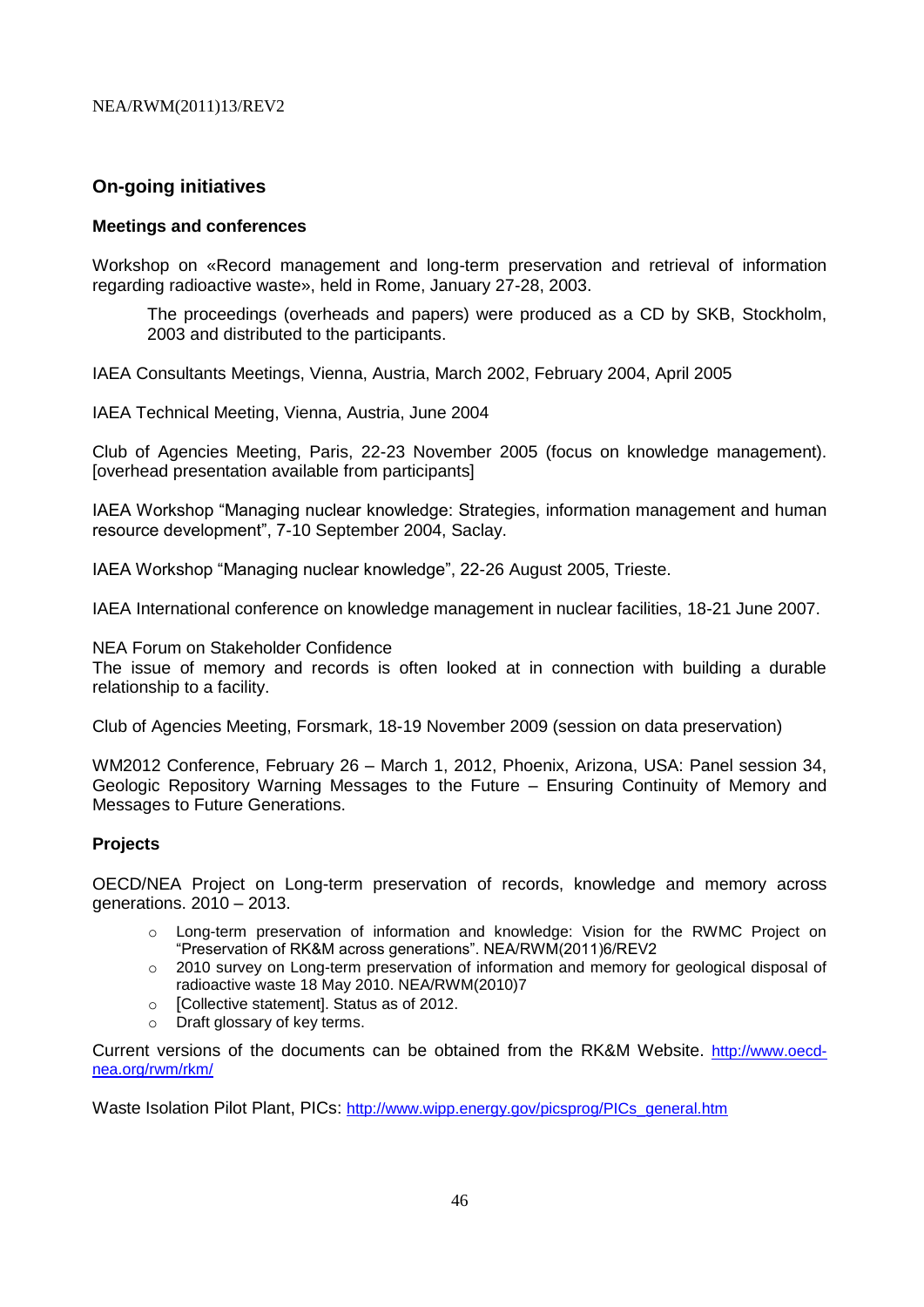ANDRA, Groupement de laboratoires "Transgenerational transfer and long-time scales", "Knowledge and memory". Contact: Luis Aparicio, ANDRA.

Includes Review of academic literature and benchmarking on very long-term memory associated with RWM, Markku Lehtonen-SPRU, University of Sussex (not publicly available (?))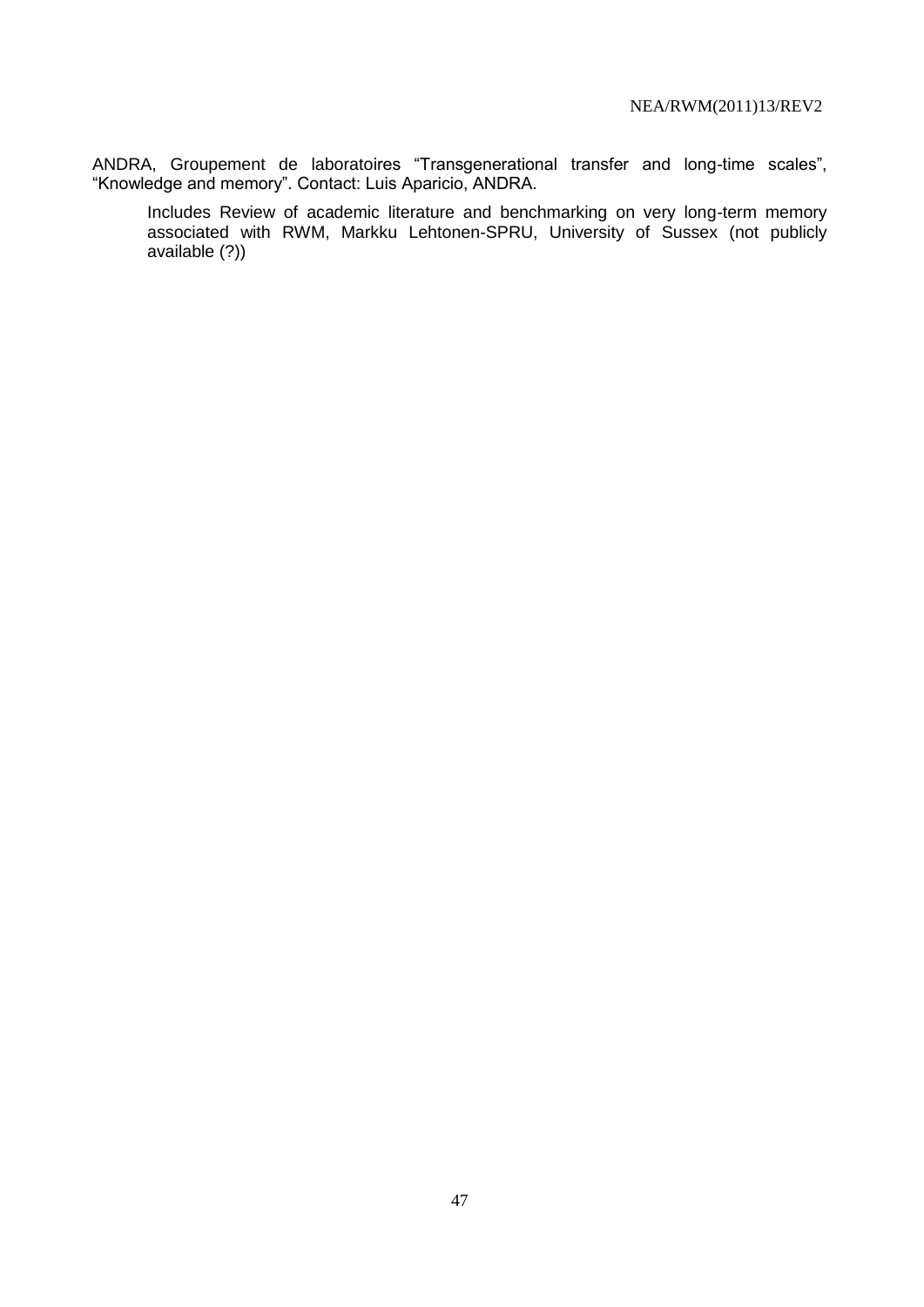#### **Relevant treaties, agreements and convention**

Council of Europe (2000): European Landscape Convention [http://www.coe.int/t/dg4/cultureheritage/heritage/landscape/default\\_en.asp](http://www.coe.int/t/dg4/cultureheritage/heritage/landscape/default_en.asp)

> The European Landscape Convention – also known as the Florence Convention, – promotes the protection, management and planning of European landscapes and organises European cooperation on landscape issues. The convention was adopted on 20 October 2000 in Florence (Italy) and came into force on 1 March 2004 (Council of Europe Treaty Series no. 176).

International Atomic Energy Agency (1997): Joint Convention on the safety of spent fuel management and on the safety of radioactive waste management. INFCIRC/546. IAEA, Vienna. <http://www.iaea.org/Publications/Documents/Infcircs/1997/infcirc546.pdf>

International Atomic Energy Agency (1970): Treaty on the Non-Proliferation of Nuclear Weapons (NPT). INFCIRC/140. IAEA, Vienna. <http://www.iaea.org/Publications/Documents/Infcircs/Others/infcirc140.pdf>

United Nations Economic Commission for Europe (1998): Convention on access to information, public participation in decision-making and access to justice in environmental matters: Done at Aarhus, Denmark, 25 June 1998. UN-ECE [Aarhus Convention]. <http://www.unece.org/fileadmin/DAM/env/pp/documents/cep43e.pdf>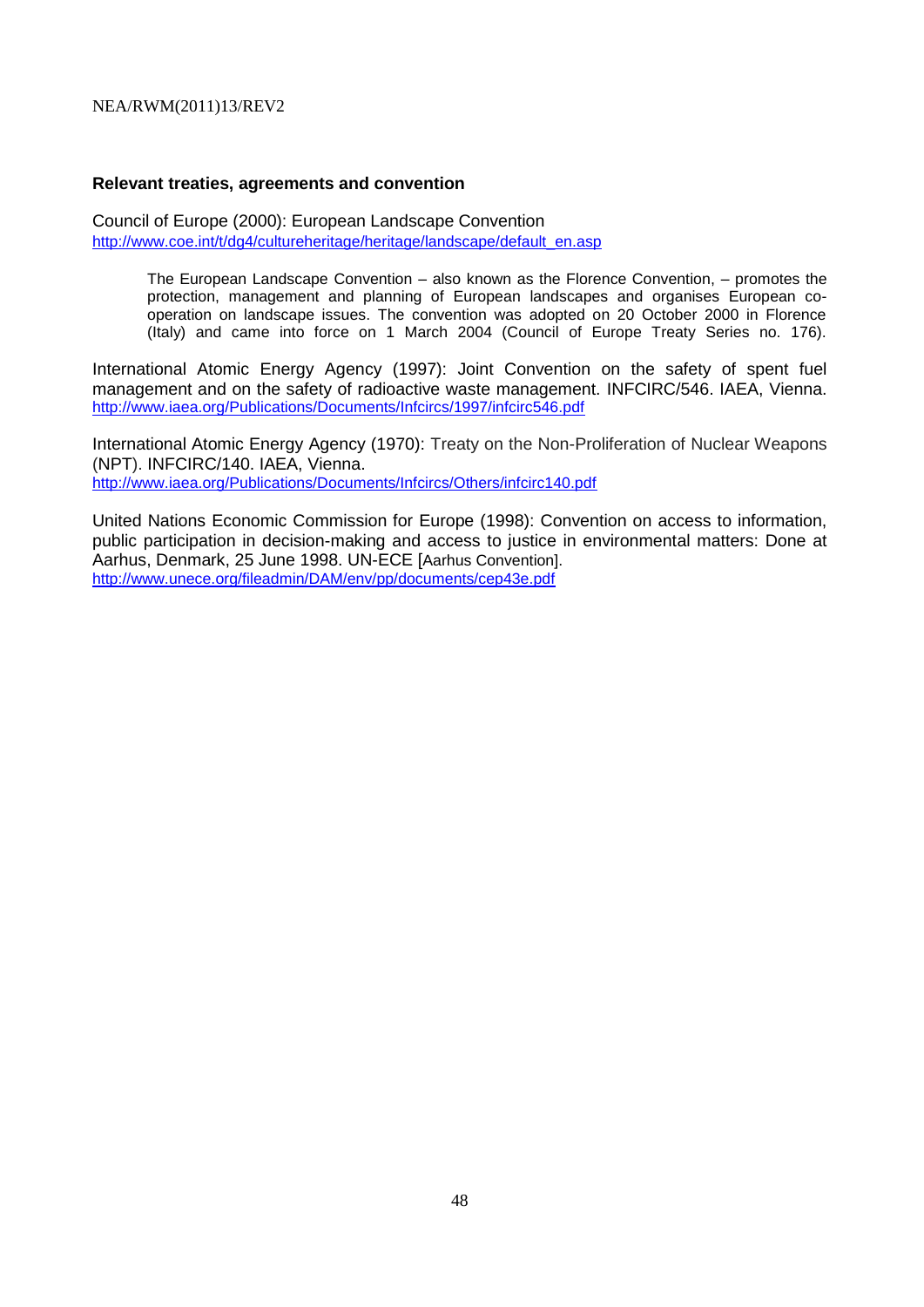# **Supplementary list**

This new heading was created to house a series of references to publications and projects that are not directly related to the preservation of RK&M in the context of radioactive waste management, but maybe useful to broaden the discussion. They will eventually be collected into a separate list.

# **1. Publications**

 [\*] Damveld H. (2012): Kernafval kwijt. - Technisch Weekblad, 3.12.2012 <http://www.technischweekblad.nl/opinie/commentaar/kernafval-kwijt.293712.lynkx>

Short article on the issue of missing documentation at the Asse mine in Germany.

 [\*] Darnay A. (1976): Aspic's Mystery. Initially published in 1976, reproduced in Space Mail Vol. II, ed. I. Asimov, M. H. Greenberg, Ch. G. Waugh, 1982, p. 42-45. [Not available online, not at Nagra library]

According to Sebeok (In Posner 1990), A. Darnay introduced in this short story the concept of a priesthood created to watch the waste.

 Weisman A. (2007): The World without Us. Thomas Dunne Books, New York. More information at [http://www.worldwithoutus.com/about\\_book.html](http://www.worldwithoutus.com/about_book.html) [not available online, not at Nagra. Reference suggested by CP]

Weisman explains how our massive infrastructure would collapse and finally vanish without human presence; what of our everyday objects may become immortalized as fossils; how copper pipes and wiring would be crushed into mere seams of reddish rock; why some of our earliest buildings might be the last architecture left; and how plastic, bronze sculpture, radio waves, and [some man](http://www.worldwithoutus.com/about_book.html)[made molecules may be our most lasting gifts to the universe.](http://www.worldwithoutus.com/about_book.html) This book has given rise to a series of TV documentaries on "Life After People". See below and [http://en.wikipedia.org/wiki/Life\\_After\\_People](http://en.wikipedia.org/wiki/Life_After_People)

• [\*] Moxham R. (2001): Great Hedge of India: The Search for the Living Barrier That Divided a People. Carroll & Graf, New York. [not available online, not at Nagra. Reference suggested by CP]

The book describes the author's efforts to discover the remains of a 1500-mile long hedge that the British had grown across nineteenth-century India. Moxham came across the annual reports of the India Inland Customs department, in which the hedge is described. It is likely that the hedge began in the 1840s when thorn bushes, cut and laid along the line as a barrier (known as the "dry hedge"), took root. The principal function of the line was to prevent smuggling, often the only way to procure affordable salt. The hedge was later forgotten and ignored by historians.

 Yates F. A. (1987): L'art de la Mémoire. Nrf Gallimard, Paris. [not available online, not at Nagra. Reference suggested by CP]

> This book is about the art of memorizing anything. It utilises as its basis architectural features, so that each part of a building may be associated, say, to a different part of a speech to be given. Can these techniques teach us anything about building monuments that favour memory?

# **2. Various media**

de Vries David (2008-2010: Life after People (20 episodes documentary film)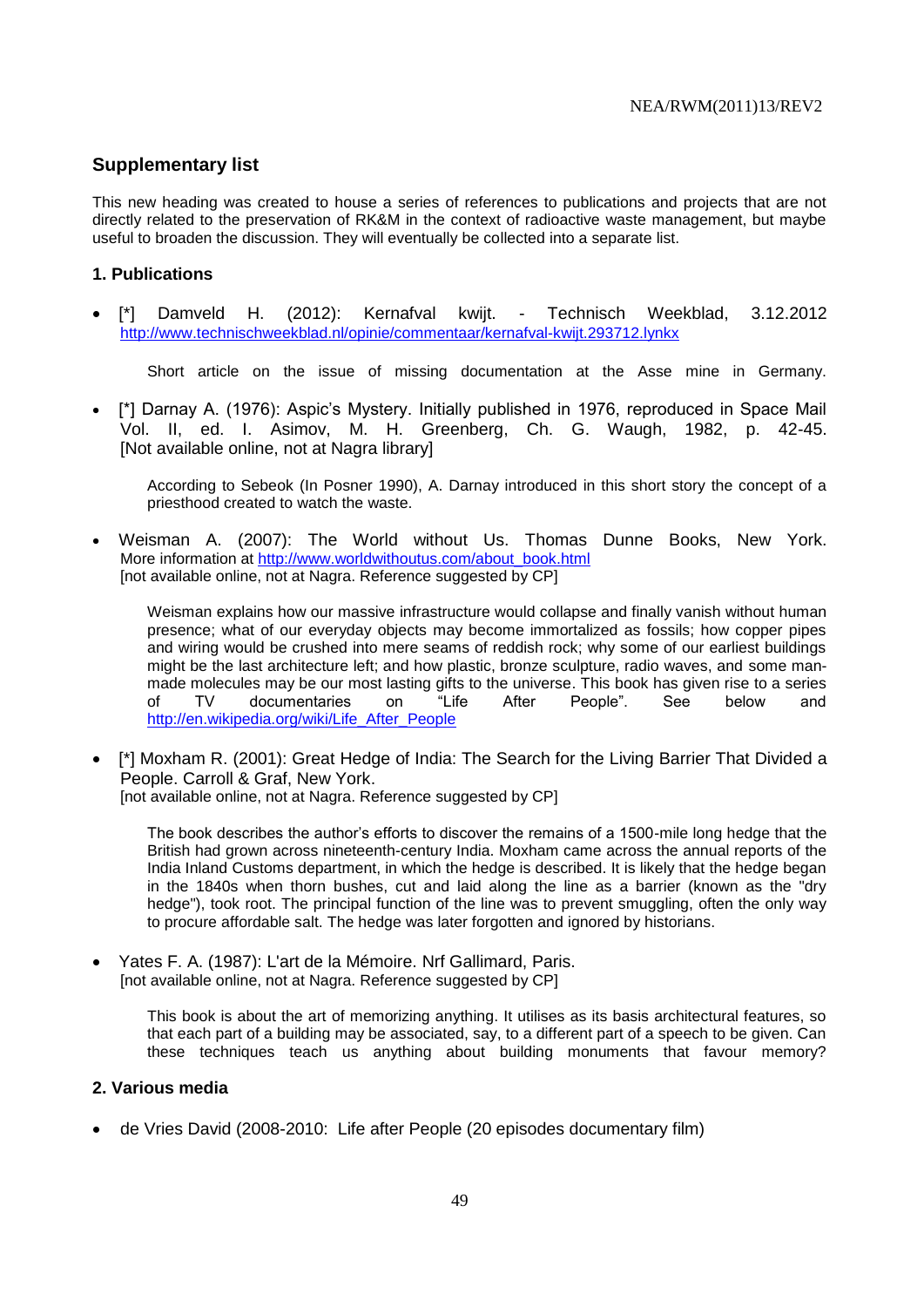Life After People premiered as a two-hour special on January 21, 2008 on the [History Channel.](http://en.wikipedia.org/wiki/History_(U.S._TV_channel)) The documentary and subsequent series were both narrated by [James Lurie.](http://en.wikipedia.org/w/index.php?title=James_Lurie&action=edit&redlink=1)

The program does not speculate on how humanity may disappear, stipulating only that it has, and that it has done so suddenly, leaving everything behind including household [pets](http://en.wikipedia.org/wiki/Pets) and [livestock](http://en.wikipedia.org/wiki/Livestock) that have to fend for themselves. The thought experiment is based on documented results of the sudden removal of humans from a geographical area and the results that have occurred when people discontinue the maintenance of buildings and urban infrastructure.

The series' episodes thematically offer examples of structural and biological decay. The focus is on specific locations like [religious icons,](http://en.wikipedia.org/wiki/Religious_icons) bridges and dams, and government buildings, and the fate of certain related objects, such as artefacts, documents and human bodies. The fate of some kinds of flora and fauna are covered as well. Each episode also contains a segment in which experts examine real locations that have been abandoned by people, including ghost towns and other sites of deterioration, where the deterioration has been caused by events similar to those outlined in the episode. Although the fates of landmarks around the world are speculated upon, the main focus is on situations that may occur at locations in the United States.

The various events that may occur after people disappear suddenly are depicted using CGI dramatizations. Structures covered include the Egyptian pyramids, the Empire State Building, the Willis Tower, the Space Needle, the Eiffel Tower, the Burj Khalifa, the Golden Gate Bridge, the Gateway Arch, Taipei 101, the USS Constitution, the Hoover Dam, the Sydney Harbour Bridge, Grant's Tomb, John Hancock Center and Air Force One. The time line of predicted events begins approximately one day after the disappearance of mankind and extends up to one hundred million years into the future.

[http://en.wikipedia.org/wiki/Life\\_After\\_People](http://en.wikipedia.org/wiki/Life_After_People)

Aftermath: Population Zero (2008). Documentary film

This is a Canadian series also inspired, like Lifer after People, by the book by Alan Weisman. In addition to Life After People, Aftermath depicts what would happen if various modes of transportation—such as automobiles, planes, and trains—are abandoned in mid-motion when their passengers and operators instantly disappear, not unlike the [Rapture](http://en.wikipedia.org/wiki/Rapture) in [Christian eschatology.](http://en.wikipedia.org/wiki/Christian_eschatology) Also, Aftermath shows what would happen if a [nuclear power plant's](http://en.wikipedia.org/wiki/Nuclear_power_plant) spent fuel rods are left without the cooling equipment governing its condition. Life After People suggest that nuclear power plants would safely shut down with no ill effects with no mention of what would happen to spent fuel rods in storage. However, in an episode of Life After People: The Series, "Toxic Revenge", spent fuel rods are shown 10 days after people heating up and exploding the reactors containing it. Aftermath also shows that the nuclear power plants themselves would shut down without incident, but the spent fuel rod storage in separate buildings would eventually blow up and spread radiation into the air and the surrounding countryside after the backup safety devices fail, due to lack of fuel a few days after the main power plant supplying power shutdown. http://en.wikipedia.org/wiki/Aftermath: Population Zero

**3. Technology and Memory 3.1 Supranational projects and events**

#### IAEA: International Nuclear Information System (INIS)

INIS (operated by the IAEA in collaboration with over 150 countries) hosts one of the world's largest collections of published information on the peaceful uses of nuclear science and technology. It offers online access to a unique collection of non-conventional literature. <http://www.iaea.org/inis/>

IAEA: Nuclear Archive project (NuArch)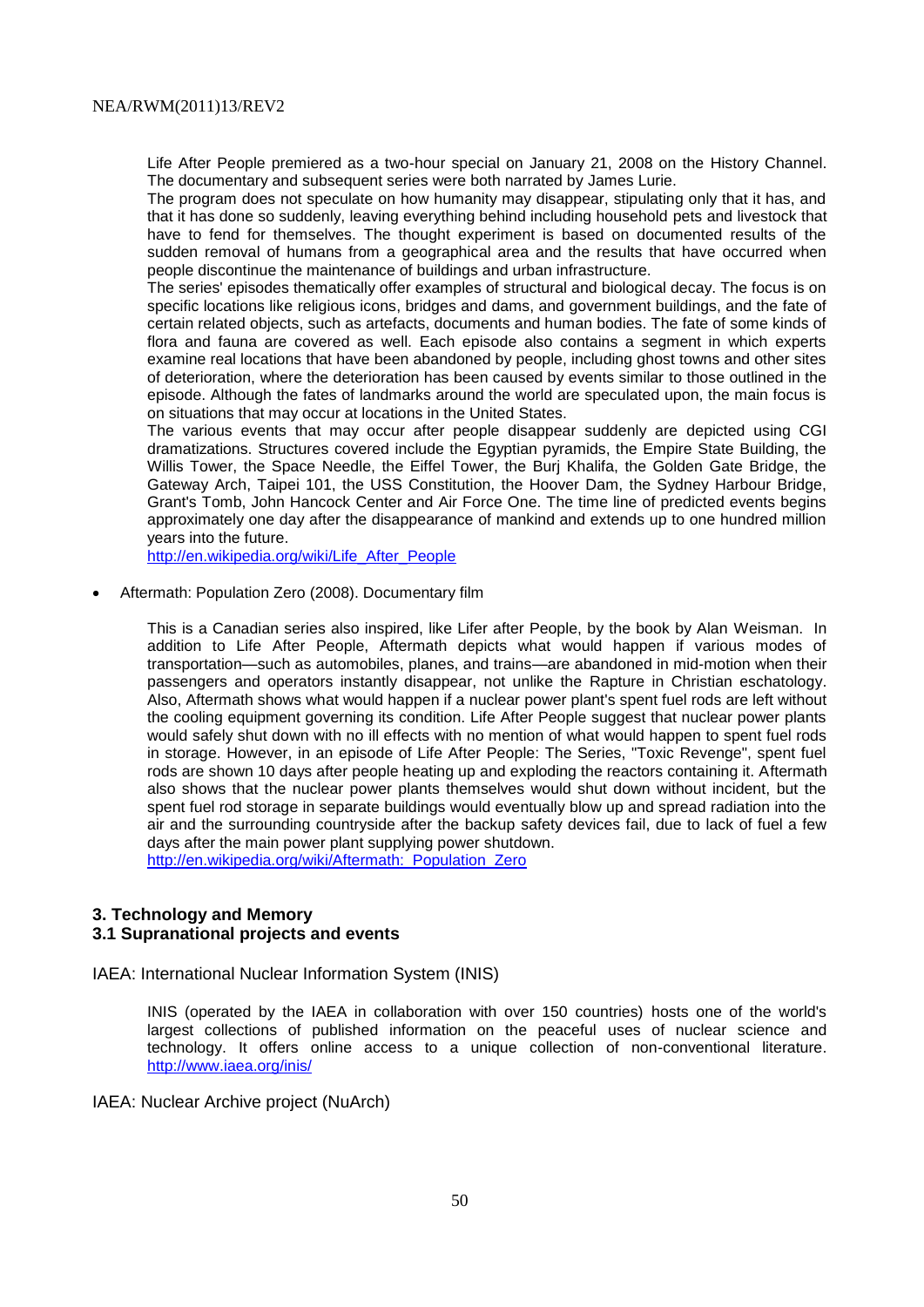The IAEA maintains Internet Archive of freely available web-based nuclear related information (NuArch). Documents are stored from pre-selected sources in knowledge repository and are available for retrieval. At present, NuArch contains more than 2.2 millions documents.

- [\*] IAEA: Asian Network for Education in Nuclear Technology (ANENT) <http://www.anent-iaea.org/>
- Long Now Foundation and 10,000 year clock <http://longnow.org/clock/>
- [\*] Research Center for Semiotics / Arbeitstelle für Semiotik, TU Berlin, Germany <http://www.semiotik.tu-berlin.de/menue/startseite/parameter/en/>

See in particular Christian Trautsch, Lecturer, Presentation in the *"Denkerei"* (dir.: Prof. Bazon Brock) within the framework of the round-table *Arbeit an unlösbaren Problemen: Gott und Müll – Ewigkeitsstiftung durch Endlagerungsverpflichtung*. 12 April, 2012: "Atomsemiotik – semiotische Probleme von Atommüll und Zeichen als Warnungen an die ferne Zukunft". [\(http://www.bazonbrock.de/werke/detail/?id=2625\)](http://www.bazonbrock.de/werke/detail/?id=2625)

#### UNESCO: Memory of the World Programme

[http://www.unesco.org/new/en/communication-and-information/flagship-project-activities/memory](http://www.unesco.org/new/en/communication-and-information/flagship-project-activities/memory-of-the-world/homepage/)[of-the-world/homepage/](http://www.unesco.org/new/en/communication-and-information/flagship-project-activities/memory-of-the-world/homepage/) See in particular the Memory of the World Register: [http://www.unesco.org/new/en/communication](http://www.unesco.org/new/en/communication-and-information/flagship-project-activities/memory-of-the-world/register/)[and-information/flagship-project-activities/memory-of-the-world/register/](http://www.unesco.org/new/en/communication-and-information/flagship-project-activities/memory-of-the-world/register/)

UNESCO Conference: The Memory of the World in the Digital age: Digitization and Preservation, 26-28 September 2012, Vancouver, British Columbia, Canada [http://www.unesco.org/new/en/communication-and-information/events/calendar-of-events/events](http://www.unesco.org/new/en/communication-and-information/events/calendar-of-events/events-websites/the-memory-of-the-world-in-the-digital-age-digitization-and-preservation/)[websites/the-memory-of-the-world-in-the-digital-age-digitization-and-preservation/](http://www.unesco.org/new/en/communication-and-information/events/calendar-of-events/events-websites/the-memory-of-the-world-in-the-digital-age-digitization-and-preservation/)

[\*] For an overview see Alexander Rose: Long Now Salon Talk ["Millennial Precedent",](http://fora.tv/2011/04/05/Alexander_Rose_Millennial_Precedent) San Francisco, April 5th, 2011 (Video)

[http://fora.tv/2011/04/05/Alexander\\_Rose\\_Millennial\\_Precedent](http://fora.tv/2011/04/05/Alexander_Rose_Millennial_Precedent)

This presentation outlines the Long Now initiative and other projects.

### **3.2 National Organisations / Discipline History Centres**

American Institute of Physics (AIP) http://www.aip.org/

Arbeitsstelle für Semiotik, TU Berlin as well as Semiotik-Forum http://www.semiotik-forum.de/

Australian Science and Technology Heritage Centre, University of Melbourne, Australia <http://www.austehc.unimelb.edu.au/>

The AUSTEHC is devoted to the preservation, promotion and development of the heritage of Australian science, technology and medicine. Established in 1985.

Archives of the National Research Council Canada [http://www.nrc-cnrc.gc.ca/main\\_e.html](http://www.nrc-cnrc.gc.ca/main_e.html) 

Canadian Institute for Scientific and Technical Information.